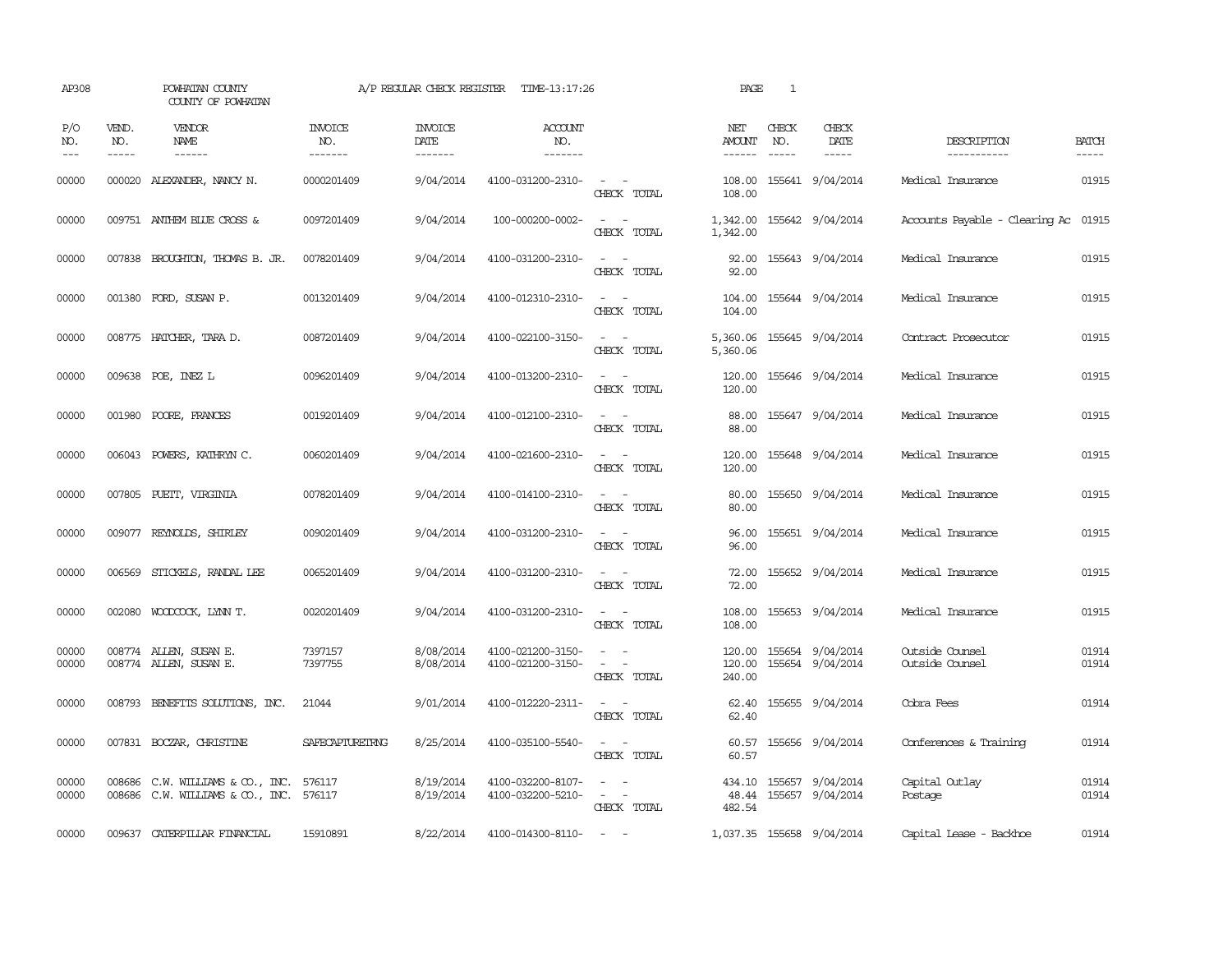| AP308                   |                               | POWHATAN COUNTY<br>COUNTY OF POWHATAN                                      |                                              | A/P REGULAR CHECK REGISTER          | TIME-13:17:26                                               |                                                   | PAGE                                          | 2                             |                                                                 |                                                                  |                         |
|-------------------------|-------------------------------|----------------------------------------------------------------------------|----------------------------------------------|-------------------------------------|-------------------------------------------------------------|---------------------------------------------------|-----------------------------------------------|-------------------------------|-----------------------------------------------------------------|------------------------------------------------------------------|-------------------------|
| P/O<br>NO.<br>$ -$      | VEND.<br>NO.<br>$\frac{1}{2}$ | VENDOR<br>NAME                                                             | <b>INVOICE</b><br>NO.<br>--------            | <b>INVOICE</b><br>DATE<br>--------  | ACCOUNT<br>NO.<br>-------                                   |                                                   | NET<br>AMOUNT<br>$- - - - - -$                | CHECK<br>NO.<br>$\frac{1}{2}$ | CHECK<br>DATE<br>$- - - - -$                                    | DESCRIPTION<br>-----------                                       | <b>BATCH</b><br>-----   |
| 00000                   | 009637                        | CATERPILLAR FINANCIAL                                                      | 15910891                                     | 8/22/2014                           | 4100-014300-8112-                                           | $\overline{\phantom{a}}$<br>CHECK TOTAL           | 59.55<br>1,096.90                             |                               | 155658 9/04/2014                                                | Capital Lease - Interest                                         | 01914                   |
| 00000<br>00000<br>00000 | 000540<br>000540<br>000540    | CENTRAL VIRGINIA WASTE<br>CENTRAL VIRGINIA WASTE<br>CENTRAL VIRGINIA WASTE | 19518<br>19518<br>19518                      | 8/07/2014<br>8/07/2014<br>8/07/2014 | 4100-014300-3175-<br>4100-014300-3175-<br>4100-014300-3175- | $\sim$<br>$\overline{\phantom{a}}$<br>CHECK TOTAL | 5,748.38<br>9,112.14<br>1,026.00<br>15,886.52 | 155659                        | 155659 9/04/2014<br>9/04/2014<br>155659 9/04/2014               | Waste Disposal<br>Waste Disposal<br>Waste Disposal               | 01914<br>01914<br>01914 |
| 00000                   |                               | 009178 COMCAST                                                             | 016841415660814                              | 8/21/2014                           | 4100-032210-5260-                                           | CHECK TOTAL                                       | 83.59<br>83.59                                |                               | 155660 9/04/2014                                                | <b>Internet</b>                                                  | 01914                   |
| 00000                   | 010079                        | DEAL & LACHENEY P.C.                                                       | 4598                                         | 9/02/2014                           | 4100-012210-3150-                                           | CHECK TOTAL                                       | 10,000.00<br>10,000.00                        |                               | 155661 9/04/2014                                                | Contracted County Attorney                                       | 01914                   |
| 00000                   | 008750                        | DOMINION VIRGINIA POWER                                                    | 3034926133                                   | 8/26/2014                           | 4100-053910-5643-                                           | $\sim$<br>CHECK TOTAL                             | 559.30<br>559.30                              |                               | 155662 9/04/2014                                                | PCCAA Services - Federal CSBG                                    | 01914                   |
| 00000                   |                               | 006842 EAGLE FIRE INC.                                                     | SRVCE081956                                  | 7/30/2014                           | 4100-032220-3310-                                           | $\equiv$<br>CHECK TOTAL                           | 525.00<br>525.00                              |                               | 155663 9/04/2014                                                | Repairs & Maintenance                                            | 01914                   |
| 00000                   | 000690                        | FLATROCK TIRE & AUTO                                                       | 0008670                                      | 8/27/2014                           | 4100-031200-6009-                                           | $\sim$<br>CHECK TOTAL                             | 387.21<br>387.21                              |                               | 155664 9/04/2014                                                | Auto Parts/Repairs                                               | 01914                   |
| 00000<br>00000<br>00000 | 006522<br>006522              | FOOD LION<br>FOOD LION<br>006522 FOOD LION                                 | 281361350965<br>281361350968<br>281361350969 | 8/25/2014<br>8/29/2014<br>8/29/2014 | 4100-035100-6022-<br>4100-031200-6022-<br>4100-035100-6022- | $\sim$<br>CHECK TOTAL                             | 209.38<br>112.45<br>443.98                    |                               | 155665 9/04/2014<br>155665 9/04/2014<br>122.15 155665 9/04/2014 | Dog Food/Supplies<br>Dog Food & Supplies K9<br>Dog Food/Supplies | 01914<br>01914<br>01914 |
| 00000<br>00000<br>00000 | 009280<br>009280<br>009280    | GOODMAN SPECIALIZED<br>GOODWAN SPECIALIZED<br>GOODMAN SPECIALIZED          | 91369<br>91424<br>91454                      | 8/18/2014<br>8/12/2014<br>8/14/2014 | 4100-032300-6009-<br>4100-032300-6009-<br>4100-032300-6009- | $\sim$<br>CHECK TOTAL                             | 68.90<br>68.90<br>68.90<br>206.70             | 155666                        | 155666 9/04/2014<br>9/04/2014<br>155666 9/04/2014               | Auto Parts/Repair<br>Auto Parts/Repair<br>Auto Parts/Repair      | 01914<br>01914<br>01914 |
| 00000                   |                               | 006097 HERTZLER FARM & FEED, INC                                           | 024580                                       | 8/28/2014                           | 4100-035100-6022-                                           | $\sim$<br>CHECK TOTAL                             | 18.99<br>18.99                                |                               | 155667 9/04/2014                                                | Dog Food/Supplies                                                | 01914                   |
| 00000<br>00000          | 010487                        | IBM CORPORATION<br>010487 IBM CORPORATION                                  | I5554EA<br><b>I5554EA</b>                    | 9/01/2014<br>9/01/2014              | 4100-012510-8211-<br>4100-012510-8212-                      | $\sim$<br>$\overline{\phantom{a}}$<br>CHECK TOTAL | 750.86<br>103.71<br>854.57                    | 155668                        | 9/04/2014<br>155668 9/04/2014                                   | AS400 Lease - Principal<br>AS400 Lease - Interest                | 01914<br>01914          |
| 00000                   |                               | 001550 M & W PRINTERS, INC.                                                | 90939                                        | 8/27/2014                           | 4100-012410-3500-                                           | CHECK TOTAL                                       | 438.00<br>438.00                              |                               | 155669 9/04/2014                                                | Printing & Binding                                               | 01914                   |
| 00000                   |                               | 009552 MANSFIELD OIL COMPANY                                               | 0816-312014                                  | 8/31/2014                           | 4100-032200-5120-                                           | $ -$<br>CHECK TOTAL                               | 241.53<br>241.53                              |                               | 155670 9/04/2014                                                | Apparatus Fuel                                                   | 01914                   |
| 00000                   |                               | 006538 MATTHEW BENDER                                                      | 62330527                                     | 8/20/2014                           | 4100-031200-5810-                                           | - -<br>CHECK TOTAL                                | 134.10<br>134.10                              |                               | 155671 9/04/2014                                                | Dues/Association Memberships                                     | 01914                   |
| 00000<br>00000          |                               | 009955 MONEIL & COMPANY, INC<br>009955 MONEIL & COMPANY, INC               | 3562117<br>3566117                           | 10/01/2014<br>7/01/2014             | 4100-032200-5305-<br>4100-032200-5305-                      | $\overline{a}$                                    |                                               |                               | 10,957.50 155672 9/04/2014<br>11,350.50 155672 9/04/2014        | Auto Insurance Premium<br>Auto Insurance Premium                 | 01914<br>01914          |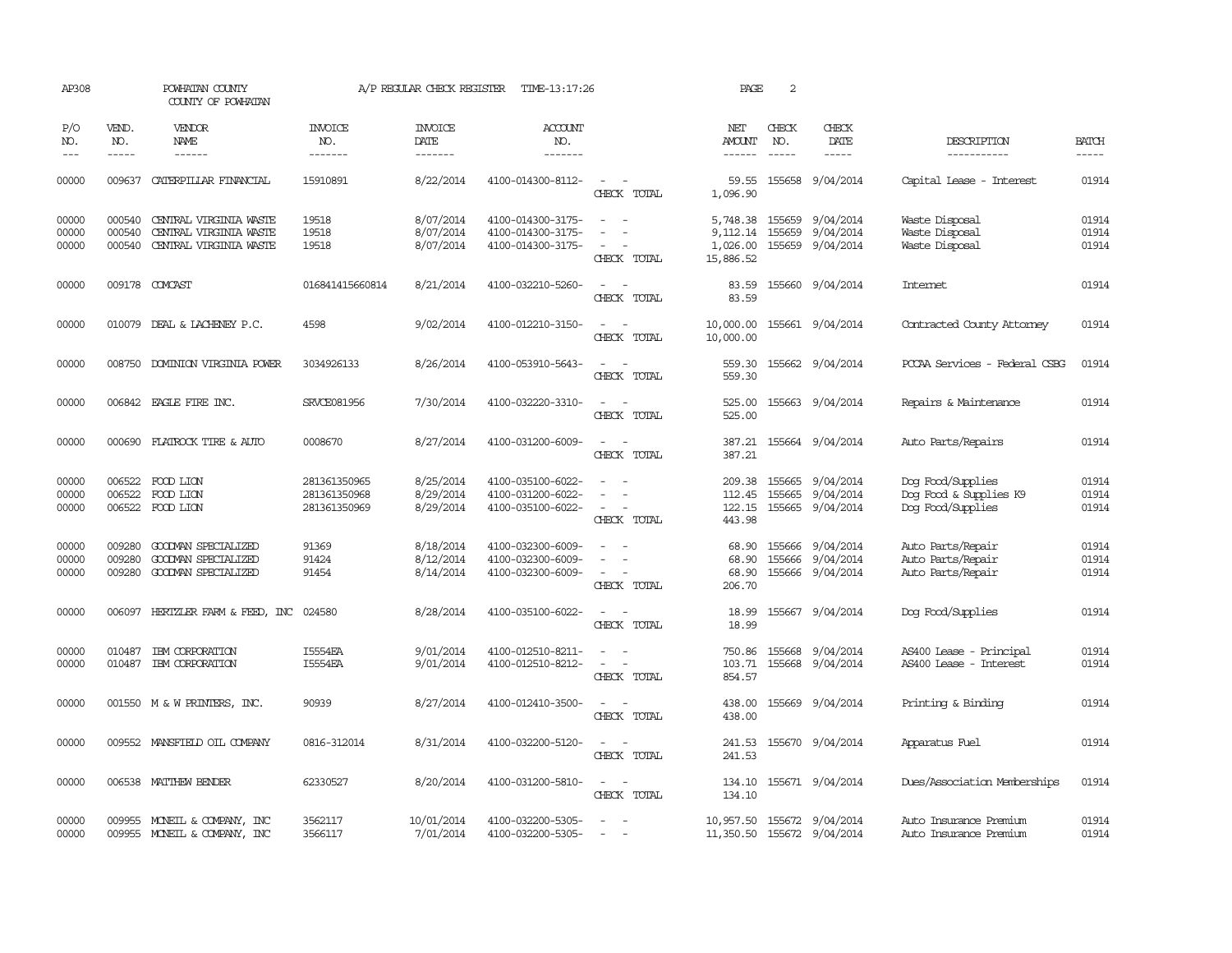| AP308               |              | POWHATAN COUNTY<br>COUNTY OF POWHATAN |                       | A/P REGULAR CHECK REGISTER | TIME-13:17:26         |                                         | PAGE                 | 3            |                  |                                |              |
|---------------------|--------------|---------------------------------------|-----------------------|----------------------------|-----------------------|-----------------------------------------|----------------------|--------------|------------------|--------------------------------|--------------|
| P/O<br>NO.          | VEND.<br>NO. | VENDOR<br><b>NAME</b>                 | <b>INVOICE</b><br>NO. | <b>INVOICE</b><br>DATE     | <b>ACCOUNT</b><br>NO. |                                         | NET<br><b>AMOUNT</b> | CHECK<br>NO. | CHECK<br>DATE    | DESCRIPTION                    | <b>BATCH</b> |
| $\qquad \qquad - -$ | $- - - - -$  | ------                                | -------               | -------                    | -------               |                                         | ------               | $- - - - -$  | -----            | -----------                    | -----        |
| 00000               | 009955       | MONEIL & COMPANY, INC                 | 4426117               | 8/25/2014                  | 4100-032300-5308-     | $\overline{\phantom{a}}$                | 4,140.00             |              | 155672 9/04/2014 | Insurance                      | 01914        |
| 00000               | 009955       | MONEIL & COMPANY, INC                 | 4431117               | 8/25/2014                  | 4100-032300-5308-     |                                         | 1,047.50             | 155672       | 9/04/2014        | Insurance                      | 01914        |
| 00000               |              | 009955 MONEIL & COMPANY, INC          | 4436117               | 8/25/2014                  | 4100-032300-5308-     |                                         | 1,047.75             |              | 155672 9/04/2014 | Insurance                      | 01914        |
|                     |              |                                       |                       |                            |                       | CHECK TOTAL                             | 28,543.25            |              |                  |                                |              |
| 00000               |              | 009872 MERCHANT, JONATHAN             | 1106                  | 8/20/2014                  | 4100-032200-3310-     | $\overline{\phantom{a}}$<br>CHECK TOTAL | 135.89<br>135.89     |              | 155673 9/04/2014 | Equipment Repair               | 01914        |
| 00000               | 007297       | NAFECO, INC.                          | 748439                | 8/15/2014                  | 4100-032200-8107-     |                                         | 775.60               |              | 155674 9/04/2014 | Capital Outlay                 | 01914        |
| 00000               | 007297       | NAFECO, INC.                          | 748439                | 8/15/2014                  | 4100-035500-5210-     |                                         | 39.00                |              | 155674 9/04/2014 | Postage                        | 01914        |
| 00000               | 007297       | NAFECO, INC.                          | 749164                | 8/21/2014                  | 4100-032200-3310-     | $\sim$                                  | 28.00                |              | 155674 9/04/2014 | Equipment Repair               | 01914        |
| 00000               | 007297       | NAFECO, INC.                          | 749164                | 8/21/2014                  | 4100-032200-5210-     | $\overline{\phantom{a}}$                | 15.00                |              | 155674 9/04/2014 | Postage                        | 01914        |
|                     |              |                                       |                       |                            |                       | CHECK TOTAL                             | 857.60               |              |                  |                                |              |
| 00000               |              | 006389 NUNNALLY, REBECCA C            | ASSETFORFEITURE       | 9/03/2014                  | 4100-012410-5510-     | $\equiv$                                | 33.31                |              | 155675 9/04/2014 | Travel/Mileage/Parking/Tolls   | 01914        |
|                     |              |                                       |                       |                            |                       | CHECK TOTAL                             | 33.31                |              |                  |                                |              |
| 00000               |              | 008663 O'REILLY, ASHLEY               | POSTAGE 8262014       | 8/26/2014                  | 4100-035100-6014-     | $\overline{\phantom{a}}$                | 6.49                 |              | 155676 9/04/2014 | Other Operating Supplies       | 01914        |
|                     |              |                                       |                       |                            |                       | CHECK TOTAL                             | 6.49                 |              |                  |                                |              |
| 00000               | 008079       | PAETEC/CAVALIER BUSINESS              | 3802785 8222014       | 8/22/2014                  | 100-000100-0006-      | $\equiv$                                | 97.99                |              | 155677 9/04/2014 | Due from Other Agencies        | 01914        |
| 00000               | 008079       | PAETEC/CAVALIER BUSINESS              | 3802785 8222014       | 8/22/2014                  | 100-000100-0006-      |                                         | 128.94               | 155677       | 9/04/2014        | Due from Other Agencies        | 01914        |
| 00000               | 008079       | PAETEC/CAVALIER BUSINESS              | 3802785 8222014       | 8/22/2014                  | 4100-011010-5230-     | $\equiv$                                | 30.94                | 155677       | 9/04/2014        | Telephone Services             | 01914        |
| 00000               | 008079       | PAETEC/CAVALIER BUSINESS              | 3802785 8222014       | 8/22/2014                  | 4100-034100-5230-     | $\equiv$                                | 67.05                |              | 155677 9/04/2014 | Telephone Services             | 01914        |
| 00000               | 008079       | PAETEC/CAVALIER BUSINESS              | 3802785 8222014       | 8/22/2014                  | 4100-021600-5230-     | $\overline{\phantom{a}}$                | 103.15               |              | 155677 9/04/2014 | Telephone Services             | 01914        |
| 00000               | 008079       | PAETEC/CAVALIER BUSINESS              | 3802785 8222014       | 8/22/2014                  | 4100-012310-5230-     | $\equiv$                                | 87.68                | 155677       | 9/04/2014        | Telephone Services             | 01914        |
| 00000               | 008079       | PAETEC/CAVALIER BUSINESS              | 3802785 8222014       | 8/22/2014                  | 4100-022100-5230-     |                                         | 36.10                |              | 155677 9/04/2014 | Telephone Services             | 01914        |
| 00000               | 008079       | PAETEC/CAVALIER BUSINESS              | 3802785 8222014       | 8/22/2014                  | 4100-012100-5230-     | $\overline{\phantom{a}}$                | 46.42                |              | 155677 9/04/2014 | Telephone Services             | 01914        |
| 00000               | 008079       | PAETEC/CAVALIER BUSINESS              | 3802785 8222014       | 8/22/2014                  | 4100-012210-5230-     | $\overline{\phantom{a}}$                | 30.94                | 155677       | 9/04/2014        | Telephone Services             | 01914        |
| 00000               | 008079       | PAETEC/CAVALIER BUSINESS              | 3802785 8222014       | 8/22/2014                  | 4100-012100-5230-     |                                         | 15.47                |              | 155677 9/04/2014 | Telephone Services             | 01914        |
| 00000               | 008079       | PAETEC/CAVALIER BUSINESS              | 3802785 8222014       | 8/22/2014                  | 4100-035500-5230-     | $\equiv$                                | 25.79                |              | 155677 9/04/2014 | Telephone Services             | 01914        |
| 00000               | 008079       | PAETEC/CAVALIER BUSINESS              | 3802785 8222014       | 8/22/2014                  | 4100-083500-5230-     | $\equiv$                                | 25.79                |              | 155677 9/04/2014 | Telephone Services             | 01914        |
| 00000               | 008079       | PAETEC/CAVALIER BUSINESS              | 3802785 8222014       | 8/22/2014                  | 4100-014100-5230-     | $\equiv$                                | 82.52                |              | 155677 9/04/2014 | Telephone Services             | 01914        |
| 00000               | 008079       | PAETEC/CAVALIER BUSINESS              | 3802785 8222014       | 8/22/2014                  | 4100-012200-5230-     |                                         | 92.83                |              | 155677 9/04/2014 | Telephone Services             | 01914        |
| 00000               | 008079       | PAETEC/CAVALIER BUSINESS              | 3802785 8222014       | 8/22/2014                  | 4100-032200-5230-     | $\overline{\phantom{a}}$                | 46.42                |              | 155677 9/04/2014 | Telephone Services             | 01914        |
| 00000               | 008079       | PAETEC/CAVALIER BUSINESS              | 3802785 8222014       | 8/22/2014                  | 4100-021200-5230-     |                                         | 30.94                | 155677       | 9/04/2014        | Telephone Services             | 01914        |
| 00000               | 008079       | PAETEC/CAVALIER BUSINESS              | 3802785 8222014       | 8/22/2014                  | 4100-012510-5230-     |                                         | 10.33                |              | 155677 9/04/2014 | Telephone Services             | 01914        |
| 00000               | 008079       | PAETEC/CAVALIER BUSINESS              | 3802785 8222014       | 8/22/2014                  | 4100-033300-5230-     | $\equiv$                                | 20.63                |              | 155677 9/04/2014 | Telephone Services             | 01914        |
| 00000               | 008079       | PAETEC/CAVALIER BUSINESS              | 3802785 8222014       | 8/22/2014                  | 4100-073100-5230-     |                                         | 51.57                | 155677       | 9/04/2014        | Telephone Services             | 01914        |
| 00000               | 008079       | PAETEC/CAVALIER BUSINESS              | 3802785 8222014       | 8/22/2014                  | 4100-071110-5230-     |                                         | 36.10                |              | 155677 9/04/2014 | Telephone Services             | 01914        |
| 00000               | 008079       | PAETEC/CAVALIER BUSINESS              | 3802785 8222014       | 8/22/2014                  | 4100-081100-5230-     |                                         | 61.89                |              | 155677 9/04/2014 | Telephone Services             | 01914        |
| 00000               | 008079       | PAETEC/CAVALIER BUSINESS              | 3802785 8222014       | 8/22/2014                  | 4100-013200-5230-     |                                         | 15.47                | 155677       | 9/04/2014        | Telephone Services             | 01914        |
| 00000               | 008079       | PAETEC/CAVALIER BUSINESS              | 3802785 8222014       | 8/22/2014                  | 4100-031200-5230-     | $\sim$                                  | 371.34               | 155677       | 9/04/2014        | Telephone Services             | 01914        |
| 00000               | 008079       | PAETEC/CAVALIER BUSINESS              | 3802785 8222014       | 8/22/2014                  | 4100-012410-5230-     |                                         | 51.57                |              | 155677 9/04/2014 | Telephone Services             | 01914        |
|                     |              |                                       |                       |                            |                       | CHECK TOTAL                             | 1,567.87             |              |                  |                                |              |
| 00000               |              | 000375 PIEDMONT REGIONAL JAIL         | 2359                  | 8/13/2014                  | 4100-033400-3845-     | $\overline{\phantom{a}}$                | 6,790.28             |              | 155678 9/04/2014 | Detention of Adults - Health C | 01914        |
|                     |              |                                       |                       |                            |                       | CHECK TOTAL                             | 6,790.28             |              |                  |                                |              |
| 00000               |              | 001250 POWHATAN AUTO & TRACTOR        | 318136                | 8/27/2014                  | 4100-031200-6009-     |                                         | 41.12                |              | 155679 9/04/2014 | Auto Parts/Repairs             | 01914        |
|                     |              |                                       |                       |                            |                       | CHECK TOTAL                             | 41.12                |              |                  |                                |              |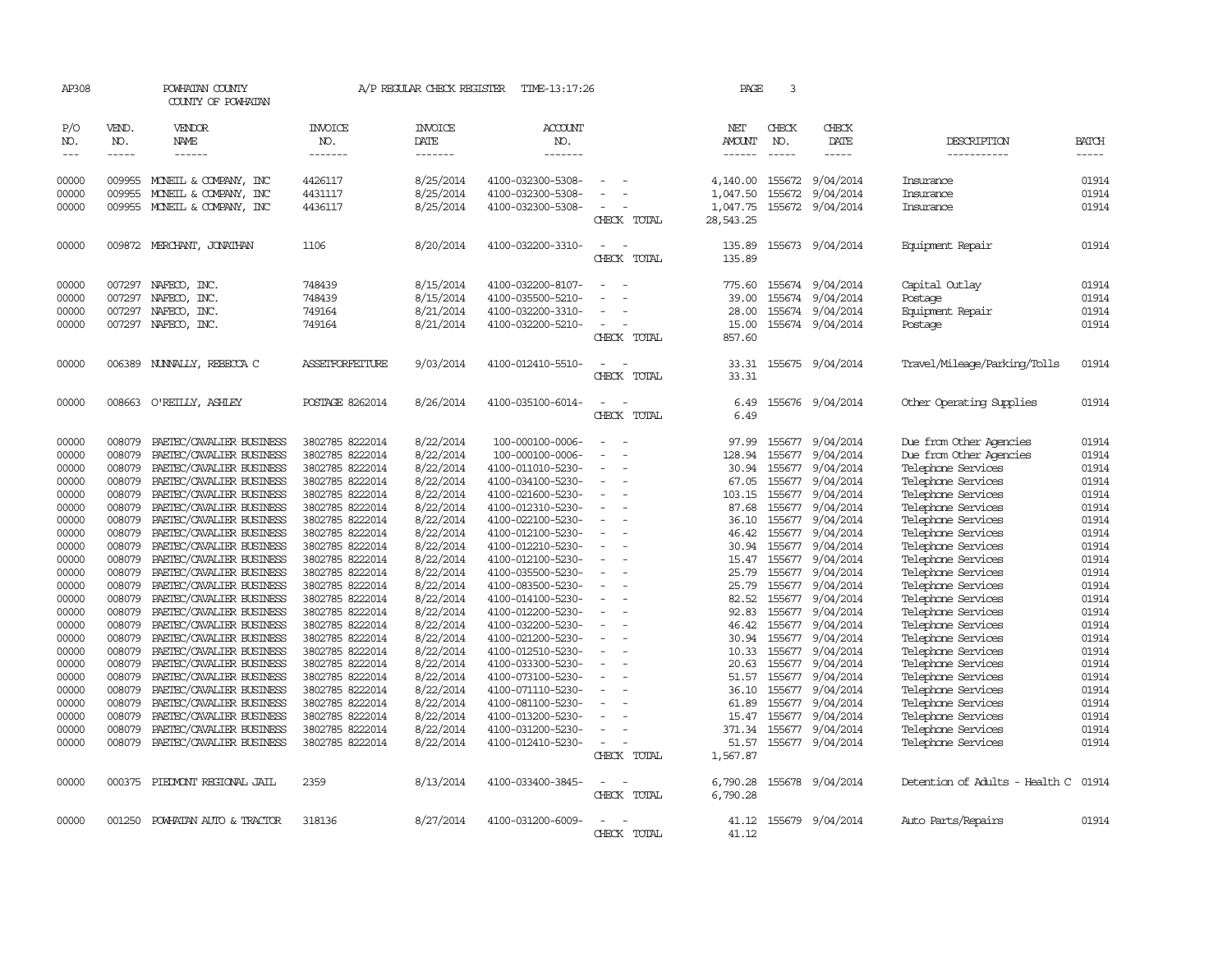| AP308               |                             | POWHATAN COUNTY<br>COUNTY OF POWHATAN                   |                                  | A/P REGULAR CHECK REGISTER        | TIME-13:17:26                    |                                                      | PAGE                           | 4                           |                               |                                    |                          |
|---------------------|-----------------------------|---------------------------------------------------------|----------------------------------|-----------------------------------|----------------------------------|------------------------------------------------------|--------------------------------|-----------------------------|-------------------------------|------------------------------------|--------------------------|
| P/O<br>NO.<br>$---$ | VEND.<br>NO.<br>$- - - - -$ | VENDOR<br>NAME<br>------                                | <b>INVOICE</b><br>NO.<br>------- | <b>INVOICE</b><br>DATE<br>------- | <b>ACCOUNT</b><br>NO.<br>------- |                                                      | NET<br>AMOUNT<br>$- - - - - -$ | CHECK<br>NO.<br>$- - - - -$ | CHECK<br>DATE<br>-----        | DESCRIPTION<br>-----------         | <b>BATCH</b><br>$\cdots$ |
|                     |                             |                                                         |                                  |                                   |                                  |                                                      |                                |                             |                               |                                    |                          |
| 00000               |                             | 006914 POWHATAN AUTO REPAIR                             | 607                              | 8/26/2014                         | 4100-031200-6009-                | $\equiv$<br>$\sim$<br>$\equiv$                       | 576.75                         | 155680                      | 9/04/2014                     | Auto Parts/Repairs                 | 01914                    |
| 00000               |                             | 006914 POWHATAN AUTO REPAIR                             | 608                              | 8/27/2014                         | 4100-081100-6009-                | $\overline{\phantom{a}}$<br>CHECK TOTAL              | 110.70<br>687.45               | 155680                      | 9/04/2014                     | Auto Parts/Repair                  | 01914                    |
| 00000               |                             | 008294 POWHATAN COUNTY PUBLIC                           | 082014                           | 9/03/2014                         | 4100-034100-6001-                | $\overline{\phantom{a}}$<br>$\sim$                   |                                | 1.09 155681                 | 9/04/2014                     | Office Supplies                    | 01914                    |
| 00000               | 008294                      | POWHATAN COUNTY PUBLIC                                  | 082014                           | 9/03/2014                         | 4100-012310-6001-                |                                                      | 7.48                           | 155681                      | 9/04/2014                     | Office Supplies                    | 01914                    |
| 00000               | 008294                      | POWHATAN COUNTY PUBLIC                                  | 082014                           | 9/03/2014                         | 4100-012100-6001-                |                                                      | 15.38                          | 155681                      | 9/04/2014                     | Office Supplies                    | 01914                    |
| 00000               | 008294                      | POWHATAN COUNTY PUBLIC                                  | 082014                           | 9/03/2014                         | 4100-012210-6001-                | $\overline{\phantom{a}}$                             | 1.14                           | 155681                      | 9/04/2014                     | Office Supplies                    | 01914                    |
| 00000               |                             | 008294 POWHATAN COUNTY PUBLIC                           | 082014                           | 9/03/2014                         | 4100-012200-6001-                |                                                      |                                | 9.95 155681                 | 9/04/2014                     | Office Supplies                    | 01914                    |
| 00000               | 008294                      | POWHATAN COUNTY PUBLIC                                  | 082014                           | 9/03/2014                         | 4100-053120-3320-                |                                                      | 1.67                           | 155681                      | 9/04/2014                     | Maint/Service Contract/Copying     | 01914                    |
| 00000               |                             | 008294 POWHATAN COUNTY PUBLIC                           | 082014                           | 9/03/2014                         | 4100-081100-6001-                |                                                      | 8.24                           | 155681                      | 9/04/2014                     | Office Supplies                    | 01914                    |
| 00000               |                             | 008294 POWHATAN COUNTY PUBLIC                           | 082014                           | 9/03/2014                         | 4100-012320-6014-                | $\overline{\phantom{a}}$<br>$\overline{\phantom{a}}$ | .85                            | 155681                      | 9/04/2014                     | Other Operating Supplies           | 01914                    |
| 00000               |                             | 008294 POWHATAN COUNTY PUBLIC                           | 082014                           | 9/03/2014                         | 4100-012410-6001-                | $\overline{\phantom{a}}$                             | 1.11                           | 155681                      | 9/04/2014                     | Office Supplies                    | 01914                    |
| 00000               | 008294                      | POWHATAN COUNTY PUBLIC                                  | 082014                           | 9/03/2014                         | 4100-012200-6001-                |                                                      | 23.46                          | 155681                      | 9/04/2014                     | Office Supplies                    | 01914                    |
| 00000               | 008294                      | POWHATAN COUNTY PUBLIC                                  | 082014                           | 9/03/2014                         | 4100-012410-6001-                |                                                      | 234.60                         | 155681                      | 9/04/2014                     | Office Supplies                    | 01914                    |
| 00000               | 008294                      | POWHATAN COUNTY PUBLIC                                  | 082014                           | 9/03/2014                         | 4100-021600-6001-                | $\overline{\phantom{a}}$                             | 117.31                         | 155681                      | 9/04/2014                     | Office Supplies                    | 01914                    |
| 00000               | 008294                      | POWHATAN COUNTY PUBLIC                                  | 082014                           | 9/03/2014                         | 4100-031200-6001-                |                                                      | 93.84                          | 155681                      | 9/04/2014                     | Office Supplies                    | 01914                    |
| 00000               | 008294                      | POWHATAN COUNTY PUBLIC                                  | 082014                           | 9/03/2014                         | 4100-032200-6001-                |                                                      | 23.46                          | 155681                      | 9/04/2014                     | Stationery/Office Supplies         | 01914                    |
| 00000               | 008294                      | POWHATAN COUNTY PUBLIC                                  | 082014                           | 9/03/2014                         | 4100-032300-6001-                |                                                      | 46.92                          | 155681                      | 9/04/2014                     | Office Supplies                    | 01914                    |
| 00000               | 008294                      | POWHATAN COUNTY PUBLIC                                  | 082014                           |                                   | 4100-035500-3500-                |                                                      | 46.92                          | 155681                      |                               |                                    | 01914                    |
|                     | 008294                      |                                                         | 082014                           | 9/03/2014                         |                                  | $\overline{\phantom{a}}$                             |                                |                             | 9/04/2014                     | Printing & Binding                 | 01914                    |
| 00000<br>00000      |                             | POWHATAN COUNTY PUBLIC<br>008294 POWHATAN COUNTY PUBLIC | 082014                           | 9/03/2014<br>9/03/2014            | 4100-081100-6001-                | $\overline{\phantom{a}}$                             | 23.46                          | 155681                      | 9/04/2014<br>155681 9/04/2014 | Office Supplies<br>Office Supplies | 01914                    |
|                     |                             |                                                         |                                  |                                   | 4100-083500-6001-                | CHECK TOTAL                                          | 23.46<br>680.34                |                             |                               |                                    |                          |
|                     |                             |                                                         |                                  |                                   |                                  |                                                      |                                |                             |                               |                                    |                          |
| 00000               |                             | 006474 PROGRESSIVE AUTO WORKS                           | 0025701                          | 8/28/2014                         | 4100-031200-6009-                |                                                      |                                | 789.15 155682               | 9/04/2014                     | Auto Parts/Repairs                 | 01914                    |
| 00000               |                             | 006474 PROGRESSIVE AUTO WORKS                           | 0025791                          | 8/29/2014                         | 4100-031200-6008-                | $\overline{\phantom{a}}$                             | 55.14                          |                             | 155682 9/04/2014              | Gas/Grease/Oil                     | 01914                    |
|                     |                             |                                                         |                                  |                                   |                                  | CHECK TOTAL                                          | 844.29                         |                             |                               |                                    |                          |
| 00000               | 000780                      | <b>CUILL CORPORATION</b>                                | 5105386                          | 8/07/2014                         | 4100-022100-6001-                |                                                      | 28.82                          | 155683                      | 9/04/2014                     | Office Supplies                    | 01914                    |
| 00000               | 000780                      | <b>QUILL CORPORATION</b>                                | 5415160                          | 8/19/2014                         | 4100-012310-6001-                | $\overline{\phantom{a}}$                             | 102.59                         | 155683                      | 9/04/2014                     | Office Supplies                    | 01914                    |
| 00000               | 000780                      | <b>QUILL CORPORATION</b>                                | 5428892                          | 8/20/2014                         | 4100-012100-6001-                | $\equiv$                                             | 17.52                          | 155683                      | 9/04/2014                     | Office Supplies                    | 01914                    |
| 00000               | 000780                      | <b>QUILL CORPORATION</b>                                | 5453552                          | 8/20/2014                         | 4100-012100-6001-                | $\sim$                                               | 81.65                          | 155683                      | 9/04/2014                     | Office Supplies                    | 01914                    |
|                     |                             |                                                         |                                  |                                   |                                  | CHECK TOTAL                                          | 230.58                         |                             |                               |                                    |                          |
| 00000               |                             |                                                         | 063783                           | 8/12/2014                         | 4100-032210-3310-                |                                                      | 7.96                           |                             | 155684 9/04/2014              |                                    | 01914                    |
|                     |                             | 000620 R.C. GOODWYN & SONS, INC                         |                                  |                                   |                                  | CHECK TOTAL                                          | 7.96                           |                             |                               | Repairs & Maintenance              |                          |
|                     |                             |                                                         |                                  |                                   |                                  |                                                      |                                |                             |                               |                                    |                          |
| 00000               |                             | 006466 RADIO COMUNICATION OF VA 120000282               |                                  | 7/31/2014                         | 4100-032220-3310-                | CHECK TOTAL                                          | 121.67<br>121.67               |                             | 155685 9/04/2014              | Repairs & Maintenance              | 01914                    |
|                     |                             |                                                         |                                  |                                   |                                  |                                                      |                                |                             |                               |                                    |                          |
| 00000               |                             | 006579 RICHMOND ALARM COMPANY                           | 20487                            | 8/22/2014                         | 4100-032200-3310-                | $\sim$<br>$\overline{\phantom{a}}$                   | 210.00                         |                             | 155686 9/04/2014              | Equipment Repair                   | 01914                    |
|                     |                             |                                                         |                                  |                                   |                                  | CHECK TOTAL                                          | 210.00                         |                             |                               |                                    |                          |
| 00000               |                             | 007895 SEARFOSS, JEFFERY                                | <b>UNIFORMREIMBURS</b>           | 8/20/2014                         | 4100-031200-6011-                | $\sim$                                               | 140.13                         |                             | 155687 9/04/2014              | Uniforms                           | 01914                    |
|                     |                             |                                                         |                                  |                                   |                                  | CHECK TOTAL                                          | 140.13                         |                             |                               |                                    |                          |
| 00000               |                             | 010496 SHRED-IT USA RICHMOND                            | 14146134482                      | 8/21/2014                         | 4100-021200-6001-                | $\sim$<br>$\overline{\phantom{a}}$                   | 115.50                         |                             | 155688 9/04/2014              | Office Supplies                    | 01914                    |
|                     |                             |                                                         |                                  |                                   |                                  | CHECK TOTAL                                          | 115.50                         |                             |                               |                                    |                          |
|                     |                             |                                                         |                                  |                                   |                                  |                                                      |                                |                             |                               |                                    |                          |
| 00000               |                             | 006594 SOUTHSIDE ELECTRIC COOP                          | 544365001                        | 7/30/2014                         | 4100-053910-5643-                |                                                      |                                |                             | 201.85 155689 9/04/2014       | PCCAA Services - Federal CSBG      | 01914                    |
|                     |                             |                                                         |                                  |                                   |                                  | CHECK TOTAL                                          | 201.85                         |                             |                               |                                    |                          |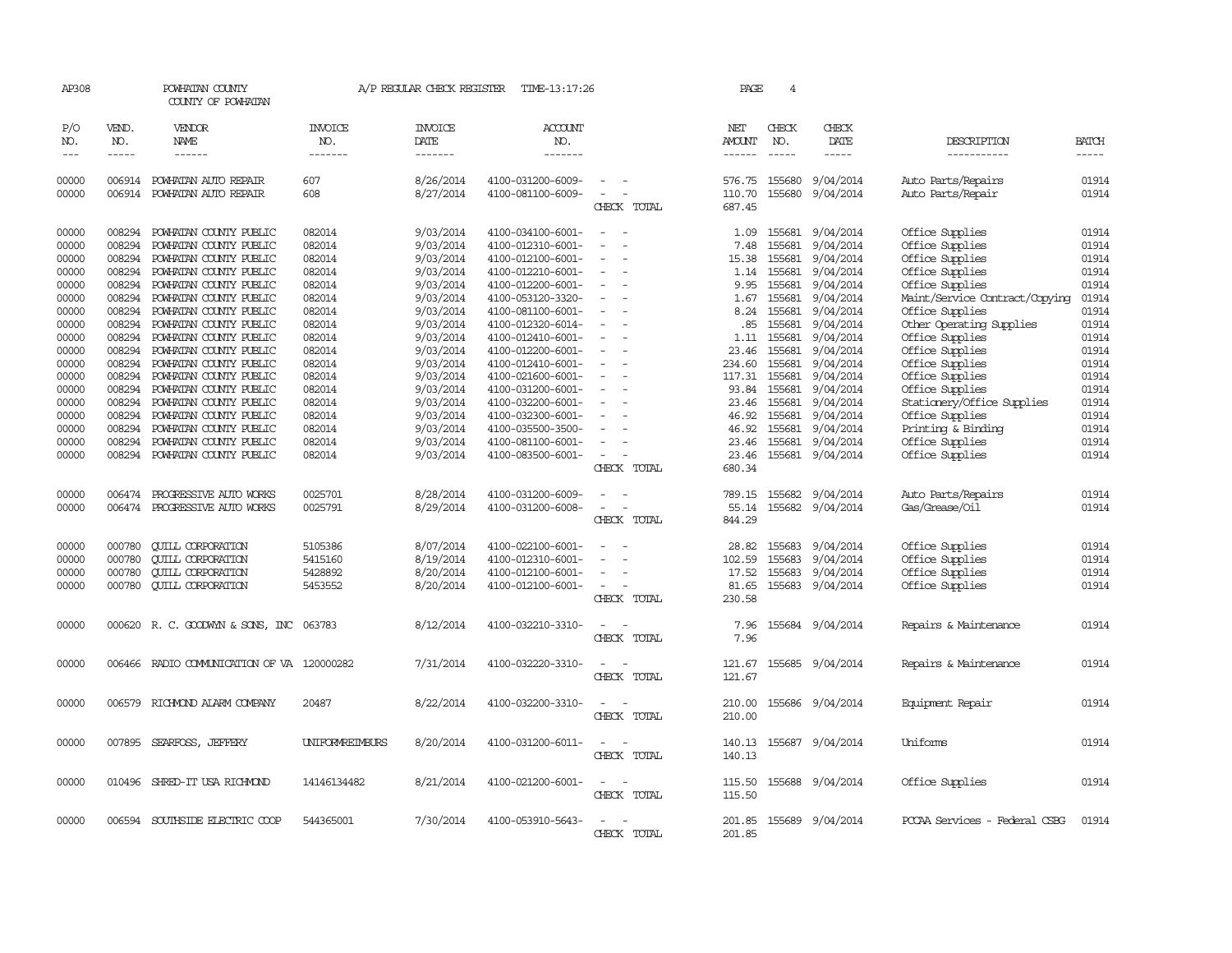| DESCRIPTION<br><b>BATCH</b><br>-----------<br>-----<br>Uniforms<br>Travel and Education<br>POCAA Services - Federal CSBG                                                                                                                                                                                 | 01914<br>01914<br>01914                                                                                                                      |
|----------------------------------------------------------------------------------------------------------------------------------------------------------------------------------------------------------------------------------------------------------------------------------------------------------|----------------------------------------------------------------------------------------------------------------------------------------------|
|                                                                                                                                                                                                                                                                                                          |                                                                                                                                              |
|                                                                                                                                                                                                                                                                                                          |                                                                                                                                              |
|                                                                                                                                                                                                                                                                                                          |                                                                                                                                              |
|                                                                                                                                                                                                                                                                                                          |                                                                                                                                              |
| Telephone System                                                                                                                                                                                                                                                                                         | 01914                                                                                                                                        |
| <b>Internet</b>                                                                                                                                                                                                                                                                                          | 01914                                                                                                                                        |
| Cell Phones<br>Cell Phones<br>Cell Phones<br>Cell Phones<br>Cell Phones<br>Cell Phones<br>Cell Phones<br>Cell Phones<br>Cell Phones<br>Cell Phones<br>Internet<br>Professional Health Services<br>Professional Health Services<br>Professional Health Services                                           | 01914<br>01914<br>01914<br>01914<br>01914<br>01914<br>01914<br>01914<br>01914<br>01914<br>01914<br>01914<br>01914<br>01914                   |
| Auto Parts/Repairs<br>Auto Parts/Repairs<br>Books & Subscriptions<br>Internet and Website Costs<br>Office Supplies<br>Conferences & Training<br>Conferences & Training<br>BAI.NET Credit Card Fees<br>Books & Subscriptions<br>Postage<br>Postage<br>Postage<br>Postage<br>Postage<br>Postage<br>Postage | 01921<br>01921<br>01921<br>01921<br>01921<br>01921<br>01921<br>01921<br>01921<br>01921<br>01921<br>01921<br>01921<br>01921<br>01921<br>01921 |
|                                                                                                                                                                                                                                                                                                          | 01921<br>Equipment Repair<br>01921                                                                                                           |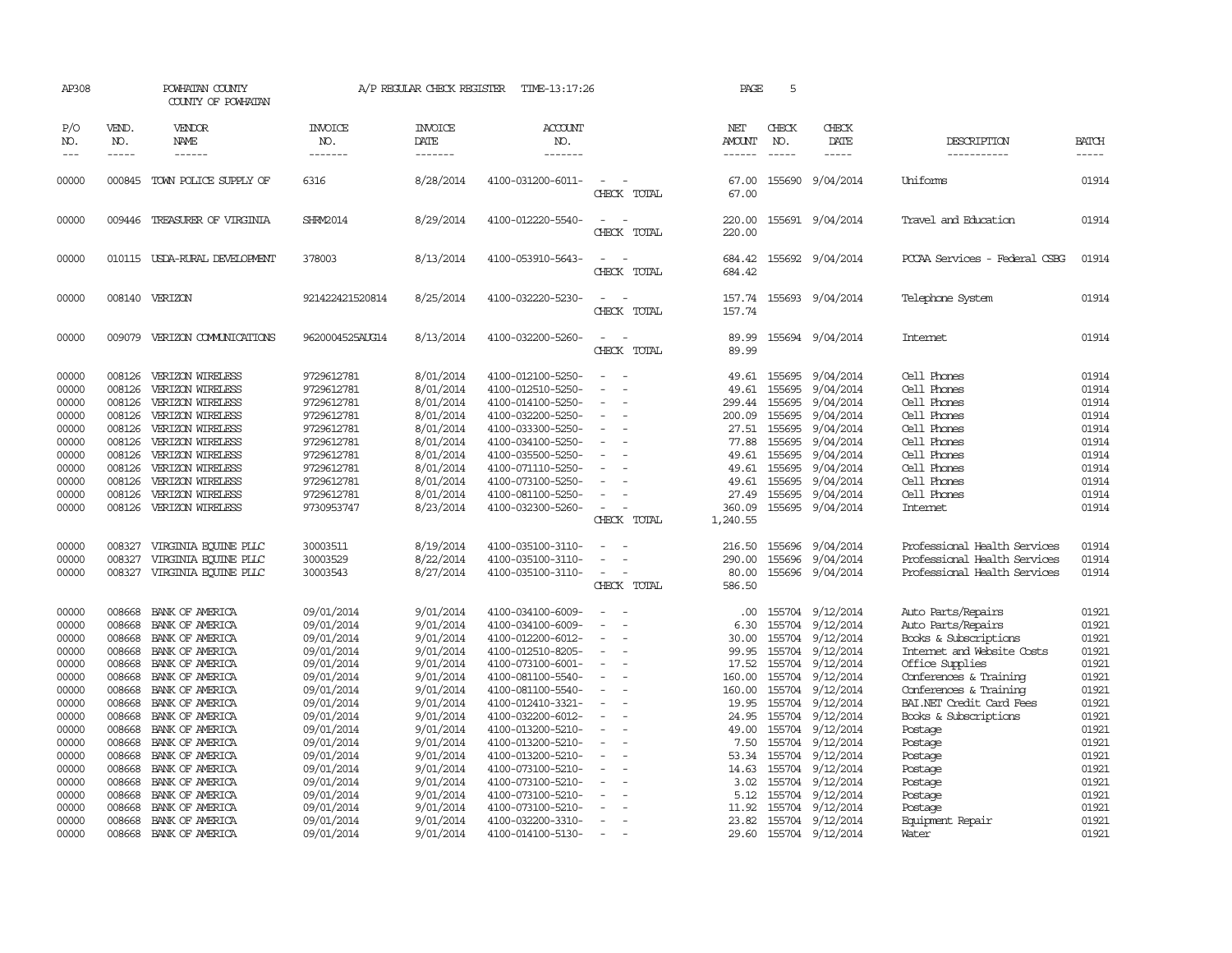| AP308          |                  | POWHATAN COUNTY<br>COUNTY OF POWHATAN      |                          | A/P REGULAR CHECK REGISTER | TIME-13:17:26                          |                          |             | PAGE            | 6             |                                      |                                      |                |
|----------------|------------------|--------------------------------------------|--------------------------|----------------------------|----------------------------------------|--------------------------|-------------|-----------------|---------------|--------------------------------------|--------------------------------------|----------------|
| P/O            | VEND.            | VENDOR                                     | <b>INVOICE</b>           | <b>INVOICE</b>             | ACCOUNT                                |                          |             | NET             | CHECK         | CHECK                                |                                      |                |
| NO.            | NO.              | <b>NAME</b>                                | NO.                      | DATE                       | NO.                                    |                          |             | <b>AMOUNT</b>   | NO.           | DATE                                 | DESCRIPTION                          | <b>BATCH</b>   |
| $---$          | $- - - - -$      |                                            | -------                  | -------                    | -------                                |                          |             | $- - - - - -$   | $\frac{1}{2}$ | $- - - - -$                          | -----------                          | $- - - - -$    |
| 00000          | 008668           | BANK OF AMERICA                            | 09/01/2014               | 9/01/2014                  | 4100-073100-6014-                      |                          |             | 21.88           |               | 155704 9/12/2014                     | Library Supplies                     | 01921          |
| 00000          | 008668           | BANK OF AMERICA                            | 09/01/2014               | 9/01/2014                  | 4100-032200-6010-                      |                          |             | 244.77          |               | 155704 9/12/2014                     | Breathing Apparatus                  | 01921          |
| 00000          | 008668           | BANK OF AMERICA                            | 09/01/2014               | 9/01/2014                  | 4100-073100-6001-                      |                          |             | 39.58           |               | 155704 9/12/2014                     | Office Supplies                      | 01921          |
| 00000          | 008668           | BANK OF AMERICA                            | 09/01/2014               | 9/01/2014                  | 4100-073100-6012-                      | $\equiv$                 |             | 15.00           |               | 155704 9/12/2014                     | Books & Subscriptions                | 01921          |
| 00000          | 008668           | BANK OF AMERICA                            | 09/01/2014               | 9/01/2014                  | 4100-073100-6012-                      |                          |             | 15.00           |               | 155704 9/12/2014                     | Books & Subscriptions                | 01921          |
| 00000          | 008668           | BANK OF AMERICA                            | 09/01/2014               | 9/01/2014                  | 4100-012210-6001-                      |                          |             | 11.53           |               | 155704 9/12/2014                     | Office Supplies                      | 01921          |
| 00000          | 008668           | BANK OF AMERICA                            | 09/01/2014               | 9/01/2014                  | 4100-012310-5130-                      | $\sim$                   |             | 19.74           |               | 155704 9/12/2014                     | Water                                | 01921          |
| 00000<br>00000 | 008668<br>008668 | BANK OF AMERICA<br>BANK OF AMERICA         | 09/01/2014               | 9/01/2014<br>9/01/2014     | 4100-014100-6004-                      | $\sim$                   |             | 244.92<br>84.57 |               | 155704 9/12/2014                     | Tools and Equipment                  | 01921<br>01921 |
| 00000          | 008668           | BANK OF AMERICA                            | 09/01/2014<br>09/01/2014 | 9/01/2014                  | 4100-032200-5120-<br>4100-013200-6001- |                          |             | 38.94           |               | 155704 9/12/2014<br>155704 9/12/2014 | Apparatus Fuel<br>Office Supplies    | 01921          |
| 00000          | 008668           | BANK OF AMERICA                            | 09/01/2014               | 9/01/2014                  | 4100-014100-3310-                      | $\equiv$                 |             | 1.59            |               | 155704 9/12/2014                     | Repairs & Maintenance                | 01921          |
| 00000          | 008668           | BANK OF AMERICA                            | 09/01/2014               | 9/01/2014                  | 4100-014100-6004-                      |                          |             | 9.99            |               | 155704 9/12/2014                     | Tools and Equipment                  | 01921          |
| 00000          | 008668           | BANK OF AMERICA                            | 09/01/2014               | 9/01/2014                  | 4100-073100-6014-                      |                          |             | 26.94           |               | 155704 9/12/2014                     | Library Supplies                     | 01921          |
| 00000          | 008668           | BANK OF AMERICA                            | 09/01/2014               | 9/01/2014                  | 4100-011010-5840-                      |                          |             | 86.18           |               | 155704 9/12/2014                     | Meeting Expense                      | 01921          |
| 00000          | 008668           | BANK OF AMERICA                            | 09/01/2014               | 9/01/2014                  | 4100-032200-5540-                      |                          |             | 58.53           |               | 155704 9/12/2014                     | Travel - Convention & Educatio       | 01921          |
| 00000          | 008668           | BANK OF AMERICA                            | 09/01/2014               | 9/01/2014                  | 4100-014400-5840-                      |                          |             | 20.00           |               | 155704 9/12/2014                     | Miscellaneous                        | 01921          |
| 00000          | 008668           | BANK OF AMERICA                            | 09/01/2014               | 9/01/2014                  | 4100-014400-5840-                      |                          |             | 20.00           |               | 155704 9/12/2014                     | Miscellaneous                        | 01921          |
| 00000          | 008668           | BANK OF AMERICA                            | 09/01/2014               | 9/01/2014                  | 4100-081500-5810-                      | $\equiv$                 |             | 85.00           |               | 155704 9/12/2014                     | Dues/Association Memberships         | 01921          |
| 00000          | 008668           | BANK OF AMERICA                            | 09/01/2014               | 9/01/2014                  | 4100-012310-5540-                      |                          |             | 273.32          |               | 155704 9/12/2014                     | Conferences & Training               | 01921          |
| 00000          | 008668           | BANK OF AMERICA                            | 09/01/2014               | 9/01/2014                  | 4100-012410-5540-                      |                          |             | 409.98          |               | 155704 9/12/2014                     | Conferences & Training               | 01921          |
| 00000          | 008668           | BANK OF AMERICA                            | 09/01/2014               | 9/01/2014                  | 4100-012100-5540-                      | $\sim$                   |             |                 |               | 179.67-155704 9/12/2014              | Conference & Training                | 01921          |
| 00000          | 008668           | BANK OF AMERICA                            | 09/01/2014               | 9/01/2014                  | 4100-014400-6001-                      |                          |             | 26.42           |               | 155704 9/12/2014                     | Stationery/Office Supplies           | 01921          |
| 00000          | 008668           | BANK OF AMERICA                            | 09/01/2014               | 9/01/2014                  | 4100-083500-6014-                      | $\sim$                   |             | 210.96          |               | 155704 9/12/2014                     | Other Operating Supplies             | 01921          |
| 00000          | 008668           | BANK OF AMERICA                            | 09/01/2014               | 9/01/2014                  | 4100-032200-5540-                      |                          |             | 50.00           |               | 155704 9/12/2014                     | Travel - Convention & Educatio       | 01921          |
| 00000          | 008668           | BANK OF AMERICA                            | 09/01/2014               | 9/01/2014                  | 4100-012510-3320-                      | $\equiv$                 |             | 2,448.00        |               | 155704 9/12/2014                     | Maintenance & Service Contract       | 01921          |
| 00000          | 008668           | BANK OF AMERICA                            | 09/01/2014               | 9/01/2014                  | 4100-032200-5840-                      |                          |             | 50.35           |               | 155704 9/12/2014                     | Miscellaneous                        | 01921          |
| 00000          | 008668           | BANK OF AMERICA                            | 09/01/2014               | 9/01/2014                  | 4100-012100-5540-                      |                          |             | 224.37          |               | 155704 9/12/2014                     | Conference & Training                | 01921          |
| 00000          | 008668           | BANK OF AMERICA                            | 09/01/2014               | 9/01/2014                  | 4100-013200-6001-                      | $\equiv$                 |             | 392.30          |               | 155704 9/12/2014                     | Office Supplies                      | 01921          |
| 00000          | 008668           | BANK OF AMERICA                            | 09/01/2014               | 9/01/2014                  | 4100-012200-6001-                      |                          |             | 94.76           |               | 155704 9/12/2014                     | Office Supplies                      | 01921          |
| 00000          | 008668           | BANK OF AMERICA                            | 09/01/2014               | 9/01/2014                  | 4100-012200-5810-                      | $\sim$                   |             | 235.00          |               | 155704 9/12/2014                     | Dues/Association Memberships         | 01921          |
| 00000          | 008668           | BANK OF AMERICA                            | 09/01/2014               | 9/01/2014                  | 4100-014300-5540-                      |                          |             | 625.00          |               | 155704 9/12/2014                     | Training and Education               | 01921          |
| 00000          | 008668           | BANK OF AMERICA                            | 09/01/2014               | 9/01/2014                  | 4100-014100-3310-                      | $\equiv$                 |             | 74.99           |               | 155704 9/12/2014                     | Repairs & Maintenance                | 01921          |
| 00000          | 008668           | BANK OF AMERICA                            | 09/01/2014               | 9/01/2014                  | 4100-032220-3310-                      |                          |             | 400.00          |               | 155704 9/12/2014                     | Repairs & Maintenance                | 01921          |
| 00000          | 008668           | BANK OF AMERICA                            | 09/01/2014               | 9/01/2014                  | 4100-011010-5840-                      |                          |             | 50.45           |               | 155704 9/12/2014                     | Meeting Expense                      | 01921          |
| 00000          | 008668           | BANK OF AMERICA                            | 09/01/2014               | 9/01/2014                  | 4100-073100-6015-                      |                          |             | 20.00           |               | 155704 9/12/2014                     | Summer Reading Program               | 01921          |
| 00000          | 008668           | BANK OF AMERICA                            | 09/01/2014               | 9/01/2014                  | 4100-012100-5560-                      |                          |             | 39.00           |               | 155704 9/12/2014                     | Employee Training                    | 01921          |
| 00000          | 008668           | BANK OF AMERICA                            | 09/01/2014               | 9/01/2014                  | 4100-034100-5540-                      | $\sim$                   |             | 39.00           |               | 155704 9/12/2014                     | Conferences & Training               | 01921          |
| 00000          | 008668           | BANK OF AMERICA                            | 09/01/2014               | 9/01/2014                  | 4100-081500-5560-                      |                          |             | 39.00           |               | 155704 9/12/2014                     | <b>Employee Training</b>             | 01921          |
| 00000          | 008668           | BANK OF AMERICA                            | 09/01/2014               | 9/01/2014                  | 4100-034100-5540-                      | $\overline{\phantom{a}}$ |             | 290.00          |               | 155704 9/12/2014                     | Conferences & Training               | 01921          |
| 00000          | 008668           | BANK OF AMERICA                            | 09/01/2014               | 9/01/2014                  | 4100-034100-5810-                      |                          |             | 60.00           |               | 155704 9/12/2014                     | Dues/Association Memberships         | 01921          |
| 00000          | 008668           | BANK OF AMERICA                            | 09/01/2014               | 9/01/2014                  | 4100-073100-8102-                      |                          |             | 79.99           |               | 155704 9/12/2014                     | Furniture                            | 01921          |
| 00000          | 008668           | BANK OF AMERICA                            | 09/01/2014               | 9/01/2014                  | 4100-073100-6001-                      |                          |             | 30.46           |               | 155704 9/12/2014                     | Office Supplies                      | 01921          |
| 00000          | 008668<br>008668 | BANK OF AMERICA                            | 09/01/2014               | 9/01/2014                  | 4100-073100-5840-                      |                          |             | 33.70           |               | 155704 9/12/2014                     | Miscellaneous                        | 01921<br>01921 |
| 00000          | 008668           | BANK OF AMERICA                            | 09/01/2014               | 9/01/2014<br>9/01/2014     | 4100-073100-6001-                      |                          |             | 103.47          |               | 155704 9/12/2014<br>155704 9/12/2014 | Office Supplies<br>Miscellaneous     | 01921          |
| 00000          | 008668           | BANK OF AMERICA<br>BANK OF AMERICA         | 09/01/2014<br>09/01/2014 | 9/01/2014                  | 4100-073100-5840-                      | $\equiv$                 |             | 46.86<br>89.95  |               | 155704 9/12/2014                     | Breathing Apparatus                  | 01921          |
| 00000<br>00000 | 008668           | BANK OF AMERICA                            | 09/01/2014               | 9/01/2014                  | 4100-032200-6010-<br>4100-032200-6009- | $\overline{\phantom{a}}$ |             | 160.00          |               | 155704 9/12/2014                     |                                      | 01921          |
|                |                  |                                            |                          |                            |                                        |                          | CHECK TOTAL | 8,178.44        |               |                                      | Auto Repairs and Parts               |                |
|                |                  |                                            |                          |                            |                                        |                          |             |                 |               |                                      |                                      |                |
| 00000          |                  | 007812 ABS TECHNOLOGY ARCHITECTS SIN008912 |                          | 8/31/2014                  | 4100-012510-3320-                      |                          |             | 240.00          |               | 155705 9/12/2014                     | Maintenance & Service Contract 01917 |                |
|                |                  |                                            |                          |                            |                                        |                          | CHECK TOTAL | 240.00          |               |                                      |                                      |                |
|                |                  |                                            |                          |                            |                                        |                          |             |                 |               |                                      |                                      |                |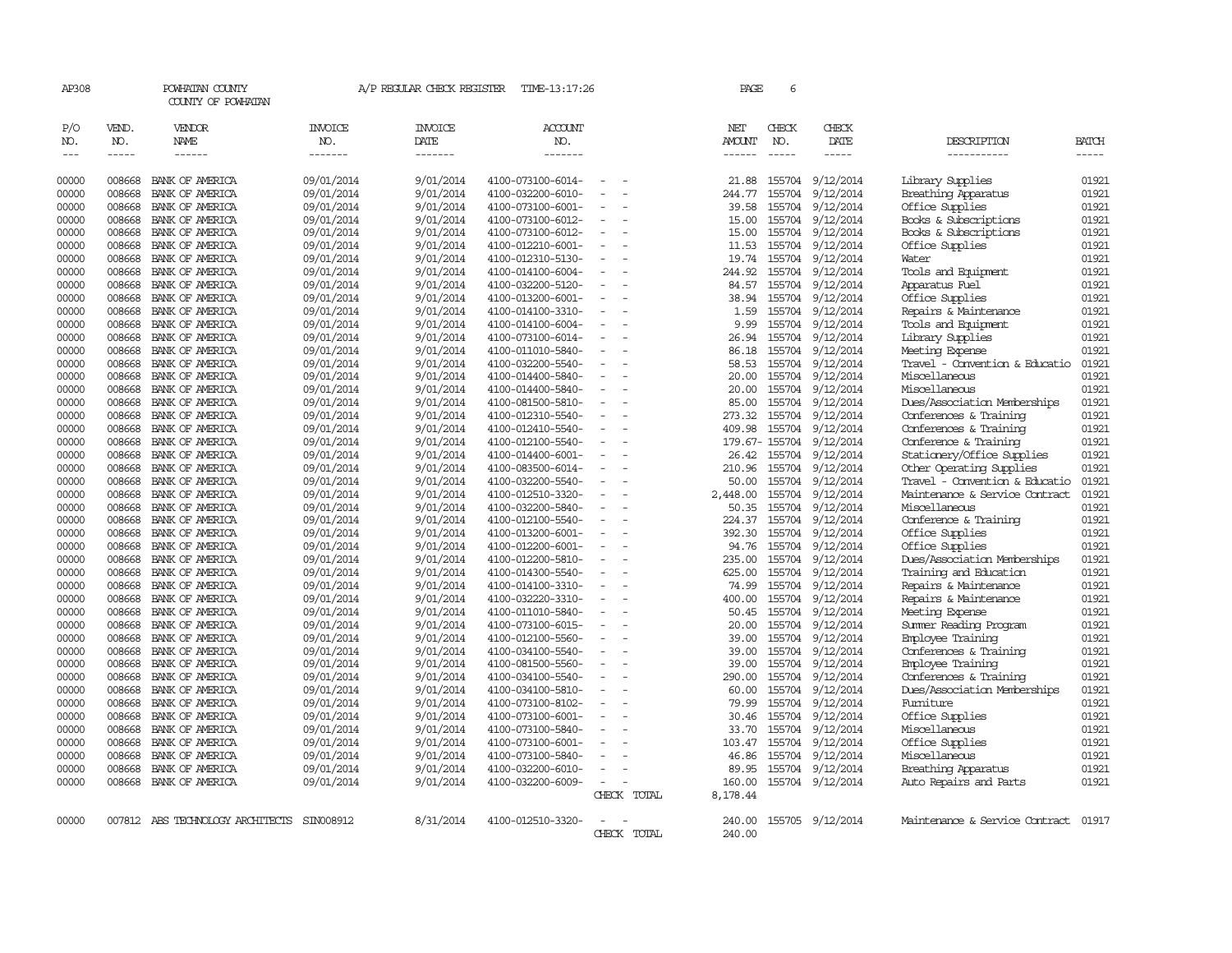| AP308                                                       |                                                | POWHATAN COUNTY<br>COUNTY OF POWHATAN                                                                                                                  |                                                                                                  | A/P REGULAR CHECK REGISTER                                                              | TIME-13:17:26                                                                                                                                   |                                                                                                                          | PAGE                                                     | $7\phantom{.0}$             |                                                                                                                                                      |                                                                                                                                                                             |                                                             |
|-------------------------------------------------------------|------------------------------------------------|--------------------------------------------------------------------------------------------------------------------------------------------------------|--------------------------------------------------------------------------------------------------|-----------------------------------------------------------------------------------------|-------------------------------------------------------------------------------------------------------------------------------------------------|--------------------------------------------------------------------------------------------------------------------------|----------------------------------------------------------|-----------------------------|------------------------------------------------------------------------------------------------------------------------------------------------------|-----------------------------------------------------------------------------------------------------------------------------------------------------------------------------|-------------------------------------------------------------|
| P/O<br>NO.<br>$---$                                         | VEND.<br>NO.<br>$- - - - -$                    | VENDOR<br><b>NAME</b><br>$- - - - - -$                                                                                                                 | <b>INVOICE</b><br>NO.<br>-------                                                                 | <b>INVOICE</b><br>DATE<br>-------                                                       | <b>ACCOUNT</b><br>NO.<br>-------                                                                                                                |                                                                                                                          | NET<br><b>AMOUNT</b><br>$- - - - - -$                    | CHECK<br>NO.<br>$- - - - -$ | CHECK<br>DATE<br>$- - - - -$                                                                                                                         | DESCRIPTION<br>-----------                                                                                                                                                  | <b>BATCH</b><br>$- - - - -$                                 |
| 00000                                                       |                                                | 009016 ABSOLUTE PEST CONTROL INC 100000513                                                                                                             |                                                                                                  | 6/30/2014                                                                               | 4100-032300-3320-                                                                                                                               | $\overline{\phantom{a}}$<br>$\sim$<br>CHECK TOTAL                                                                        | 300.00<br>300.00                                         |                             | 155706 9/12/2014                                                                                                                                     | Maintenance & Service Contract                                                                                                                                              | 01917                                                       |
| 00000                                                       |                                                | 006175 ADAMS OIL CO.                                                                                                                                   | 69816                                                                                            | 8/18/2014                                                                               | 4100-014100-5120-                                                                                                                               | $\overline{\phantom{a}}$<br>$\sim$<br>CHECK TOTAL                                                                        | 572.01<br>572.01                                         |                             | 155707 9/12/2014                                                                                                                                     | Fuel                                                                                                                                                                        | 01917                                                       |
| 00000<br>00000                                              |                                                | 007758 ADVANCE AUTO PARTS<br>007758 ADVANCE AUTO PARTS                                                                                                 | 6819423359506<br>681942350535                                                                    | 8/21/2014<br>8/31/2014                                                                  | 4100-032200-6009-<br>4100-032200-6009-                                                                                                          | $\sim$ $\sim$<br>$\overline{\phantom{a}}$<br>$\sim$<br>CHECK TOTAL                                                       | 29.94<br>61.78                                           |                             | 31.84 155708 9/12/2014<br>155708 9/12/2014                                                                                                           | Auto Repairs and Parts<br>Auto Repairs and Parts                                                                                                                            | 01917<br>01917                                              |
| 00000                                                       |                                                | 000660 BAI MUNICIPAL SOFTWARE                                                                                                                          | ESD2014-34                                                                                       | 8/15/2014                                                                               | 4100-012510-3320-                                                                                                                               | $\sim$<br>$\sim$<br>CHECK TOTAL                                                                                          | 2,007.00<br>2,007.00                                     |                             | 155709 9/12/2014                                                                                                                                     | Maintenance & Service Contract                                                                                                                                              | 01917                                                       |
| 00000<br>00000<br>00000<br>00000<br>00000<br>00000<br>00000 | 007941<br>007941<br>007941                     | BAKER & TAYLOR<br>BAKER & TAYLOR<br>BAKER & TAYLOR<br>007941 BAKER & TAYLOR<br>007941 BAKER & TAYLOR<br>007941 BAKER & TAYLOR<br>007941 BAKER & TAYLOR | CREDIT000759752<br>K23316570<br>K23316580<br>K24675800<br>5013258323<br>5013263309<br>5013273810 | 8/20/2014<br>8/18/2014<br>8/18/2014<br>8/29/2014<br>8/19/2014<br>8/18/2014<br>8/29/2014 | 4100-073100-6012-<br>4100-073100-6012-<br>4100-073100-6012-<br>4100-073100-6012-<br>4100-073100-6012-<br>4100-073100-6012-<br>4100-073100-6012- | $\sim$<br>$\equiv$<br>$\overline{\phantom{a}}$<br>CHECK TOTAL                                                            | 14.64<br>52.63<br>527.99<br>504.98<br>1,272.15           | 155710                      | 62.14-155710 9/12/2014<br>155710 9/12/2014<br>155710 9/12/2014<br>88.71 155710 9/12/2014<br>145.34 155710 9/12/2014<br>9/12/2014<br>155710 9/12/2014 | Books & Subscriptions<br>Books & Subscriptions<br>Books & Subscriptions<br>Books & Subscriptions<br>Books & Subscriptions<br>Books & Subscriptions<br>Books & Subscriptions | 01917<br>01917<br>01917<br>01917<br>01917<br>01917<br>01917 |
| 00000                                                       |                                                | 010508 BOOKER, GREGORY T.                                                                                                                              | AUGTERM2014                                                                                      | 9/09/2014                                                                               | 4100-021100-1700-                                                                                                                               | CHECK TOTAL                                                                                                              | 30.00<br>30.00                                           |                             | 155711 9/12/2014                                                                                                                                     | COMP: Jurors & Witnesses                                                                                                                                                    | 01916                                                       |
| 00000                                                       |                                                | 010507 BROWN, GLORIA K.                                                                                                                                | AUGTERM2014                                                                                      | 9/09/2014                                                                               | 4100-021100-1700-                                                                                                                               | CHECK TOTAL                                                                                                              | 30.00<br>30.00                                           |                             | 155712 9/12/2014                                                                                                                                     | COMP: Jurors & Witnesses                                                                                                                                                    | 01916                                                       |
| 00000                                                       | 006638                                         | CAPITAL CHEVROLET-GMC                                                                                                                                  | 121696                                                                                           | 8/07/2014                                                                               | 4100-031200-6009-                                                                                                                               | CHECK TOTAL                                                                                                              | 97.62<br>97.62                                           |                             | 155713 9/12/2014                                                                                                                                     | Auto Parts/Repairs                                                                                                                                                          | 01917                                                       |
| 00000                                                       |                                                | 010515 CARLETON, FRANCES C.                                                                                                                            | COMMISSIONER15                                                                                   | 9/09/2014                                                                               | 4100-021100-1800-                                                                                                                               | $\equiv$<br>CHECK TOTAL                                                                                                  | 30.00<br>30.00                                           |                             | 155714 9/12/2014                                                                                                                                     | COMP: Jury Commissioners                                                                                                                                                    | 01916                                                       |
| 00000                                                       |                                                | 010513 CARTER, JR., WILLIAM L.                                                                                                                         | AUGTERM2014                                                                                      | 9/09/2014                                                                               | 4100-021100-1700-                                                                                                                               | $\sim$ $ \sim$<br>CHECK TOTAL                                                                                            | 30.00<br>30.00                                           |                             | 155715 9/12/2014                                                                                                                                     | COMP: Jurors & Witnesses                                                                                                                                                    | 01916                                                       |
| 00000<br>00000                                              | 000540<br>000540                               | CENTRAL VIRGINIA WASTE<br>CENTRAL VIRGINIA WASTE                                                                                                       | 19529<br>19544                                                                                   | 9/02/2014<br>8/15/2014                                                                  | 4100-014300-3176-<br>4100-073100-3185-                                                                                                          | $\sim$ $ \sim$<br>$\omega_{\rm{max}}$ and $\omega_{\rm{max}}$<br>CHECK TOTAL                                             | 32.04<br>86.56                                           |                             | 54.52 155716 9/12/2014<br>155716 9/12/2014                                                                                                           | Recycling Pulls<br>Trash Removal                                                                                                                                            | 01917<br>01917                                              |
| 00000<br>00000<br>00000<br>00000<br>00000<br>00000          | 006965<br>006965<br>006965<br>006965<br>006965 | CINTAS CORPORATION<br>CINIAS CORPORATION<br>CINIAS CORPORATION<br>CINIAS CORPORATION<br>CINIAS CORPORATION<br>006965 CINIAS CORPORATION                | 143406787<br>143406787<br>143417496<br>143417496<br>143421050<br>143421050                       | 8/06/2014<br>8/06/2014<br>8/27/2014<br>8/27/2014<br>9/03/2014<br>9/03/2014              | 4100-014300-6011-<br>4100-014100-6011-<br>4100-014300-6011-<br>4100-014100-6011-<br>4100-014300-6011-<br>4100-014100-6011-                      | $\overline{\phantom{a}}$<br>$\overline{\phantom{a}}$<br>$\sim$<br>$\overline{\phantom{a}}$<br>$\sim$ $ -$<br>CHECK TOTAL | 108.57<br>132.42<br>108.58<br>108.58<br>126.91<br>711.97 |                             | 155717 9/12/2014<br>155717 9/12/2014<br>155717 9/12/2014<br>126.91 155717 9/12/2014<br>155717 9/12/2014<br>155717 9/12/2014                          | Uniforms<br>Uniforms<br>Uniforms<br>Uniforms<br>Uniforms<br>Uniforms                                                                                                        | 01917<br>01917<br>01917<br>01917<br>01917<br>01917          |
| 00000<br>00000                                              |                                                | 007341 CLAWS & PAWS ANIMAL CARE<br>007341 CLAWS & PAWS ANIMAL CARE                                                                                     | 60427<br>60528                                                                                   | 7/02/2014<br>7/08/2014                                                                  | 4100-035100-3110-<br>4100-035100-5614-                                                                                                          | $\sim$<br>$\sim$                                                                                                         |                                                          |                             | 34.68 155718 9/12/2014<br>20.00 155718 9/12/2014                                                                                                     | Professional Health Services<br>Initial shots/visit costs                                                                                                                   | 01917<br>01917                                              |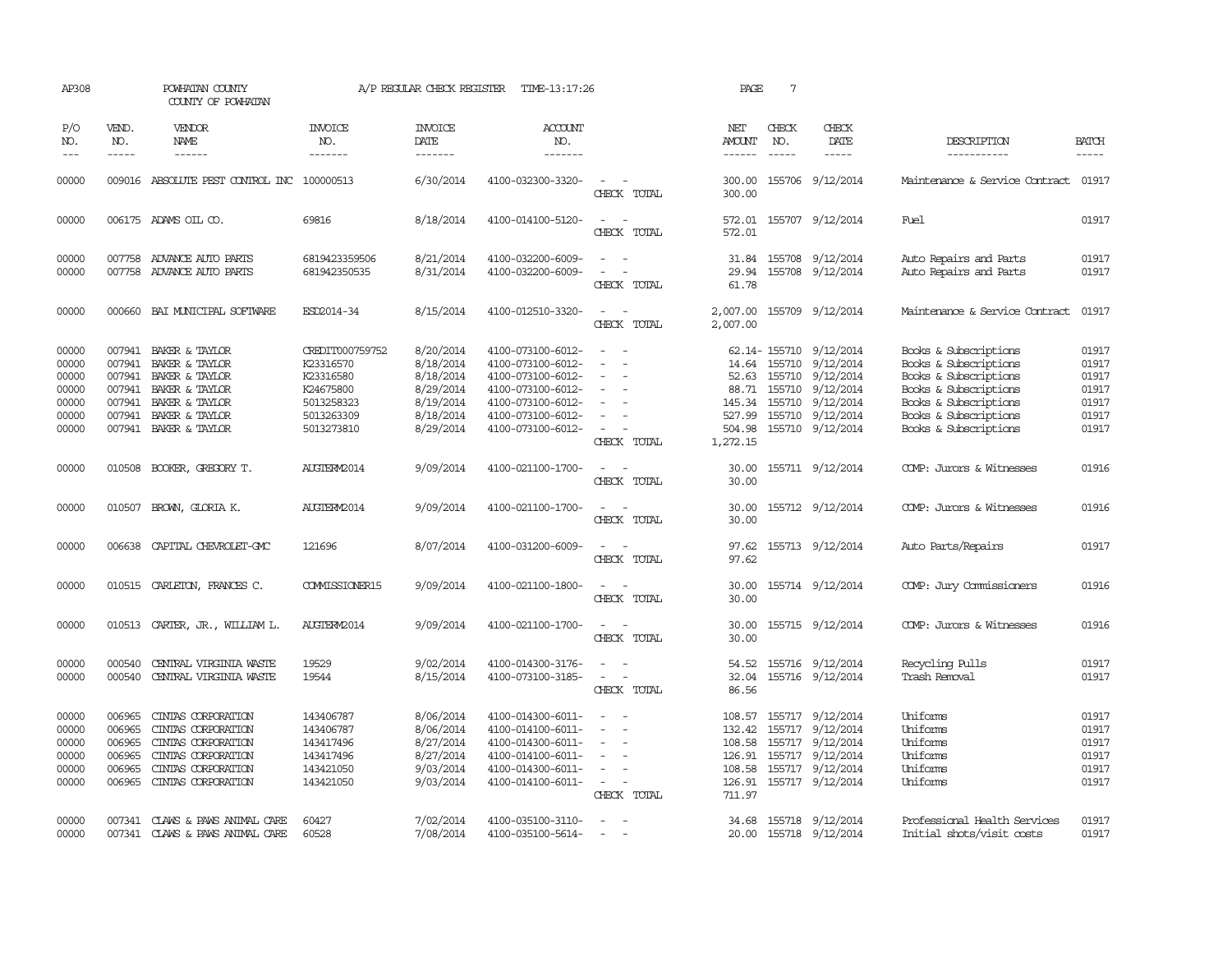| AP308                                                                |                                      | POWHATAN COUNTY<br>COUNTY OF POWHATAN                                                                                                                                                                                                                                                |                                                                          | A/P REGULAR CHECK REGISTER                                                                           | TIME-13:17:26                                                                                                                                                        |                                                                                                                             | PAGE                                                               | 8                             |                                                                                                                                                             |                                                                                                                                                                                                                                                              |                                                                      |
|----------------------------------------------------------------------|--------------------------------------|--------------------------------------------------------------------------------------------------------------------------------------------------------------------------------------------------------------------------------------------------------------------------------------|--------------------------------------------------------------------------|------------------------------------------------------------------------------------------------------|----------------------------------------------------------------------------------------------------------------------------------------------------------------------|-----------------------------------------------------------------------------------------------------------------------------|--------------------------------------------------------------------|-------------------------------|-------------------------------------------------------------------------------------------------------------------------------------------------------------|--------------------------------------------------------------------------------------------------------------------------------------------------------------------------------------------------------------------------------------------------------------|----------------------------------------------------------------------|
| P/O<br>NO.<br>$---$                                                  | VEND.<br>NO.<br>$- - - - -$          | VENDOR<br>NAME<br>$- - - - - -$                                                                                                                                                                                                                                                      | <b>INVOICE</b><br>NO.<br>-------                                         | <b>INVOICE</b><br>DATE<br>--------                                                                   | <b>ACCOUNT</b><br>NO.<br>-------                                                                                                                                     |                                                                                                                             | NET<br><b>AMOUNT</b><br>------                                     | CHECK<br>NO.<br>$\frac{1}{2}$ | CHECK<br>DATE<br>$- - - - -$                                                                                                                                | DESCRIPTION<br>-----------                                                                                                                                                                                                                                   | <b>BATCH</b>                                                         |
| 00000<br>00000<br>00000<br>00000<br>00000<br>00000<br>00000<br>00000 |                                      | 007341 CLAWS & PAWS ANIMAL CARE<br>007341 CLAWS & PAWS ANIMAL CARE<br>007341 CLAWS & PAWS ANIMAL CARE<br>007341 CLAWS & PAWS ANIMAL CARE<br>007341 CLAWS & PAWS ANIMAL CARE<br>007341 CLAWS & PAWS ANIMAL CARE<br>007341 CLAWS & PAWS ANIMAL CARE<br>007341 CLAWS & PAWS ANIMAL CARE | 60596<br>60706<br>60718<br>60791<br>60814<br>60892<br>60970<br>61062     | 7/15/2014<br>7/17/2014<br>7/18/2014<br>7/22/2014<br>7/23/2014<br>7/29/2014<br>7/30/2014<br>8/04/2014 | 4100-035100-3110-<br>4100-035100-3110-<br>4100-035100-3110-<br>4100-035100-3110-<br>4100-035100-3110-<br>4100-035100-3110-<br>4100-035100-3110-<br>4100-035100-3110- | $\equiv$<br>$\equiv$<br>$\overline{\phantom{a}}$<br>$\sim$<br>$\overline{\phantom{a}}$<br>$\sim$ 100 $\mu$<br>CHECK TOTAL   | 222.00<br>80.15<br>169.95<br>28.90<br>144.70<br>114.00<br>1,034.38 | 155718<br>155718              | 155718 9/12/2014<br>155718 9/12/2014<br>9/12/2014<br>9/12/2014<br>208.75 155718 9/12/2014<br>155718 9/12/2014<br>155718 9/12/2014<br>11.25 155718 9/12/2014 | Professional Health Services<br>Professional Health Services<br>Professional Health Services<br>Professional Health Services<br>Professional Health Services<br>Professional Health Services<br>Professional Health Services<br>Professional Health Services | 01917<br>01917<br>01917<br>01917<br>01917<br>01917<br>01917<br>01917 |
| 00000<br>00000<br>00000<br>00000                                     | 007341                               | 007341 CLAWS & PAWS ANIMAL CARE<br>CLAWS & PAWS ANIMAL CARE<br>007341 CLAWS & PAWS ANIMAL CARE<br>007341 CLAWS & PAWS ANIMAL CARE                                                                                                                                                    | 61239<br>61378<br>61390<br>61482                                         | 8/12/2014<br>8/19/2014<br>8/20/2014<br>8/22/2014                                                     | 4100-035100-3110-<br>4100-035100-3110-<br>4100-035100-3110-<br>4100-035100-3110-                                                                                     | $\sim$<br>$\sim$<br>CHECK TOTAL                                                                                             | 69.50<br>139.75<br>77.25<br>330.81                                 |                               | 44.31 155719 9/12/2014<br>155719 9/12/2014<br>155719 9/12/2014<br>155719 9/12/2014                                                                          | Professional Health Services<br>Professional Health Services<br>Professional Health Services<br>Professional Health Services                                                                                                                                 | 01917<br>01917<br>01917<br>01917                                     |
| 00000<br>00000<br>00000                                              | 009178<br>009178                     | COMCAST<br><b>COMCAST</b><br>009178 COMCAST                                                                                                                                                                                                                                          | 01657141799018<br>01687141799018B<br>0684141177024                       | 9/01/2014<br>9/01/2014<br>9/01/2014                                                                  | 4100-032300-5230-<br>4100-032300-5230-<br>4100-014300-5260-                                                                                                          | $\sim$<br>$\sim$<br>CHECK TOTAL                                                                                             | 9.98<br>59.95<br>72.90<br>142.83                                   | 155720<br>155720              | 9/12/2014<br>9/12/2014<br>155720 9/12/2014                                                                                                                  | Telephone Services<br>Telephone Services<br>Internet                                                                                                                                                                                                         | 01917<br>01917<br>01917                                              |
| 00000                                                                |                                      | 007765 COUNTY WASTE OF VIRGINIA                                                                                                                                                                                                                                                      | 457859                                                                   | 8/31/2014                                                                                            | 4100-032300-3185-                                                                                                                                                    | CHECK TOTAL                                                                                                                 | 68.00<br>68.00                                                     |                               | 155721 9/12/2014                                                                                                                                            | Trash Removal                                                                                                                                                                                                                                                | 01917                                                                |
| 00000                                                                |                                      | 008237 CREATIVE PRODUCT SOURCING                                                                                                                                                                                                                                                     | 76589                                                                    | 9/06/2014                                                                                            | 4100-031200-5840-                                                                                                                                                    | $\overline{\phantom{a}}$<br>CHECK TOTAL                                                                                     | 1,237.73<br>1,237.73                                               |                               | 155722 9/12/2014                                                                                                                                            | D.A.R.E.                                                                                                                                                                                                                                                     | 01917                                                                |
| 00000<br>00000                                                       |                                      | 006016 DAVIS MERCHANT EQUIPMENT<br>006016 DAVIS MERCHANT EQUIPMENT                                                                                                                                                                                                                   | 107156<br>107271                                                         | 8/19/2014<br>8/25/2014                                                                               | 4100-014500-3319-<br>4100-014500-3319-                                                                                                                               | CHECK TOTAL                                                                                                                 | 24.96<br>8.00<br>32.96                                             |                               | 155723 9/12/2014<br>155723 9/12/2014                                                                                                                        | Equipment Repairs and Maintena 01917<br>Equipment Repairs and Maintena                                                                                                                                                                                       | 01917                                                                |
| 00000                                                                |                                      | 010512 DAVIS, LAURA P.                                                                                                                                                                                                                                                               | AUGTERM2014                                                              | 9/09/2014                                                                                            | 4100-021100-1700-                                                                                                                                                    | $\sim$<br>CHECK TOTAL                                                                                                       | 30.00<br>30.00                                                     |                               | 155724 9/12/2014                                                                                                                                            | COMP: Jurors & Witnesses                                                                                                                                                                                                                                     | 01916                                                                |
| 00000                                                                |                                      | 006879 DEMCO, INC.                                                                                                                                                                                                                                                                   | 5387773                                                                  | 9/02/2014                                                                                            | 4100-073100-6014-                                                                                                                                                    | $\sim$ $  -$<br>CHECK TOTAL                                                                                                 | 504.01                                                             |                               | 504.01 155725 9/12/2014                                                                                                                                     | Library Supplies                                                                                                                                                                                                                                             | 01917                                                                |
| 00000<br>00000                                                       |                                      | 006042 DEPT. OF MOTOR VEHICLES<br>006042 DEPT. OF MOTOR VEHICLES                                                                                                                                                                                                                     | 14241702<br>14241703                                                     | 8/29/2014<br>8/29/2014                                                                               | 4100-031200-6014-<br>4100-012410-3320-                                                                                                                               | CHECK TOTAL                                                                                                                 | 10.00<br>2,480.00<br>2,490.00                                      |                               | 155726 9/12/2014<br>155726 9/12/2014                                                                                                                        | Other Operating Supplies<br>Maintenance & Service Contract                                                                                                                                                                                                   | 01917<br>01917                                                       |
| 00000                                                                |                                      | 006240 DIAMOND SPRINGS WATER, INC 806070220                                                                                                                                                                                                                                          |                                                                          | 9/01/2014                                                                                            | 4100-012200-5130-                                                                                                                                                    | $\sim$<br>CHECK TOTAL                                                                                                       | 14.50                                                              |                               | 14.50 155727 9/12/2014                                                                                                                                      | Water                                                                                                                                                                                                                                                        | 01917                                                                |
| 00000                                                                |                                      | 009420 DIXON HUGHES GOODWAN, LLP 357459                                                                                                                                                                                                                                              |                                                                          | 8/31/2014                                                                                            | 4100-012200-3120-                                                                                                                                                    | $\frac{1}{2} \left( \frac{1}{2} \right) \left( \frac{1}{2} \right) = \frac{1}{2} \left( \frac{1}{2} \right)$<br>CHECK TOTAL | 2,445.00<br>2,445.00                                               |                               | 155728 9/12/2014                                                                                                                                            | External Audit                                                                                                                                                                                                                                               | 01917                                                                |
| 00000<br>00000<br>00000<br>00000                                     | 000860<br>000860<br>000860<br>000860 | DOMINION VIRGINIA POWER<br>DOMINION VIRGINIA POWER<br>DOMINION VIRGINIA POWER<br>DOMINION VIRGINIA POWER                                                                                                                                                                             | 1221667833 0914<br>1223507334 0914<br>2202262503 0914<br>3800000105 0914 | 9/02/2014<br>9/02/2014<br>9/01/2014<br>8/27/2014                                                     | 4100-035500-5110-<br>4100-014300-5110-<br>4100-032300-5110-<br>4100-014100-5110-                                                                                     | $\overline{\phantom{a}}$<br>$\hspace{0.1mm}-\hspace{0.1mm}$<br>$\sim$ $ \sim$                                               | 190.87 155729<br>190.30                                            | 155729                        | 9/12/2014<br>9/12/2014<br>325.45 155729 9/12/2014<br>543.74 155729 9/12/2014                                                                                | Electricity<br>Electricity<br>Electricity<br>Electricity                                                                                                                                                                                                     | 01917<br>01917<br>01917<br>01917                                     |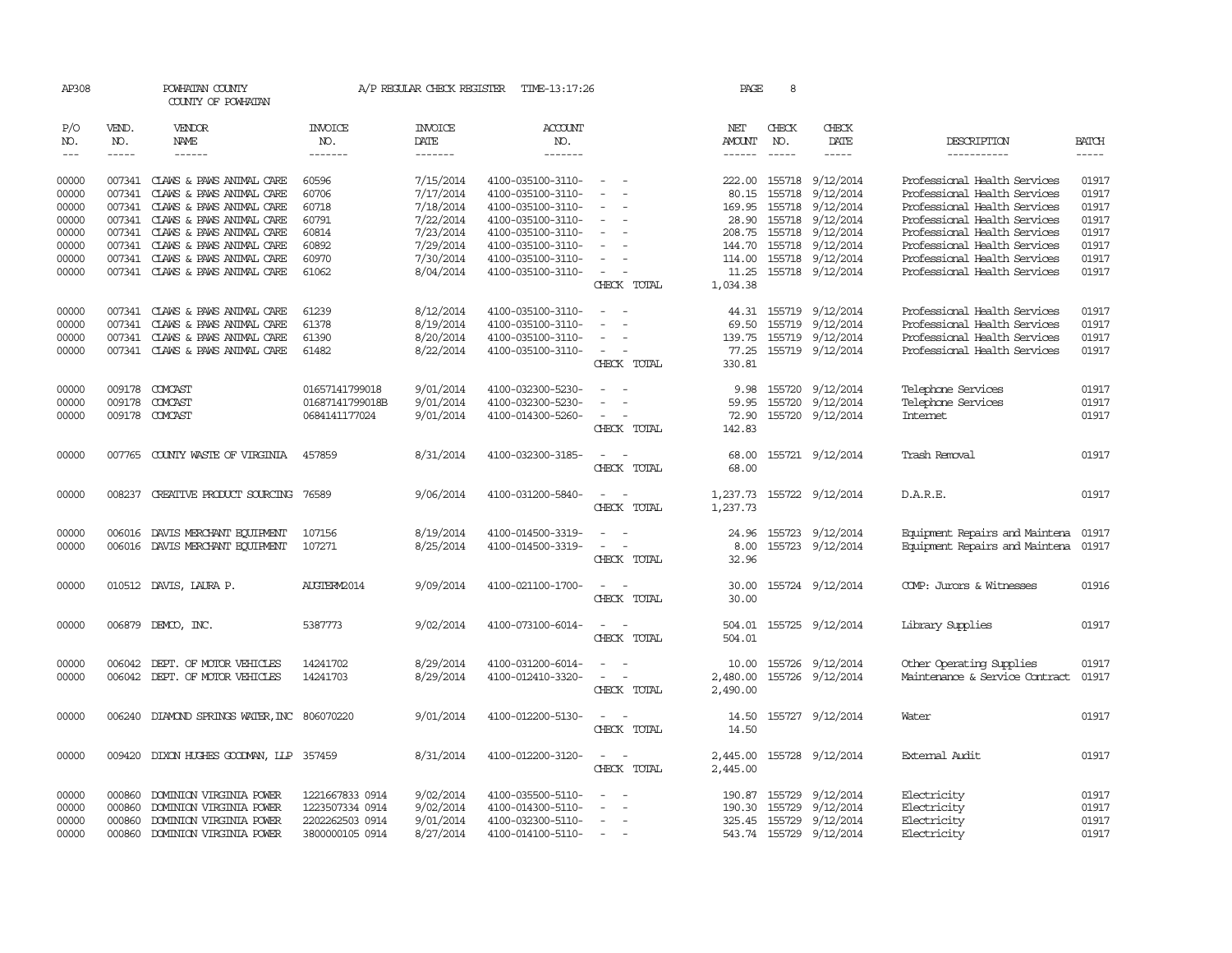| AP308          |                  | POWHATAN COUNTY<br>COUNTY OF POWHATAN                 |                                    | A/P REGULAR CHECK REGISTER | TIME-13:17:26                          |                                                                     | PAGE                         | 9                       |                               |                                                |                |
|----------------|------------------|-------------------------------------------------------|------------------------------------|----------------------------|----------------------------------------|---------------------------------------------------------------------|------------------------------|-------------------------|-------------------------------|------------------------------------------------|----------------|
| P/O<br>NO.     | VEND.<br>NO.     | <b>VENDOR</b><br>NAME                                 | <b>INVOICE</b><br>NO.              | <b>INVOICE</b><br>DATE     | ACCOUNT<br>NO.                         |                                                                     | NET<br><b>AMOUNT</b>         | CHECK<br>NO.            | CHECK<br>DATE                 | DESCRIPTION                                    | <b>BATCH</b>   |
| $---$          | $- - - - -$      | $- - - - - -$                                         | -------                            | -------                    | -------                                |                                                                     |                              | $\frac{1}{2}$           | -----                         | -----------                                    |                |
| 00000<br>00000 | 000860<br>000860 | DOMINION VIRGINIA POWER<br>DOMINION VIRGINIA POWER    | 3848526962 0914<br>4062035691 0914 | 9/01/2014<br>9/02/2014     | 4100-032300-5110-<br>4100-035500-5110- | $\overline{\phantom{a}}$                                            | 63.46                        | 538.13 155729<br>155729 | 9/12/2014<br>9/12/2014        | Electricity<br>Electricity                     | 01917<br>01917 |
| 00000          | 000860           | DOMINION VIRGINIA POWER                               | 4165680929 0914                    | 9/02/2014                  | 4100-035500-5110-                      |                                                                     | 127.19                       | 155729                  | 9/12/2014                     | Electricity                                    | 01917          |
| 00000          | 000860           | DOMINION VIRGINIA POWER                               | 6211789810 0914                    | 9/02/2014                  | 4100-035500-5110-                      | $\overline{\phantom{a}}$                                            | 115.55                       | 155729                  | 9/12/2014                     | Electricity                                    | 01917          |
| 00000          | 000860           | DOMINION VIRGINIA POWER                               | 8009370571 0914                    | 9/02/2014                  | 4100-035500-5110-                      | $\overline{\phantom{a}}$                                            |                              | 48.42 155729            | 9/12/2014                     | Electricity                                    | 01917          |
| 00000          | 000860           | DOMINION VIRGINIA POWER                               | 8762105008 09140                   | 9/01/2014                  | 4100-032300-5110-                      | CHECK TOTAL                                                         | 183.84<br>2,326.95           |                         | 155729 9/12/2014              | Electricity                                    | 01917          |
| 00000          | 000860           | DOMINION VIRGINIA POWER                               | 8971069334 0914                    | 9/02/2014                  | 4100-014300-5110-                      | $\sim$<br>$\overline{\phantom{a}}$<br>CHECK TOTAL                   | 51.58<br>51.58               |                         | 155730 9/12/2014              | Electricity                                    | 01917          |
| 00000          |                  | 009419 GOV DEALS                                      | 3827-082014                        | 8/31/2014                  | 3100-018990-0006-                      | $\overline{\phantom{a}}$<br>$\overline{\phantom{a}}$<br>CHECK TOTAL | 21.60<br>21.60               |                         | 155731 9/12/2014              | Sale of Salvage and Surplus                    | 01917          |
| 00000          |                  | 006763 GREENBERG & ASSOCIATES                         | 2346                               | 9/04/2014                  | 4100-031200-3110-                      | $\sim$<br>$\sim$<br>CHECK TOTAL                                     | 405.00<br>405.00             |                         | 155732 9/12/2014              | Professional Health Services                   | 01917          |
| 00000          |                  | 005075 GREENE, FLOYD, JR.                             | AUGTERM2014                        | 9/09/2014                  | 4100-021100-1700-                      | $\sim$<br>CHECK TOTAL                                               | 30.00<br>30.00               |                         | 155733 9/12/2014              | COMP: Jurors & Witnesses                       | 01916          |
| 00000          |                  | 009652 HORIZON DISTRIBUTORS INC                       | 4R002231                           | 8/19/2014                  | 4100-014500-3319-                      | CHECK TOTAL                                                         | 213.99                       |                         | 213.99 155734 9/12/2014       | Equipment Repairs and Maintena                 | 01917          |
| 00000          | 000120           | <b>JAMES RIVER AIR</b>                                | D48215                             | 8/27/2014                  | 4100-014100-3308-                      |                                                                     | 637.15                       | 155735                  | 9/12/2014                     | HVAC Service and Repairs                       | 01917          |
| 00000          | 000120           | <b>JAMES RIVER AIR</b>                                | S45994                             | 7/31/2014                  | 4100-014100-3308-                      |                                                                     | 1,756.83                     | 155735                  | 9/12/2014                     | HVAC Service and Repairs                       | 01917          |
| 00000          | 000120           | <b>JAMES RIVER AIR</b>                                | S47761                             | 7/31/2014                  | 4100-014100-3308-                      | $\sim$                                                              | 2,323.78                     | 155735                  | 9/12/2014                     | HVAC Service and Repairs                       | 01917          |
| 00000          | 000120           | JAMES RIVER AIR                                       | S48329                             | 8/27/2014                  | 4100-014100-3308-                      | $\overline{\phantom{a}}$<br>CHECK TOTAL                             | 200.00<br>4,917.76           |                         | 155735 9/12/2014              | HVAC Service and Repairs                       | 01917          |
| 00000          | 009035           | JANI-KING OF RICHMOND                                 | RIC09140131                        | 9/01/2014                  | 4100-014100-3180-                      | $\overline{a}$                                                      | 6,298.71                     | 155736                  | 9/12/2014                     | Cleaning Service                               | 01917          |
| 00000<br>00000 | 009035           | JANI-KING OF RICHMOND<br>009035 JANI-KING OF RICHMOND | RIC09140134<br>RIC09140135         | 9/01/2014<br>9/01/2014     | 4100-032210-3310-<br>4100-032220-3310- | $\sim$<br>$\sim$<br>$\overline{\phantom{a}}$<br>CHECK TOTAL         | 216.58<br>211.38<br>6,726.67 | 155736                  | 9/12/2014<br>155736 9/12/2014 | Repairs & Maintenance<br>Repairs & Maintenance | 01917<br>01917 |
| 00000          |                  | 010514 JESSUP, STANARD C.                             | COMMISSIONER15                     | 9/09/2014                  | 4100-021100-1800-                      | $\overline{\phantom{a}}$<br>CHECK TOTAL                             | 30.00<br>30.00               |                         | 155737 9/12/2014              | COMP: Jury Commissioners                       | 01916          |
| 00000          |                  | 010511 JOERG, III, THOMAS F.                          | AUGTERM2014                        | 9/09/2014                  | 4100-021100-1700-                      | CHECK TOTAL                                                         | 30.00<br>30.00               |                         | 155738 9/12/2014              | COMP: Jurors & Witnesses                       | 01916          |
| 00000          |                  | 008656 JTEC CONSULTING SOLUTIONS 653 OCT15            |                                    | 1/02/2014                  | 4100-071110-7003-                      | $\sim$<br>$\sim$<br>CHECK TOTAL                                     | 450.00<br>450.00             |                         | 155739 9/12/2014              | Website Fees and Service                       | 01917          |
| 00000          | 009970           | LABOR READY MID-ATLANTIC                              | 18670762                           | 8/08/2014                  | 4100-014500-3190-                      | $\sim$<br>$\overline{\phantom{a}}$                                  | 544.50                       |                         | 155740 9/12/2014              | Grounds Maintenance                            | 01917          |
| 00000          |                  | 009970 LABOR READY MID-ATLANTIC                       | 18704191                           | 8/15/2014                  | 4100-014500-3190-                      | $\sim$<br>$\overline{\phantom{a}}$<br>CHECK TOTAL                   | 58.08<br>602.58              |                         | 155740 9/12/2014              | Grounds Maintenance                            | 01917          |
| 00000          |                  | 007061 LIBRARY STORE, INC.                            | 112960                             | 8/29/2014                  | 4100-073100-6014-                      | $\overline{\phantom{0}}$<br>CHECK TOTAL                             | 138.12                       |                         | 138.12 155741 9/12/2014       | Library Supplies                               | 01917          |
| 00000          |                  | 007670 LLEWELLYN, DENNIS K.                           | 123022B                            | 9/03/2014                  | 4100-032220-3310-                      | CHECK<br>TOTAL                                                      | 75.00                        |                         | 75.00 155742 9/12/2014        | Repairs & Maintenance                          | 01917          |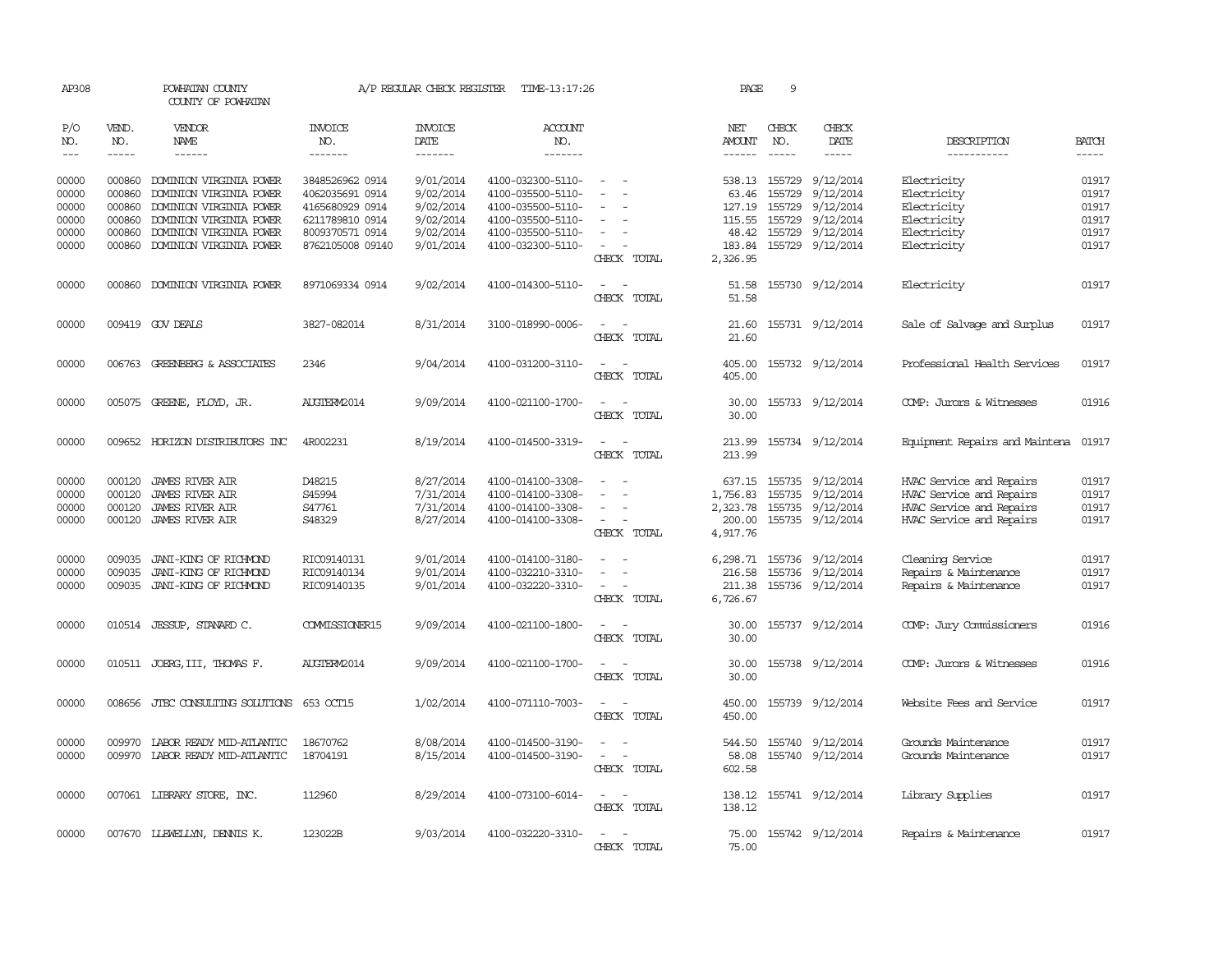| AP308                                     |                             | POWHATAN COUNTY<br>COUNTY OF POWHATAN                                                                                                                   |                                              | A/P REGULAR CHECK REGISTER                                    | TIME-13:17:26                                                                                         |                                                                    | PAGE                                 | 10                          |                                                                                                                     |                                                                                                    |                                           |
|-------------------------------------------|-----------------------------|---------------------------------------------------------------------------------------------------------------------------------------------------------|----------------------------------------------|---------------------------------------------------------------|-------------------------------------------------------------------------------------------------------|--------------------------------------------------------------------|--------------------------------------|-----------------------------|---------------------------------------------------------------------------------------------------------------------|----------------------------------------------------------------------------------------------------|-------------------------------------------|
| P/O<br>NO.<br>$---$                       | VEND.<br>NO.<br>$- - - - -$ | <b>VENDOR</b><br>NAME<br>$- - - - - -$                                                                                                                  | <b>INVOICE</b><br>NO.<br>-------             | <b>INVOICE</b><br>DATE<br>-------                             | <b>ACCOUNT</b><br>NO.<br>-------                                                                      |                                                                    | NET<br>AMOUNT<br>$- - - - - -$       | CHECK<br>NO.<br>$- - - - -$ | CHECK<br>DATE<br>$- - - - -$                                                                                        | DESCRIPTION<br>-----------                                                                         | <b>BATCH</b><br>$\qquad \qquad - - - -$   |
| 00000                                     |                             | 000166 LUCK STONE CORP.                                                                                                                                 | IV-100227523                                 | 8/31/2014                                                     | 4100-035100-6022-                                                                                     | $\equiv$<br>CHECK TOTAL                                            | 45.36<br>45.36                       |                             | 155743 9/12/2014                                                                                                    | Dog Food/Supplies                                                                                  | 01917                                     |
| 00000<br>00000                            |                             | 001550 M & W PRINTERS, INC.<br>001550 M & W PRINTERS, INC.                                                                                              | 90939B<br>90940                              | 8/27/2014<br>8/27/2014                                        | 4100-035100-6014-<br>4100-012310-6001-                                                                | $\sim$ $ -$<br>$\equiv$<br>$\overline{\phantom{a}}$<br>CHECK TOTAL | 25.00<br>383.45<br>408.45            |                             | 155744 9/12/2014<br>155744 9/12/2014                                                                                | Other Operating Supplies<br>Office Supplies                                                        | 01918<br>01918                            |
| 00000<br>00000<br>00000<br>00000          |                             | 006538 MATTHEW BENDER<br>006538 MATTHEW BENDER<br>006538 MATTHEW BENDER<br>006538 MATTHEW BENDER                                                        | 62283472<br>62316958<br>62318152<br>62329448 | 8/31/2014<br>8/20/2014<br>8/20/2014<br>8/20/2014              | 4100-022100-6012-<br>4100-012210-6012-<br>4100-073100-6012-<br>4100-011010-3002-                      | $\sim$<br>CHECK TOTAL                                              | 364.06<br>134.10<br>134.10<br>766.36 |                             | 155745 9/12/2014<br>134.10 155745 9/12/2014<br>155745 9/12/2014<br>155745 9/12/2014                                 | Books & Subscriptions<br>Books & Subscriptions<br>Books & Subscriptions<br>County Code             | 01918<br>01918<br>01918<br>01918          |
| 00000                                     |                             | 006146 MCCLELLAN, WENDY SUSAN                                                                                                                           | MILEAGE8/25-9/4                              | 9/05/2014                                                     | 4100-031710-5510-                                                                                     | CHECK TOTAL                                                        | 153.96<br>153.96                     |                             | 155746 9/12/2014                                                                                                    | Travel/Mileage/Parking/Tolls                                                                       | 01918                                     |
| 00000                                     |                             | 010086 MEDPROUS                                                                                                                                         | MC22671                                      | 9/01/2014                                                     | 4100-032300-3310-                                                                                     | $\overline{\phantom{a}}$<br>$\sim$<br>CHECK TOTAL                  | 330.00<br>330.00                     |                             | 155747 9/12/2014                                                                                                    | Repairs & Maintenance                                                                              | 01918                                     |
| 00000                                     |                             | 010509 MEYERS, ANITA B.                                                                                                                                 | AUGTERM2014                                  | 9/09/2014                                                     | 4100-021100-1700-                                                                                     | $\sim$ $\sim$<br>CHECK TOTAL                                       | 30.00<br>30.00                       |                             | 155748 9/12/2014                                                                                                    | COMP: Jurors & Witnesses                                                                           | 01916                                     |
| 00000                                     |                             | 006725 MOSLOW WOOD PRODUCTS, INC 0085357-IN                                                                                                             |                                              | 9/05/2014                                                     | 4100-011010-5840-                                                                                     | CHECK TOTAL                                                        | 75.00<br>75.00                       |                             | 155749 9/12/2014                                                                                                    | Meeting Expense                                                                                    | 01918                                     |
| 00000<br>00000<br>00000                   | 007412                      | 007412 OFFICE MAX - A BOISE CO.<br>OFFICE MAX - A BOISE CO.<br>007412 OFFICE MAX - A BOISE CO.                                                          | 728158<br>728158<br>808524                   | 8/22/2014<br>8/22/2014<br>8/27/2014                           | 4100-012510-6001-<br>4100-012200-6001-<br>4100-012200-6001-                                           | $\sim$<br>CHECK TOTAL                                              | 50.30<br>21.42<br>51.34<br>123.06    |                             | 155750 9/12/2014<br>155750 9/12/2014<br>155750 9/12/2014                                                            | Office Supplies<br>Office Supplies<br>Office Supplies                                              | 01918<br>01918<br>01918                   |
| 00000                                     |                             | 009281 OVER DRIVE, INC.                                                                                                                                 | MR1369000408271                              | 8/27/2014                                                     | 4100-073100-6012-                                                                                     | $\sim$<br>CHECK TOTAL                                              | 8.00<br>8.00                         |                             | 155751 9/12/2014                                                                                                    | Books & Subscriptions                                                                              | 01918                                     |
| 00000                                     |                             | 000375 PIEDMONT REGIONAL JAIL                                                                                                                           | 2364                                         | 8/31/2014                                                     | 4100-033400-3841-                                                                                     | $\sim$<br>$\sim$<br>CHECK TOTAL                                    | 33,984.00<br>33,984.00               |                             | 155752 9/12/2014                                                                                                    | Detention of Adults                                                                                | 01918                                     |
| 00000                                     |                             | 009556 PLAYPOWER LT FARMINGTON                                                                                                                          | 1400184293                                   | 8/19/2014                                                     | 4100-014500-3319-                                                                                     | CHECK TOTAL                                                        | 63.33<br>63.33                       |                             | 155753 9/12/2014                                                                                                    | Equipment Repairs and Maintena                                                                     | 01918                                     |
| 00000                                     |                             | 010516 PLEASANTS HARDWARE                                                                                                                               | 5848/6                                       | 8/29/2014                                                     | 4100-035100-3310-                                                                                     | $ -$<br>CHECK TOTAL                                                | 6.70<br>6.70                         |                             | 155754 9/12/2014                                                                                                    | Repairs & Maintenance                                                                              | 01918                                     |
| 00000                                     | 001250                      | POWHATAN AUTO & TRACTOR                                                                                                                                 | 316224                                       | 8/13/2014                                                     | 4100-035500-3310-                                                                                     | CHECK TOTAL                                                        | 59.65                                |                             | 59.65 155755 9/12/2014                                                                                              | Repairs & Maintenance                                                                              | 01918                                     |
| 00000<br>00000<br>00000<br>00000<br>00000 |                             | 006914 POWHATAN AUTO REPAIR<br>006914 POWHATAN AUTO REPAIR<br>006914 POWHATAN AUTO REPAIR<br>006914 POWHATAN AUTO REPAIR<br>006914 POWHATAN AUTO REPAIR | 609<br>610<br>611<br>612<br>613              | 9/03/2014<br>9/03/2014<br>9/03/2014<br>9/03/2014<br>9/03/2014 | 4100-031200-6009-<br>4100-031200-6008-<br>4100-034100-6009-<br>4100-034100-6009-<br>4100-031200-6008- | $\sim$<br>CHECK TOTAL                                              | 50.87<br>752.51<br>1,015.03          |                             | 65.45 155756 9/12/2014<br>155756 9/12/2014<br>120.50 155756 9/12/2014<br>155756 9/12/2014<br>25.70 155756 9/12/2014 | Auto Parts/Repairs<br>Gas/Grease/Oil<br>Auto Parts/Repairs<br>Auto Parts/Repairs<br>Gas/Grease/Oil | 01918<br>01918<br>01918<br>01918<br>01918 |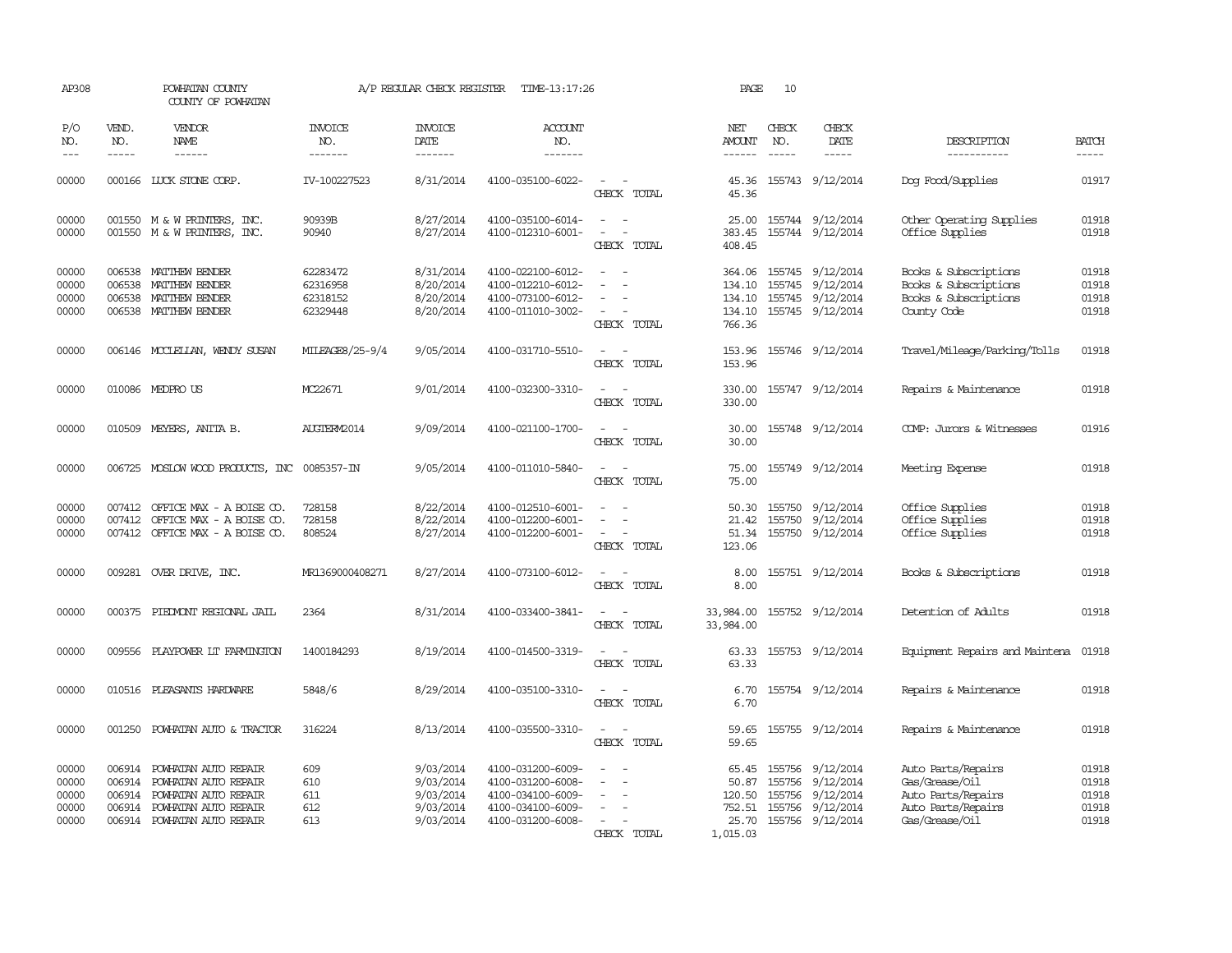| AP308          |                  | POWHATAN COUNTY<br>COUNTY OF POWHATAN                  |                       | A/P REGULAR CHECK REGISTER | TIME-13:17:26                          |                                    | PAGE            | 11               |                               |                                                |                |
|----------------|------------------|--------------------------------------------------------|-----------------------|----------------------------|----------------------------------------|------------------------------------|-----------------|------------------|-------------------------------|------------------------------------------------|----------------|
| P/O<br>NO.     | VEND.<br>NO.     | VENDOR<br><b>NAME</b>                                  | <b>INVOICE</b><br>NO. | <b>INVOICE</b><br>DATE     | ACCOUNT<br>NO.                         |                                    | NET<br>AMOUNT   | CHECK<br>NO.     | CHECK<br>DATE                 | DESCRIPTION                                    | <b>BATCH</b>   |
| $---$          | $\frac{1}{2}$    | ------                                                 | -------               | --------                   | -------                                |                                    | $- - - - - -$   | $\frac{1}{2}$    | -----                         | -----------                                    | $\frac{1}{2}$  |
| 00000<br>00000 | 006474<br>006474 | PROGRESSIVE AUTO WORKS<br>PROGRESSIVE AUTO WORKS       | 0025854<br>0025858    | 9/08/2014<br>9/05/2014     | 4100-031200-6009-<br>4100-031200-6009- | $\equiv$                           | 99.24<br>898.40 | 155757<br>155757 | 9/12/2014<br>9/12/2014        | Auto Parts/Repairs<br>Auto Parts/Repairs       | 01918<br>01918 |
|                |                  |                                                        |                       |                            |                                        | CHECK TOTAL                        | 997.64          |                  |                               |                                                |                |
| 00000          | 006523           | PURCHASE POWER                                         | 800090900803872       | 9/01/2014                  | 4100-012100-5210-                      |                                    | 44.94           | 155758           | 9/12/2014                     | Postage                                        | 01918          |
| 00000          | 006523           | PURCHASE POWER                                         | 800090900803872       | 9/01/2014                  | 4100-012200-5210-                      |                                    | 60.47           | 155758           | 9/12/2014                     | Postage                                        | 01918          |
| 00000          | 006523           | PURCHASE POWER                                         | 800090900803872       | 9/01/2014                  | 4100-012210-5210-                      |                                    | 35.69           | 155758           | 9/12/2014                     | Postage                                        | 01918          |
| 00000          | 006523           | PURCHASE POWER                                         | 800090900803872       | 9/01/2014                  | 4100-012320-5210-                      |                                    | 6.99            | 155758           | 9/12/2014                     | Postage                                        | 01918          |
| 00000          | 006523           | PURCHASE POWER                                         | 800090900803872       | 9/01/2014                  | 4100-034100-5210-                      |                                    | 2.78            | 155758           | 9/12/2014                     | Postage                                        | 01918          |
| 00000          | 006523           | PURCHASE POWER                                         | 800090900803872       | 9/01/2014                  | 4100-035500-3140-                      |                                    | 427.30          |                  | 155758 9/12/2014              | Professional Services                          | 01918          |
| 00000          | 006523           | PURCHASE POWER                                         | 800090900803872       | 9/01/2014                  | 4100-081500-5210-                      |                                    | 276.03          |                  | 155758 9/12/2014              | Postage                                        | 01918          |
| 00000          | 006523           | PURCHASE POWER                                         | 800090900803872       | 9/01/2014                  | 4100-012200-5210-                      |                                    | 120.43          |                  | 155758 9/12/2014              | Postage                                        | 01918          |
|                |                  |                                                        |                       |                            |                                        | CHECK TOTAL                        | 974.63          |                  |                               |                                                |                |
|                |                  |                                                        |                       |                            |                                        |                                    |                 |                  |                               |                                                |                |
| 00000          |                  | 009518 CUARLES PETROLEUM, INC.                         | CT0529707             | 8/31/2014                  | 4100-031200-6008-                      | $\sim$                             |                 |                  | 2,972.17 155759 9/12/2014     | Gas/Grease/0il                                 | 01918          |
|                |                  |                                                        |                       |                            |                                        | CHECK TOTAL                        | 2,972.17        |                  |                               |                                                |                |
| 00000          | 000780           | <b>CUILL CORPORATION</b>                               | 5591536               | 8/26/2014                  | 4100-012310-6001-                      |                                    | 36.00           |                  | 155760 9/12/2014              | Office Supplies                                | 01918          |
| 00000          | 000780           | <b>CUILL CORPORATION</b>                               | 5665320               | 8/28/2014                  | 4100-031200-6001-                      |                                    | 31.29           | 155760           | 9/12/2014                     | Office Supplies                                | 01918          |
| 00000          | 000780           | <b>CUILL CORPORATION</b>                               | 5689835               | 8/28/2014                  | 4100-022100-6001-                      |                                    | 9.99            | 155760           | 9/12/2014                     | Office Supplies                                | 01918          |
| 00000          | 000780           | <b>CUILL CORPORATION</b>                               | 5690055               | 8/28/2014                  | 4100-031200-6001-                      |                                    | 113.85          |                  | 155760 9/12/2014              | Office Supplies                                | 01918          |
| 00000          | 000780           | <b>QUILL CORPORATION</b>                               | 5748206               | 9/02/2014                  | 4100-012310-6001-                      | $\sim$                             | 238.45          |                  | 155760 9/12/2014              | Office Supplies                                | 01918          |
|                |                  |                                                        |                       |                            |                                        | CHECK TOTAL                        | 429.58          |                  |                               |                                                |                |
| 00000          | 000620           |                                                        | 0637924               | 8/12/2014                  | 4100-014100-3310-                      |                                    | 8.00            |                  | 155761 9/12/2014              | Repairs & Maintenance                          | 01918          |
| 00000          | 000620           | R. C. GOODWYN & SONS, INC                              | 0638789               | 8/19/2014                  | 4100-014100-3310-                      | $\sim$<br>$\overline{\phantom{a}}$ | 5.48            |                  |                               |                                                | 01918          |
| 00000          | 000620           | R. C. GOODWYN & SONS, INC                              | 0639087               | 8/20/2014                  | 4100-014100-3310-                      |                                    | 21.05           | 155761           | 155761 9/12/2014<br>9/12/2014 | Repairs & Maintenance<br>Repairs & Maintenance | 01918          |
| 00000          | 000620           | R. C. GOODWYN & SONS, INC<br>R. C. GOODWYN & SONS, INC | 0639982               | 8/27/2014                  | 4100-014100-3310-                      |                                    | 37.74           |                  | 155761 9/12/2014              |                                                | 01918          |
| 00000          | 000620           | R. C. GOODWYN & SONS, INC                              | 0640033               | 8/28/2014                  | 4100-014100-3310-                      |                                    | 32.98           |                  | 155761 9/12/2014              | Repairs & Maintenance<br>Repairs & Maintenance | 01918          |
| 00000          | 000620           |                                                        | 0640087               | 8/28/2014                  |                                        |                                    |                 |                  | 155761 9/12/2014              | Repairs & Maintenance                          | 01918          |
|                |                  | R. C. GOODWYN & SONS, INC                              |                       |                            | 4100-014100-3310-                      |                                    | 19.99           |                  |                               |                                                |                |
| 00000<br>00000 | 000620           | R. C. GOODWYN & SONS, INC                              | 0640139               | 8/28/2014                  | 4100-014100-3310-                      |                                    | 39.98           |                  | 155761 9/12/2014              | Repairs & Maintenance                          | 01918<br>01918 |
|                |                  | 000620 R. C. GOODWYN & SONS, INC 636696                |                       | 8/04/2014                  | 4100-021100-8100-                      | CHECK TOTAL                        | 21.59<br>186.81 |                  | 155761 9/12/2014              | Capital Outlay                                 |                |
|                |                  |                                                        |                       |                            |                                        |                                    |                 |                  |                               |                                                |                |
| 00000          |                  | 008721 RECOGNITION WORKS                               | PC8234                | 8/28/2014                  | 4100-011010-5840-                      | $\overline{\phantom{a}}$           | 480.90          |                  | 155762 9/12/2014              | Meeting Expense                                | 01918          |
|                |                  |                                                        |                       |                            |                                        | CHECK TOTAL                        | 480.90          |                  |                               |                                                |                |
| 00000          |                  | 007975 REMOVAL SERVICES OF VA                          | AUG-14                | 9/01/2014                  | 4100-035300-3110-                      | $\sim$                             | 79.00           |                  | 155763 9/12/2014              | Professional Health Services                   | 01918          |
|                |                  |                                                        |                       |                            |                                        | CHECK TOTAL                        | 79.00           |                  |                               |                                                |                |
| 00000          | 006579           | RICHMOND ALARM COMPANY                                 | 16888                 | 8/01/2014                  | 4100-014100-3320-                      |                                    | 400.00          |                  | 155764 9/12/2014              | Maintenance & Service Contract                 | 01918          |
| 00000          | 006579           | RICHMOND ALARM COMPANY                                 | 16888                 | 8/01/2014                  | 4100-014100-3320-                      |                                    | 500.00          |                  | 155764 9/12/2014              | Maintenance & Service Contract                 | 01918          |
|                |                  |                                                        |                       |                            |                                        | CHECK TOTAL                        | 900.00          |                  |                               |                                                |                |
|                |                  |                                                        |                       |                            |                                        |                                    |                 |                  |                               |                                                |                |
| 00000          | 008260           | RON ELLIS FRAME & FRONT                                | 91369                 | 8/18/2014                  | 4100-032300-6009-                      |                                    | 68.90           |                  | 155765 9/12/2014              | Auto Parts/Repair                              | 01918          |
| 00000          | 008260           | RON ELLIS FRAME & FRONT                                | 91424                 | 8/12/2014                  | 4100-032300-6009-                      |                                    | 68.90           | 155765           | 9/12/2014                     | Auto Parts/Repair                              | 01918          |
| 00000          | 008260           | RON ELLIS FRAME & FRONT                                | 91454                 | 8/14/2014                  | 4100-032300-6009-                      | $\sim$                             | 68.90           |                  | 155765 9/12/2014              | Auto Parts/Repair                              | 01918          |
|                |                  |                                                        |                       |                            |                                        | CHECK TOTAL                        | 206.70          |                  |                               |                                                |                |
| 00000          |                  | 000260 ROTHERT, JOHN F.                                | AUGTERM2014           | 9/09/2014                  | 4100-021100-1700-                      |                                    | 30.00           |                  | 155766 9/12/2014              | COMP: Jurors & Witnesses                       | 01916          |
|                |                  |                                                        |                       |                            |                                        | CHECK TOTAL                        | 30.00           |                  |                               |                                                |                |
|                |                  |                                                        |                       |                            |                                        |                                    |                 |                  |                               |                                                |                |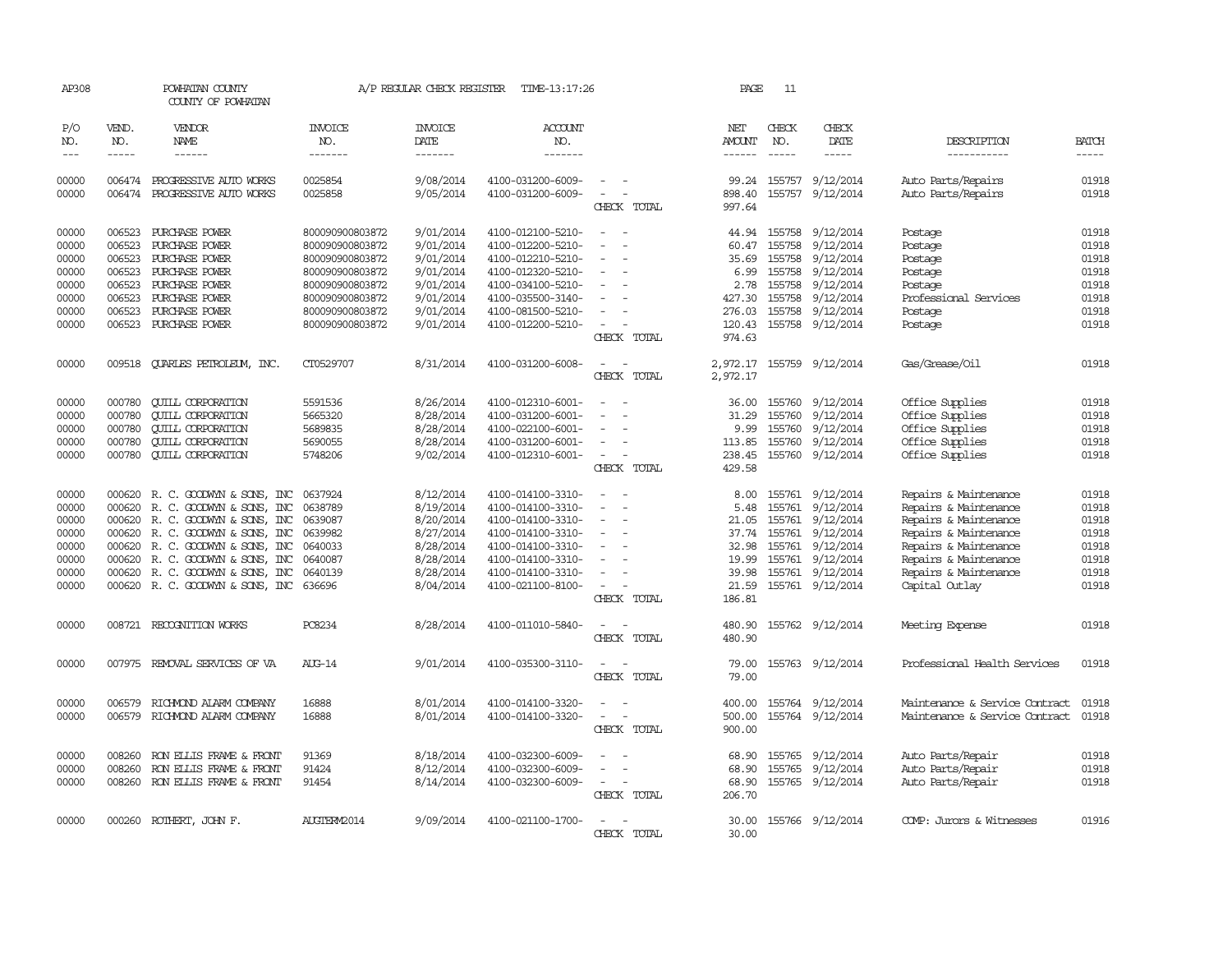| AP308          |                  | POWHATAN COUNTY<br>COUNTY OF POWHATAN                     |                                    | A/P REGULAR CHECK REGISTER | TIME-13:17:26                          |                                                      | PAGE                 | 12               |                                            |                                        |                |
|----------------|------------------|-----------------------------------------------------------|------------------------------------|----------------------------|----------------------------------------|------------------------------------------------------|----------------------|------------------|--------------------------------------------|----------------------------------------|----------------|
| P/O<br>NO.     | VEND.<br>NO.     | <b>VENDOR</b><br>NAME                                     | <b>INVOICE</b><br>NO.              | <b>INVOICE</b><br>DATE     | ACCOUNT<br>NO.                         |                                                      | NET<br>AMOUNT        | CHECK<br>NO.     | CHECK<br>DATE                              | DESCRIPTION                            | <b>BATCH</b>   |
| $---$          | $\frac{1}{2}$    | $- - - - - -$                                             | --------                           | -------                    | -------                                |                                                      | $- - - - - -$        | $\frac{1}{2}$    | $- - - - -$                                | -----------                            | $\frac{1}{2}$  |
| 00000<br>00000 | 006594<br>006594 | SOUTHSIDE ELECTRIC COOP<br>SOUTHSIDE ELECTRIC COOP        | 63504-0006 0814<br>63504-008 0814  | 8/18/2014<br>8/18/2014     | 4100-014600-5110-<br>4100-014600-5110- | $\sim$ $\sim$                                        | 260.32<br>20.00      | 155767<br>155767 | 9/12/2014<br>9/12/2014                     | Electricity<br>Electricity             | 01918<br>01918 |
| 00000          | 006594           | SOUTHSIDE ELECTRIC COOP                                   | 63504-009 0814                     | 8/18/2014                  | 4100-014600-5110-                      | $\sim$                                               | 3,273.36             |                  | 155767 9/12/2014                           | Electricity                            | 01918          |
| 00000<br>00000 | 006594           | SOUTHSIDE ELECTRIC COOP<br>006594 SOUTHSIDE ELECTRIC COOP | 63504-010 0814<br>63504004 0818140 | 8/18/2014<br>8/18/2014     | 4100-014600-5110-<br>4100-035100-5110- | $\sim$                                               | 25.60<br>604.48      |                  | 155767 9/12/2014<br>155767 9/12/2014       | Electricity<br>Electricity             | 01918<br>01918 |
|                |                  |                                                           |                                    |                            |                                        | CHECK TOTAL                                          | 4,183.76             |                  |                                            |                                        |                |
| 00000          | 006565           | SPRINT                                                    | 9308314000500                      | 9/01/2014                  | 4100-012410-5240-                      |                                                      | 3.77                 | 155768           | 9/12/2014                                  | Long Distance                          | 01918          |
| 00000          | 006565           | SPRINT                                                    | 9308314000500                      | 9/01/2014                  | 4100-031200-5240-                      |                                                      | 11.41                | 155768           | 9/12/2014                                  | Long Distance                          | 01918          |
| 00000          | 006565           | SPRINT                                                    | 93083141000501                     | 9/01/2014                  | 4100-012310-5240-                      |                                                      | 2.40                 | 155768           | 9/12/2014                                  | Long Distance                          | 01918          |
| 00000<br>00000 | 006565<br>006565 | SPRINT<br>SPRINT                                          | 93083141000503<br>93083141000503   | 9/01/2014<br>9/01/2014     | 4100-034100-5240-<br>4100-031200-5240- | $\overline{\phantom{a}}$<br>$\overline{\phantom{a}}$ | 1.02<br>5.22         | 155768           | 155768 9/12/2014<br>9/12/2014              | Long Distance<br>Long Distance         | 01918<br>01918 |
|                |                  |                                                           |                                    |                            |                                        | CHECK TOTAL                                          | 23.82                |                  |                                            |                                        |                |
| 00000          |                  | 007937 SPRINT                                             | 678282480 9114                     | 9/01/2014                  | 4100-031200-5240-                      |                                                      | 53.87                |                  | 155769 9/12/2014                           | Long Distance                          | 01918          |
|                |                  |                                                           |                                    |                            |                                        | CHECK TOTAL                                          | 53.87                |                  |                                            |                                        |                |
| 00000          |                  | 001940 STANDBY SYSTEMS, INC.                              | 8141541                            | 8/28/2014                  | 4100-035500-3310-                      | $\sim$<br>$\sim$<br>CHECK TOTAL                      | 137.03<br>137.03     |                  | 155770 9/12/2014                           | Repairs & Maintenance                  | 01918          |
| 00000          |                  | 009765 STANLEY, HUNT, DUPREE                              | 45631                              | 8/26/2014                  | 4100-012200-3140-                      | $\sim$<br>$\sim$<br>CHECK TOTAL                      | 4,206.63<br>4,206.63 |                  | 155771 9/12/2014                           | Professional Services                  | 01918          |
| 00000          | 009520           | STONE'S OFFICE EQUIPMENT                                  | 40554                              | 8/26/2014                  | 4100-073100-3320-                      | $\sim$<br>$\sim$<br>$\sim$                           | 523.27               |                  | 155772 9/12/2014                           | Maintenance & Service Contract         | 01918<br>01918 |
| 00000          | 009520           | STONE'S OFFICE EQUIPMENT                                  | 40555                              | 8/26/2014                  | 4100-073100-3320-                      | CHECK TOTAL                                          | 157.00<br>680.27     |                  | 155772 9/12/2014                           | Maintenance & Service Contract         |                |
| 00000          |                  | 008346 SYCOM TECHNOLOGIES                                 | AT19794                            | 3/31/2014                  | 4100-031210-8107-                      | $\sim$ $\sim$<br>CHECK TOTAL                         | 4,642.00<br>4,642.00 |                  | 155773 9/12/2014                           | Capital Outlay                         | 01918          |
| 00000          |                  | 010406 TAX COUNSEL, LTD                                   | BILLINGTHRU828                     | 8/29/2014                  | 4100-012210-3140-                      | CHECK TOTAL                                          | 245.00<br>245.00     |                  | 155774 9/12/2014                           | Outside Counsel                        | 01919          |
| 00000          | 006093           | THOMAS BROTHERS SOFTWARE                                  | 2014YEARLYUPDAT                    | 7/28/2014                  | 4100-053920-5640-                      | $ -$<br>CHECK TOTAL                                  | 125.00<br>125.00     |                  | 155775 9/12/2014                           | Administrative Costs                   | 01920          |
| 00000          |                  | 000410 THOMAS, PETE                                       | 83004 08302014                     | 8/30/2014                  | 4100-014100-3180-                      | CHECK TOTAL                                          | 965.00<br>965.00     |                  | 155776 9/12/2014                           | Cleaning Service                       | 01919          |
| 00000          |                  | 010162 THREATTRACK SECURITY, INC INV00102554              |                                    | 7/16/2014                  | 4100-012510-3320-                      | CHECK TOTAL                                          | 381.00<br>381.00     |                  | 155777 9/12/2014                           | Maintenance & Service Contract         | 01919          |
| 00000          |                  | 010510 TIFFANY, MALINDA L.                                | AUGTERM2014                        | 9/09/2014                  | 4100-021100-1700-                      | CHECK TOTAL                                          | 30.00<br>30.00       |                  | 155778 9/12/2014                           | COMP: Jurors & Witnesses               | 01916          |
| 00000          | 010157           | TOWNES, ANITA C.                                          | <b>JURYCOMMISSIONE</b>             | 9/09/2014                  | 4100-021100-1800-                      | $\overline{\phantom{a}}$<br>CHECK TOTAL              | 30.00<br>30.00       |                  | 155779 9/12/2014                           | COMP: Jury Commissioners               | 01916          |
| 00000          | 008565           | TRACTOR SUPPLY CREDIT                                     | 603530120300814                    | 9/23/2014                  | 4100-035100-6022-                      |                                                      | 131.93               |                  | 155780 9/12/2014                           | Dog Food/Supplies                      | 01919          |
| 00000<br>00000 | 008565           | TRACTOR SUPPLY CREDIT<br>008565 TRACTOR SUPPLY CREDIT     | 603530120300814<br>603530120300814 | 9/23/2014<br>9/23/2014     | 4100-035100-6022-<br>4100-035100-6022- | $\equiv$<br>$\sim$                                   | 60.98                |                  | 155780 9/12/2014<br>63.98 155780 9/12/2014 | Dog Food/Supplies<br>Dog Food/Supplies | 01919<br>01919 |
|                |                  |                                                           |                                    |                            |                                        |                                                      |                      |                  |                                            |                                        |                |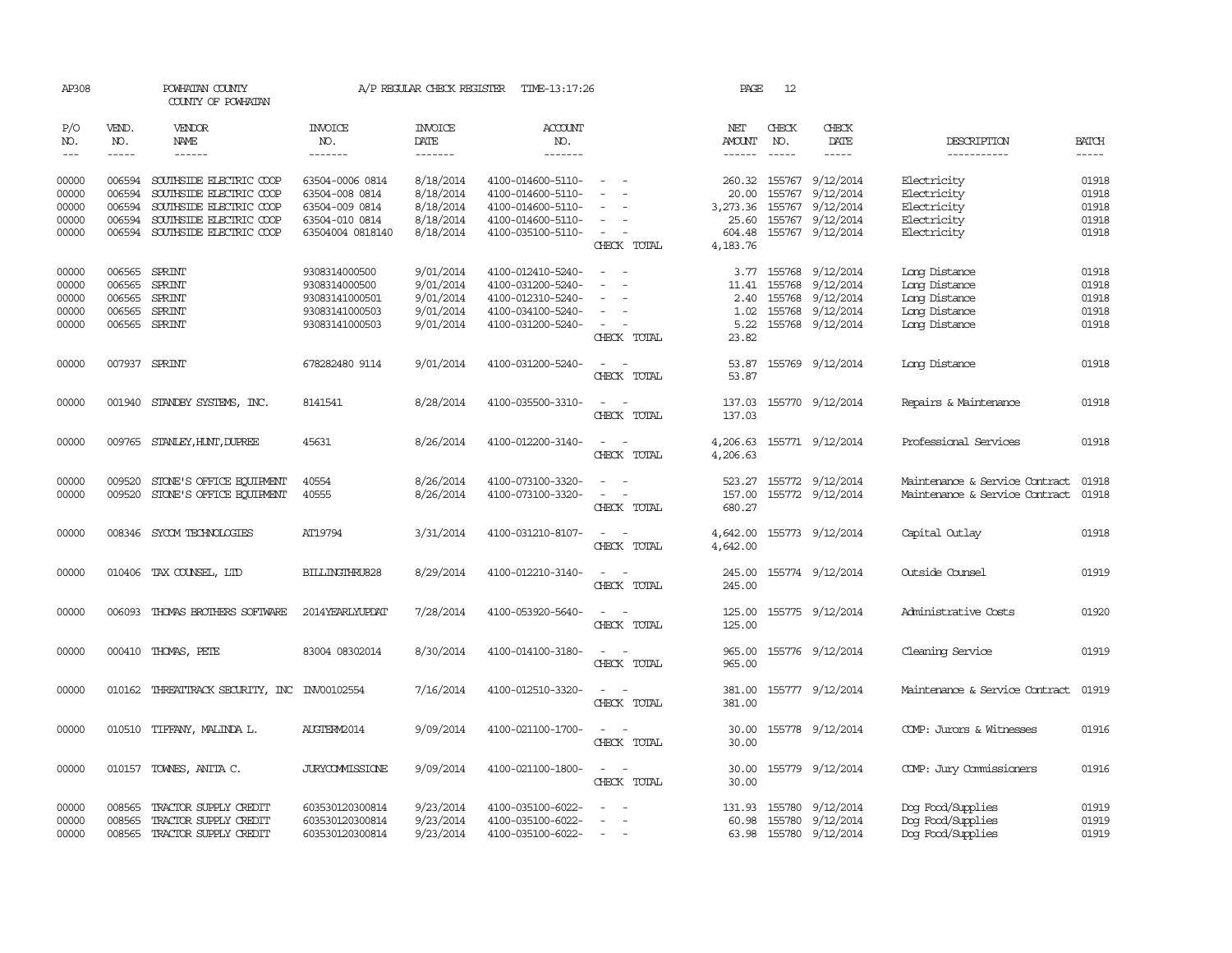| AP308                                                                                                    |                                                                                                                      | POWHATAN COUNTY<br>COUNTY OF POWHATAN                                                                                                                                                                                                        |                                                                                                                                                                      | A/P REGULAR CHECK REGISTER                                                                                                                               | TIME-13:17:26                                                                                                                                                                                                                                            |                                                                                               | PAGE                                                                                                                        | 13                                                                                                                   |                                                                                                                                                          |                                                                                                                                                                                         |                                                                                                          |
|----------------------------------------------------------------------------------------------------------|----------------------------------------------------------------------------------------------------------------------|----------------------------------------------------------------------------------------------------------------------------------------------------------------------------------------------------------------------------------------------|----------------------------------------------------------------------------------------------------------------------------------------------------------------------|----------------------------------------------------------------------------------------------------------------------------------------------------------|----------------------------------------------------------------------------------------------------------------------------------------------------------------------------------------------------------------------------------------------------------|-----------------------------------------------------------------------------------------------|-----------------------------------------------------------------------------------------------------------------------------|----------------------------------------------------------------------------------------------------------------------|----------------------------------------------------------------------------------------------------------------------------------------------------------|-----------------------------------------------------------------------------------------------------------------------------------------------------------------------------------------|----------------------------------------------------------------------------------------------------------|
| P/O<br>NO.<br>$---$                                                                                      | VEND.<br>NO.                                                                                                         | VENDOR<br>NAME<br>------                                                                                                                                                                                                                     | <b>INVOICE</b><br>NO.<br>-------                                                                                                                                     | <b>INVOICE</b><br>DATE<br>-------                                                                                                                        | <b>ACCOUNT</b><br>NO.<br>-------                                                                                                                                                                                                                         |                                                                                               | NET<br>AMOUNT<br>------                                                                                                     | CHECK<br>NO.                                                                                                         | CHECK<br>DATE<br>$- - - - -$                                                                                                                             | DESCRIPTION<br>-----------                                                                                                                                                              | <b>BATCH</b><br>-----                                                                                    |
| 00000                                                                                                    |                                                                                                                      | 008565 TRACTOR SUPPLY CREDIT                                                                                                                                                                                                                 | 603530120300814                                                                                                                                                      | 9/23/2014                                                                                                                                                | 4100-031200-6014-                                                                                                                                                                                                                                        | CHECK TOTAL                                                                                   | 164.95<br>421.84                                                                                                            |                                                                                                                      | 155780 9/12/2014                                                                                                                                         | Other Operating Supplies                                                                                                                                                                | 01919                                                                                                    |
| 00000                                                                                                    |                                                                                                                      | 006501 TREASURER OF VIRGINIA                                                                                                                                                                                                                 | 15POWC150221                                                                                                                                                         | 8/28/2014                                                                                                                                                | 4100-021600-6021-                                                                                                                                                                                                                                        | $\sim$<br>CHECK TOTAL                                                                         | 17,065.00<br>17,065.00                                                                                                      |                                                                                                                      | 155781 9/12/2014                                                                                                                                         | Record Books                                                                                                                                                                            | 01919                                                                                                    |
| 00000                                                                                                    |                                                                                                                      | 007905 TREASURER OF VIRGINIA                                                                                                                                                                                                                 | LAFOON 08132014                                                                                                                                                      | 8/13/2014                                                                                                                                                | 4100-035300-3110-                                                                                                                                                                                                                                        | CHECK TOTAL                                                                                   | 20.00<br>20.00                                                                                                              |                                                                                                                      | 155782 9/12/2014                                                                                                                                         | Professional Health Services                                                                                                                                                            | 01919                                                                                                    |
| 00000                                                                                                    |                                                                                                                      | 009574 UNIOUE MANAGEMENT                                                                                                                                                                                                                     | 270491                                                                                                                                                               | 9/01/2014                                                                                                                                                | 4100-073100-6012-                                                                                                                                                                                                                                        | $\sim$<br>CHECK TOTAL                                                                         | 69.65<br>69.65                                                                                                              |                                                                                                                      | 155783 9/12/2014                                                                                                                                         | Books & Subscriptions                                                                                                                                                                   | 01919                                                                                                    |
| 00000<br>00000<br>00000<br>00000<br>00000<br>00000<br>00000<br>00000                                     | 008351<br>008351 VACORP<br>008351<br>008351<br>008351<br>008351<br>008351                                            | 008351 VACORP<br>VACORP<br>VACORP<br>VACORP<br>VACORP<br>VACORP<br>VACORP                                                                                                                                                                    | LOCA14-15-52<br>LOCA14-15-52<br>LOCA14-15-52<br>LOCA14-15-52<br>LOCA14-15-52<br>LOCA14-15-52<br>LOCA14-15-52<br>LOCA14-15-52                                         | 9/01/2014<br>9/01/2014<br>9/01/2014<br>9/01/2014<br>9/01/2014<br>9/01/2014<br>9/01/2014<br>9/01/2014                                                     | 4100-032200-2410-<br>4100-035500-2410-<br>4100-031200-2410-<br>4100-035100-2410-<br>4100-032200-2410-<br>4100-032200-2410-<br>4100-032300-2410-<br>4100-032300-2410-                                                                                     | $\equiv$<br>$\sim$<br>CHECK TOTAL                                                             | 186.71<br>124.47<br>2,365.14<br>248.95<br>3,584.50<br>142.38<br>142.37<br>552.73<br>7,347.25                                | 155784<br>155784<br>155784<br>155784<br>155784                                                                       | 9/12/2014<br>9/12/2014<br>155784 9/12/2014<br>9/12/2014<br>9/12/2014<br>9/12/2014<br>155784 9/12/2014<br>155784 9/12/2014                                | Line of Duty Act<br>Line of Duty Act<br>Line of Duty Act<br>Line of Duty Act<br>Line of Duty Act<br>Line of Duty Act<br>Line Of Duty Act<br>Line Of Duty Act                            | 01919<br>01919<br>01919<br>01919<br>01919<br>01919<br>01919<br>01919                                     |
| 00000<br>00000<br>00000<br>00000<br>00000<br>00000<br>00000<br>00000                                     | 008140<br>008140<br>008140<br>008140<br>008140<br>008140<br>008140<br>008140                                         | VERIZON<br>VERIZON<br>VERIZON<br>VERIZON<br>VERIZON<br>VERIZON<br>VERIZON<br>VERIZON                                                                                                                                                         | 000063108440914<br>00065777171995<br>1658107717Y0814<br>6712775598Y0814<br>76394910210Y814<br>8045981340AUG14<br>8045987939AUG14<br>86731870878Y814                  | 8/28/2014<br>8/22/2014<br>9/01/2014<br>9/01/2014<br>8/28/2014<br>8/28/2014<br>8/28/2014<br>8/28/2014                                                     | 4100-031200-5230-<br>4100-073100-5260-<br>4100-035500-5232-<br>4100-035500-5232-<br>4100-035100-5230-<br>4100-021100-5230-<br>4100-022100-5230-<br>4100-035500-5232-                                                                                     | $\sim$<br>$\sim$<br>$\equiv$<br>$\overline{\phantom{a}}$<br>CHECK TOTAL                       | 397.02<br>88.25<br>1,710.56<br>13.52<br>408.40<br>43.93<br>56.03<br>181.40<br>2,899.11                                      | 155785<br>155785<br>155785<br>155785<br>155785<br>155785<br>155785<br>155785                                         | 9/12/2014<br>9/12/2014<br>9/12/2014<br>9/12/2014<br>9/12/2014<br>9/12/2014<br>9/12/2014<br>9/12/2014                                                     | Telephone Services<br>Internet<br>Wireline 911<br>Wireline 911<br>Telephone Services<br>Telephone Services<br>Telephone Services<br>Wireline 911                                        | 01919<br>01919<br>01919<br>01919<br>01919<br>01919<br>01919<br>01919                                     |
| 00000<br>00000<br>00000<br>00000<br>00000<br>00000<br>00000<br>00000<br>00000<br>00000<br>00000<br>00000 | 008126<br>008126<br>008126<br>008126<br>008126<br>008126<br>008126<br>008126<br>008126<br>008126<br>008126<br>008126 | VERIZON WIRELESS<br>VERIZON WIRELESS<br>VERIZON WIRELESS<br>VERIZON WIRELESS<br>VERIZON WIRELESS<br>VERIZON WIRELESS<br>VERIZON WIRELESS<br>VERIZON WIRELESS<br>VERIZON WIRELESS<br>VERIZON WIRELESS<br>VERIZON WIRELESS<br>VERIZON WIRELESS | 9731226289<br>9731309638<br>9731309639<br>9731309639<br>9731309639<br>9731309639<br>9731309639<br>9731309639<br>9731309639<br>9731309639<br>9731309639<br>9731309639 | 9/01/2014<br>9/01/2014<br>9/01/2014<br>9/01/2014<br>9/01/2014<br>9/01/2014<br>9/01/2014<br>9/01/2014<br>9/01/2014<br>9/01/2014<br>9/01/2014<br>9/01/2014 | 4100-032300-5250-<br>4100-031200-5250-<br>4100-012100-5250-<br>4100-012510-5250-<br>4100-014100-5250-<br>4100-032200-5250-<br>4100-033300-5250-<br>4100-034100-5250-<br>4100-035500-5250-<br>4100-071110-5250-<br>4100-073100-5250-<br>4100-081100-5250- | $\sim$<br>$\equiv$<br>$\sim$<br>$\sim$<br>$\equiv$<br>$\overline{\phantom{a}}$<br>CHECK TOTAL | 239.00<br>3,508.91<br>49.61<br>49.61<br>299.12<br>200.23<br>27.49<br>78.04<br>49.61<br>146.46<br>49.61<br>27.53<br>4,725.22 | 155786<br>155786<br>155786<br>155786<br>155786<br>155786<br>155786<br>155786<br>155786<br>155786<br>155786<br>155786 | 9/12/2014<br>9/12/2014<br>9/12/2014<br>9/12/2014<br>9/12/2014<br>9/12/2014<br>9/12/2014<br>9/12/2014<br>9/12/2014<br>9/12/2014<br>9/12/2014<br>9/12/2014 | Cell Phone Charges<br>Cell Phones<br>Cell Phones<br>Cell Phones<br>Cell Phones<br>Cell Phones<br>Cell Phones<br>Cell Phones<br>Cell Phones<br>Cell Phones<br>Cell Phones<br>Cell Phones | 01919<br>01919<br>01919<br>01919<br>01919<br>01919<br>01919<br>01919<br>01919<br>01919<br>01919<br>01919 |
| 00000<br>00000<br>00000<br>00000<br>00000                                                                | 008710<br>008710<br>008710<br>008710<br>008710                                                                       | VIRGINIA BUSINESS SYSTEMS<br>VIRGINIA BUSINESS SYSTEMS<br>VIRGINIA BUSINESS SYSTEMS<br>VIRGINIA BUSINESS SYSTEMS<br>VIRGINIA BUSINESS SYSTEMS                                                                                                | 0250925420000<br>15773628<br>15792819<br>15792819<br>15792820                                                                                                        | 9/01/2014<br>9/01/2014<br>9/01/2014<br>9/01/2014<br>9/01/2014                                                                                            | 4100-031200-3320-<br>4100-021600-8002-<br>4100-013200-3320-<br>4100-053120-3320-<br>4100-034100-3320-                                                                                                                                                    | $\equiv$<br>$\overline{\phantom{a}}$                                                          | 146.67<br>175.29<br>79.00<br>3.24<br>5.82                                                                                   | 155787<br>155787<br>155787                                                                                           | 9/12/2014<br>9/12/2014<br>9/12/2014<br>155787 9/12/2014<br>155787 9/12/2014                                                                              | Maintenance & Service Contract<br>Copier Lease<br>Maintenance & Service Contract<br>Maint/Service Contract/Copying<br>Maintenance & Service Contract                                    | 01919<br>01919<br>01919<br>01919<br>01919                                                                |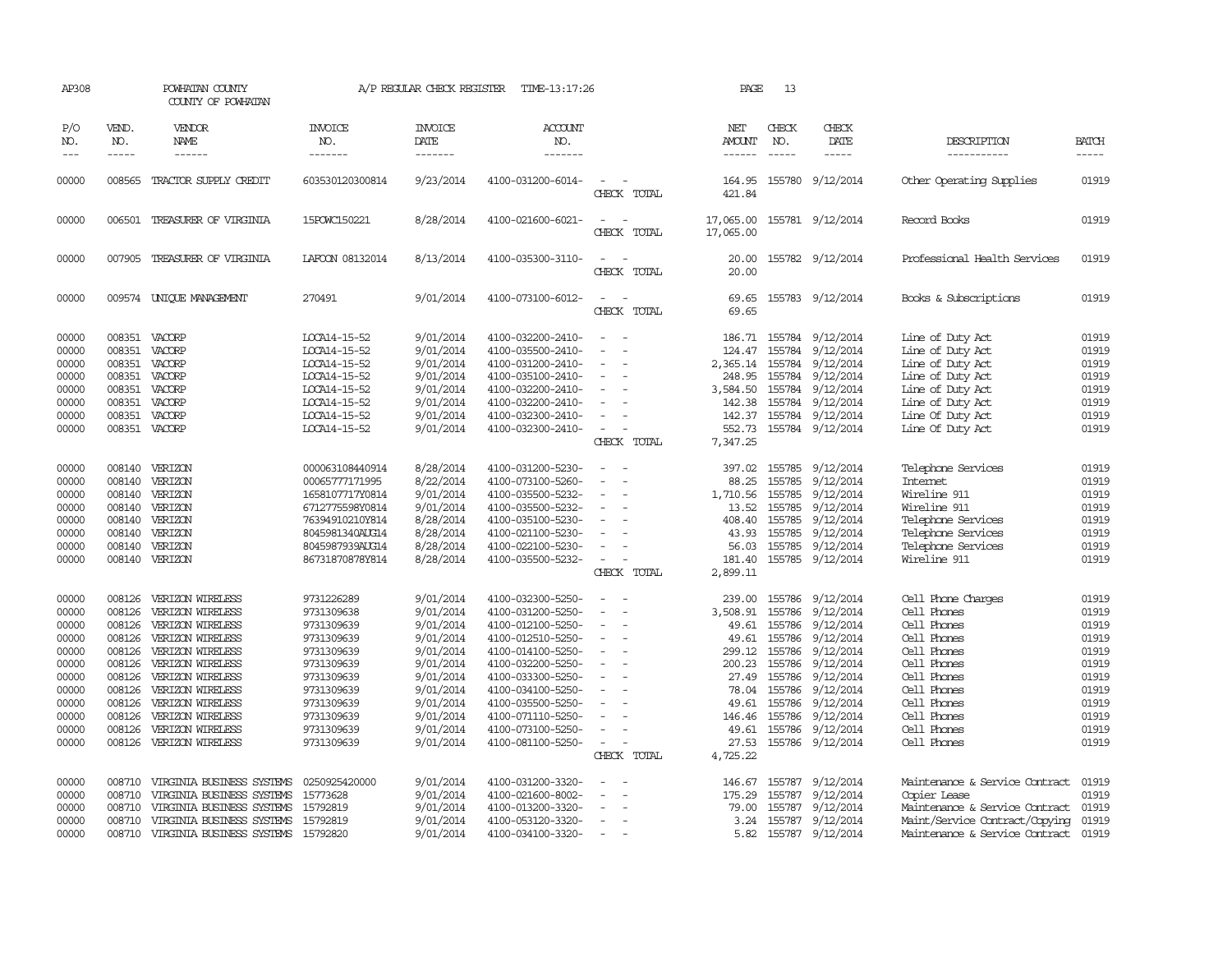| AP308                                                                                           |                                                                    | POWHATAN COUNTY<br>COUNTY OF POWHATAN                                                                                                                                                                                                                                                                                                                   |                                                                                                                                  | A/P REGULAR CHECK REGISTER                                                                                                                  | TIME-13:17:26                                                                                                                                                                                                                       |                                                | PAGE                                                                               | 14                                                                                                              |                                                                                                                                             |                                                                                                                                                                                                                                                                                                                                                                 |                                                                                                 |
|-------------------------------------------------------------------------------------------------|--------------------------------------------------------------------|---------------------------------------------------------------------------------------------------------------------------------------------------------------------------------------------------------------------------------------------------------------------------------------------------------------------------------------------------------|----------------------------------------------------------------------------------------------------------------------------------|---------------------------------------------------------------------------------------------------------------------------------------------|-------------------------------------------------------------------------------------------------------------------------------------------------------------------------------------------------------------------------------------|------------------------------------------------|------------------------------------------------------------------------------------|-----------------------------------------------------------------------------------------------------------------|---------------------------------------------------------------------------------------------------------------------------------------------|-----------------------------------------------------------------------------------------------------------------------------------------------------------------------------------------------------------------------------------------------------------------------------------------------------------------------------------------------------------------|-------------------------------------------------------------------------------------------------|
| P/O<br>NO.<br>$---$                                                                             | VEND.<br>NO.<br>$- - - - -$                                        | VENDOR<br>NAME<br>$- - - - - -$                                                                                                                                                                                                                                                                                                                         | <b>INVOICE</b><br>NO.<br>-------                                                                                                 | <b>INVOICE</b><br>DATE<br>--------                                                                                                          | ACCOUNT<br>NO.<br>$- - - - - - -$                                                                                                                                                                                                   |                                                | NET<br>AMOUNT<br>------                                                            | CHECK<br>NO.<br>$- - - - -$                                                                                     | CHECK<br>DATE<br>$- - - - -$                                                                                                                | DESCRIPTION<br>-----------                                                                                                                                                                                                                                                                                                                                      | <b>BATCH</b><br>$- - - - -$                                                                     |
| 00000<br>00000<br>00000<br>00000<br>00000<br>00000<br>00000<br>00000<br>00000<br>00000<br>00000 | 008710<br>008710<br>008710<br>008710<br>008710<br>008710<br>008710 | VIRGINIA BUSINESS SYSTEMS<br>VIRGINIA BUSINESS SYSTEMS<br>008710 VIRGINIA BUSINESS SYSTEMS<br>VIRGINIA BUSINESS SYSTEMS<br>008710 VIRGINIA BUSINESS SYSTEMS<br>008710 VIRGINIA BUSINESS SYSTEMS<br>VIRGINIA BUSINESS SYSTEMS<br>008710 VIRGINIA BUSINESS SYSTEMS<br>VIRGINIA BUSINESS SYSTEMS<br>VIRGINIA BUSINESS SYSTEMS<br>VIRGINIA BUSINESS SYSTEMS | 15792820<br>15792820<br>15792820<br>15792820<br>15792820<br>15792820<br>15792820<br>15792820<br>15792820<br>15792821<br>15792822 | 9/01/2014<br>9/01/2014<br>9/01/2014<br>9/01/2014<br>9/01/2014<br>9/01/2014<br>9/01/2014<br>9/01/2014<br>9/01/2014<br>9/01/2014<br>9/01/2014 | 4100-012310-3320-<br>4100-012100-3320-<br>4100-012210-3320-<br>4100-014100-3320-<br>4100-012200-3320-<br>4100-053120-3320-<br>4100-081100-3320-<br>4100-012310-3320-<br>4100-012410-3320-<br>4100-032300-3320-<br>4100-021600-8002- | $\overline{\phantom{a}}$<br>$\sim$<br>$\equiv$ | 39.92<br>82.07<br>.02<br>53.12<br>8.93<br>43.97<br>4.55<br>5.94<br>131.77<br>34.28 | 155787<br>155787<br>6.06 155787<br>155787<br>155787<br>155787<br>155787<br>155787<br>155787<br>155787<br>155787 | 9/12/2014<br>9/12/2014<br>9/12/2014<br>9/12/2014<br>9/12/2014<br>9/12/2014<br>9/12/2014<br>9/12/2014<br>9/12/2014<br>9/12/2014<br>9/12/2014 | Maintenance & Service Contract<br>Maintenance & Service Contract<br>Maintenance/Service Contracts<br>Maintenance & Service Contract<br>Maintenance & Service Contract<br>Maint/Service Contract/Copying<br>Maintenance & Service Contract<br>Maintenance & Service Contract<br>Maintenance & Service Contract<br>Maintenance & Service Contract<br>Copier Lease | 01919<br>01919<br>01919<br>01919<br>01919<br>01919<br>01919<br>01919<br>01919<br>01919<br>01919 |
| 00000                                                                                           | 008710                                                             | VIRGINIA BUSINESS SYSTEMS                                                                                                                                                                                                                                                                                                                               | 15792823                                                                                                                         | 9/01/2014                                                                                                                                   | 4100-022100-3320-                                                                                                                                                                                                                   | CHECK TOTAL                                    | 100.47<br>921.12                                                                   |                                                                                                                 | 155787 9/12/2014                                                                                                                            | Maintenance & Service Contract 01919                                                                                                                                                                                                                                                                                                                            |                                                                                                 |
| 00000<br>00000                                                                                  | 009304                                                             | VIRGINIA BUSINESS SYSTEMS<br>009304 VIRGINIA BUSINESS SYSTEMS                                                                                                                                                                                                                                                                                           | 1854678<br>1854678                                                                                                               | 9/02/2014<br>9/02/2014                                                                                                                      | 4100-034100-3320-<br>4100-034100-6001-                                                                                                                                                                                              | CHECK TOTAL                                    | 86.08<br>.63<br>86.71                                                              |                                                                                                                 | 155788 9/12/2014<br>155788 9/12/2014                                                                                                        | Maintenance & Service Contract<br>Office Supplies                                                                                                                                                                                                                                                                                                               | 01919<br>01919                                                                                  |
| 00000                                                                                           |                                                                    | 010504 WALTERS, ALLISON                                                                                                                                                                                                                                                                                                                                 | MILEAGE 090414                                                                                                                   | 9/04/2014                                                                                                                                   | 4100-083500-5510-                                                                                                                                                                                                                   | $\sim$<br>CHECK TOTAL                          | 5.04<br>5.04                                                                       |                                                                                                                 | 155789 9/12/2014                                                                                                                            | Travel/Mileage/Parking/Tolls                                                                                                                                                                                                                                                                                                                                    | 01919                                                                                           |
| 00000                                                                                           |                                                                    | 001680 WASTE MANAGEMENT OF                                                                                                                                                                                                                                                                                                                              | 298136024247                                                                                                                     | 9/01/2014                                                                                                                                   | 4100-014300-3175-                                                                                                                                                                                                                   | $\equiv$<br>$\sim$<br>CHECK TOTAL              | 309.80<br>309.80                                                                   |                                                                                                                 | 155790 9/12/2014                                                                                                                            | Waste Disposal                                                                                                                                                                                                                                                                                                                                                  | 01919                                                                                           |
| 00000<br>00000                                                                                  | 006387                                                             | WOLFE, KEVIN RAY<br>006387 WOLFE, KEVIN RAY                                                                                                                                                                                                                                                                                                             | 0823&272014<br>0823&272014                                                                                                       | 8/23/2014<br>8/23/2014                                                                                                                      | 4100-031200-6011-<br>4100-031200-5540-                                                                                                                                                                                              | $\equiv$<br>$\sim$<br>CHECK TOTAL              | 169.19<br>15.00<br>184.19                                                          |                                                                                                                 | 155791 9/12/2014<br>155791 9/12/2014                                                                                                        | Uniforms<br>Conferences & Training                                                                                                                                                                                                                                                                                                                              | 01919<br>01919                                                                                  |
| 00000<br>00000                                                                                  | 007812                                                             | 007812 ABS TECHNOLOGY ARCHITECTS<br>ABS TECHNOLOGY ARCHITECTS                                                                                                                                                                                                                                                                                           | SIN008406<br>SR001055                                                                                                            | 7/31/2014<br>7/22/2014                                                                                                                      | 4100-012510-3320-<br>4100-012510-3320-                                                                                                                                                                                              | CHECK TOTAL                                    | 2,613.75<br>2,610.89                                                               |                                                                                                                 | 155841 9/19/2014<br>2.86-155841 9/19/2014                                                                                                   | Maintenance & Service Contract<br>Maintenance & Service Contract                                                                                                                                                                                                                                                                                                | 01923<br>01923                                                                                  |
| 00000<br>00000                                                                                  |                                                                    | 006175 ADAMS OIL CO.<br>006175 ADAMS OIL CO.                                                                                                                                                                                                                                                                                                            | 71448<br>71650                                                                                                                   | 8/12/2014<br>8/27/2014                                                                                                                      | 4100-032200-5120-<br>4100-032200-5120-                                                                                                                                                                                              | $\overline{\phantom{a}}$<br>CHECK TOTAL        | 332.63<br>224.22<br>556.85                                                         |                                                                                                                 | 155842 9/19/2014<br>155842 9/19/2014                                                                                                        | Apparatus Fuel<br>Apparatus Fuel                                                                                                                                                                                                                                                                                                                                | 01923<br>01923                                                                                  |
| 00000                                                                                           |                                                                    | 010312 BAI TREASURERS USERS                                                                                                                                                                                                                                                                                                                             | BAIUSERSGROUPMT                                                                                                                  | 9/15/2014                                                                                                                                   | 4100-012410-5540-                                                                                                                                                                                                                   | CHECK TOTAL                                    | 40.00<br>40.00                                                                     |                                                                                                                 | 155843 9/19/2014                                                                                                                            | Conferences & Training                                                                                                                                                                                                                                                                                                                                          | 01923                                                                                           |
| 00000                                                                                           |                                                                    | 007941 BAKER & TAYLOR                                                                                                                                                                                                                                                                                                                                   | 5013284244                                                                                                                       | 9/08/2014                                                                                                                                   | 4100-073100-6012-                                                                                                                                                                                                                   | $\equiv$<br>$\sim$<br>CHECK TOTAL              | 398.91<br>398.91                                                                   |                                                                                                                 | 155844 9/19/2014                                                                                                                            | Books & Subscriptions                                                                                                                                                                                                                                                                                                                                           | 01923                                                                                           |
| 00000                                                                                           |                                                                    | 000045 BLANKENSHIP, SUSAN M.                                                                                                                                                                                                                                                                                                                            | <b>MIG REIMBURSE</b>                                                                                                             | 9/10/2014                                                                                                                                   | 4100-012310-5540-                                                                                                                                                                                                                   | CHECK TOTAL                                    | 45.46<br>45.46                                                                     |                                                                                                                 | 155845 9/19/2014                                                                                                                            | Conferences & Training                                                                                                                                                                                                                                                                                                                                          | 01923                                                                                           |
| 00000                                                                                           |                                                                    | 006655 BLOSSMAN GAS COMPANIES                                                                                                                                                                                                                                                                                                                           | 261962 0914                                                                                                                      | 9/02/2014                                                                                                                                   | 4100-073100-5120-                                                                                                                                                                                                                   | $\sim$<br>CHECK TOTAL                          | 12.00<br>12.00                                                                     |                                                                                                                 | 155846 9/19/2014                                                                                                                            | Fuel                                                                                                                                                                                                                                                                                                                                                            | 01923                                                                                           |
| 00000                                                                                           |                                                                    | 008713 BLUE RIDGE RESCUE                                                                                                                                                                                                                                                                                                                                | 33711                                                                                                                            | 8/29/2014                                                                                                                                   | 4100-032200-3310-                                                                                                                                                                                                                   | CHECK TOTAL                                    | 700.00<br>700.00                                                                   |                                                                                                                 | 155847 9/19/2014                                                                                                                            | Equipment Repair                                                                                                                                                                                                                                                                                                                                                | 01923                                                                                           |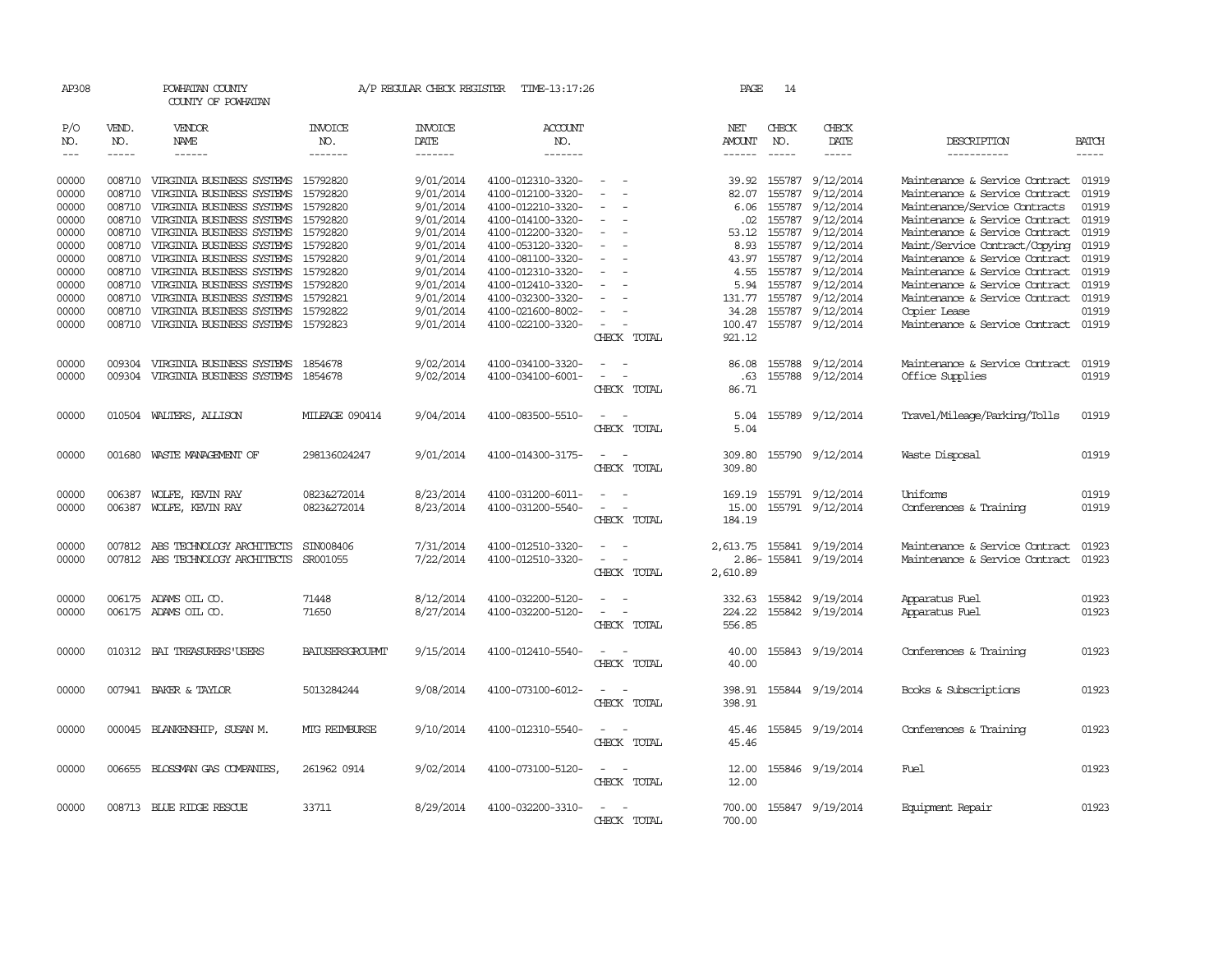| AP308          |               | POWHATAN COUNTY<br>COUNTY OF POWHATAN       |                       | A/P REGULAR CHECK REGISTER    | TIME-13:17:26                          |                                        | PAGE            | 15                      |                  |                                |                |
|----------------|---------------|---------------------------------------------|-----------------------|-------------------------------|----------------------------------------|----------------------------------------|-----------------|-------------------------|------------------|--------------------------------|----------------|
| P/O<br>NO.     | VEND.<br>NO.  | VENDOR<br>NAME                              | <b>INVOICE</b><br>NO. | <b>INVOICE</b><br><b>DATE</b> | <b>ACCOUNT</b><br>NO.                  |                                        | NET<br>AMOUNT   | CHECK<br>NO.            | CHECK<br>DATE    | DESCRIPTION                    | <b>BATCH</b>   |
| $---$          | $\frac{1}{2}$ | $- - - - - -$                               | -------               | -------                       | -------                                |                                        | $- - - - - -$   | $\frac{1}{2}$           | $- - - - -$      | -----------                    | $- - - - -$    |
| 00000<br>00000 |               | 008686 C.W. WILLIAMS & CO., INC.            | 576395<br>576395      | 9/27/2014                     | 4100-032220-3310-<br>4100-032200-5210- | $\sim$<br>$\sim$                       |                 | 275.39 155848<br>155848 | 9/19/2014        | Repairs & Maintenance          | 01923<br>01923 |
|                |               | 008686 C.W. WILLIAMS & CO., INC.            |                       | 9/27/2014                     |                                        | CHECK TOTAL                            | 23.54<br>298.93 |                         | 9/19/2014        | Postage                        |                |
|                |               |                                             |                       |                               |                                        | $\sim$                                 |                 |                         |                  |                                |                |
| 00000          | 000540        | CENTRAL VIRGINIA WASTE                      | 19544B<br>19544B      | 8/15/2014                     | 4100-032210-3185-                      | $\overline{\phantom{a}}$               | 7.40            | 155849                  | 9/19/2014        | Trash Removal<br>Trash Removal | 01923          |
| 00000          | 000540        | CENTRAL VIRGINIA WASTE                      |                       | 8/15/2014<br>8/15/2014        | 4100-032220-3185-                      |                                        | 16.02           | 155849                  | 9/19/2014        |                                | 01923          |
| 00000          | 000540        | CENTRAL VIRGINIA WASTE                      | 19544C                |                               | 4100-035100-3310-                      | $\overline{\phantom{a}}$               | 16.02           | 155849                  | 9/19/2014        | Repairs & Maintenance          | 01923          |
| 00000          |               | 000540 CENTRAL VIRGINIA WASTE               | 19544D                | 8/15/2014                     | 4100-014100-5110-                      | $\sim$                                 |                 | 128.17 155849           | 9/19/2014        | Electricity                    | 01923          |
| 00000          |               | 000540 CENTRAL VIRGINIA WASTE               | 19544E                | 8/15/2014                     | 4100-014600-3185-                      | $\overline{\phantom{a}}$               | 96.13           | 155849                  | 9/19/2014        | Trash Removal                  | 01923          |
| 00000          |               | 000540 CENTRAL VIRGINIA WASTE               | 19544F                | 8/15/2014                     | 4100-014600-3185-                      | $\overline{\phantom{a}}$               | 64.08           | 155849                  | 9/19/2014        | Trash Removal                  | 01923          |
| 00000          |               | 000540 CENTRAL VIRGINIA WASTE               | 19544G                | 8/15/2014                     | 4100-014600-3185-                      | $\sim$                                 | 32.04           | 155849                  | 9/19/2014        | Trash Removal                  | 01923          |
| 00000          | 000540        | CENTRAL VIRGINIA WASTE                      | 19544H                | 8/15/2014                     | 4100-014600-3185-                      | $\overline{\phantom{a}}$               | 64.08           | 155849                  | 9/19/2014        | Trash Removal                  | 01923          |
| 00000          |               | 000540 CENTRAL VIRGINIA WASTE               | 19544I                | 8/15/2014                     | 4100-014600-3185-                      | $\sim$                                 | 64.08           |                         | 155849 9/19/2014 | Trash Removal                  | 01923          |
|                |               |                                             |                       |                               |                                        | CHECK TOTAL                            | 488.02          |                         |                  |                                |                |
| 00000          |               | 033130 COUNTY OF HENRICO                    | 118363                | 9/01/2014                     | 4100-033400-3840-                      | $\sim$                                 | 18,344.56       |                         | 155850 9/19/2014 | Detention of Juveniles         | 01923          |
|                |               |                                             |                       |                               |                                        | CHECK TOTAL                            | 18, 344.56      |                         |                  |                                |                |
| 00000          |               | 006016 DAVIS MERCHANT EQUIPMENT             | 106771                | 7/31/2014                     | 4100-032200-3310-                      | $\overline{\phantom{a}}$               | 27.81           |                         | 155851 9/19/2014 | Equipment Repair               | 01923          |
|                |               |                                             |                       |                               |                                        | CHECK TOTAL                            | 27.81           |                         |                  |                                |                |
| 00000          | 006435        | DEPARIMENT OF FORESTRY                      | 2014-2015             | 9/08/2014                     | 4100-081200-0002-                      |                                        | 8,643.42        |                         | 155852 9/19/2014 | Contribution: Forestry         | 01923          |
|                |               |                                             |                       |                               |                                        | CHECK TOTAL                            | 8,643.42        |                         |                  |                                |                |
| 00000          | 006240        | DIAMOND SPRINGS WATER, INC                  | 1216500 090114        | 9/01/2014                     | 4100-031200-5130-                      | $\equiv$                               | 116.20          | 155853                  | 9/19/2014        | Water                          | 01923          |
| 00000          | 006240        | DIAMOND SPRINGS WATER, INC                  | 2573887               | 9/01/2014                     | 4100-012210-5130-                      | $\sim$                                 | 8.95            | 155853                  | 9/19/2014        | Water                          | 01924          |
| 00000          | 006240        | DIAMOND SPRINGS WATER, INC                  | 2574128               | 9/01/2014                     | 4100-014300-5130-                      | $\equiv$                               | 11.95           | 155853                  | 9/19/2014        | Water                          | 01924          |
| 00000          |               | 006240 DIAMOND SPRINGS WATER, INC 806070180 |                       | 8/06/2014                     | 4100-012210-5130-                      | $\overline{\phantom{a}}$               | 6.99            | 155853                  | 9/19/2014        | Water                          | 01924          |
| 00000          |               | 006240 DIAMOND SPRINGS WATER, INC 826074500 |                       | 8/26/2014                     | 4100-014300-5130-                      | $\sim$                                 | 6.95            | 155853                  | 9/19/2014        | Water                          | 01924          |
|                |               |                                             |                       |                               |                                        | CHECK TOTAL                            | 151.04          |                         |                  |                                |                |
|                |               |                                             |                       |                               |                                        |                                        |                 |                         |                  |                                |                |
| 00000          | 000860        | DOMINION VIRGINIA POWER                     | 0962041034 0814       | 9/02/2014                     | 4100-032210-5110-                      | $\sim$<br>$\sim$                       |                 | 692.55 155854           | 9/19/2014        | Electricity                    | 01923          |
| 00000          | 000860        | DOMINION VIRGINIA POWER                     | 2322252509 0914       | 9/02/2014                     | 4100-031200-5110-                      | $\overline{\phantom{a}}$               | 186.30          | 155854                  | 9/19/2014        | Electricity                    | 01923          |
| 00000          | 000860        | DOMINION VIRGINIA POWER                     | 0432180008 0914       | 9/02/2014                     | 4100-014600-5110-                      | $\overline{\phantom{a}}$               |                 | 193.95 155854           | 9/19/2014        | Electricity                    | 01924          |
| 00000          | 000860        | DOMINION VIRGINIA POWER                     | 149864559 0914        | 9/02/2014                     | 4100-014600-5110-                      | $\overline{\phantom{a}}$               | 96.86           | 155854                  | 9/19/2014        | Electricity                    | 01924          |
| 00000          | 000860        | DOMINION VIRGINIA POWER                     | 1982170001 0914       | 9/02/2014                     | 4100-014100-5110-                      | $\sim$                                 |                 | 11.47 155854            | 9/19/2014        | Electricity                    | 01924          |
| 00000          | 000860        | DOMINION VIRGINIA POWER                     | 2142337506 0914       | 9/02/2014                     | 4100-014600-5110-                      | $\sim$<br>$\overline{\phantom{a}}$     | 25.42           | 155854                  | 9/19/2014        | Electricity                    | 01924          |
| 00000          | 000860        | DOMINION VIRGINIA POWER                     | 2312285006 0914       | 9/02/2014                     | 4100-014100-5110-                      | $\overline{\phantom{a}}$               | 55.94           | 155854                  | 9/19/2014        | Electricity                    | 01924          |
| 00000          | 000860        | DOMINION VIRGINIA POWER                     | 2346327500 0914       | 9/02/2014                     | 4100-014100-5110-                      | $\sim$                                 | 1,770.50        | 155854                  | 9/19/2014        | Electricity                    | 01924          |
| 00000          | 000860        | DOMINION VIRGINIA POWER                     | 2346327501 0914       | 9/02/2014                     | 4100-031200-5110-                      | $\sim$                                 | 1,770.51        | 155854                  | 9/19/2014        | Electricity                    | 01924          |
| 00000          |               | 000860 DOMINION VIRGINIA POWER              | 2352270009 0914       | 9/02/2014                     | 4100-014100-5110-                      | $\sim$<br>$\sim$                       | 128.22          |                         | 155854 9/19/2014 | Electricity                    | 01924          |
|                |               |                                             |                       |                               |                                        | CHECK TOTAL                            | 4,931.72        |                         |                  |                                |                |
| 00000          | 000860        | DOMINION VIRGINIA POWER                     | 2932352368 0814       | 9/03/2014                     | 4100-032220-5110-                      | $\overline{\phantom{a}}$               |                 | 20.75 155855            | 9/19/2014        | Electricity                    | 01923          |
| 00000          | 000860        | DOMINION VIRGINIA POWER                     | 2442170003 0914       | 9/02/2014                     | 4100-014100-5110-                      | $\equiv$                               | 1,200.50        | 155855                  | 9/19/2014        | Electricity                    | 01924          |
| 00000          | 000860        | DOMINION VIRGINIA POWER                     | 2462222502 0914       | 9/02/2014                     | 4100-014100-5110-                      | $\sim$                                 | 2,950.60        | 155855                  | 9/19/2014        | Electricity                    | 01924          |
| 00000          | 000860        | DOMINION VIRGINIA POWER                     | 2476067034 0914       | 9/02/2014                     | 4100-014500-5110-                      | $\overline{\phantom{a}}$               | 90.59           | 155855                  | 9/19/2014        | Electricity                    | 01924          |
| 00000          | 000860        | DOMINION VIRGINIA POWER                     | 2522190004 0914       | 9/02/2014                     | 4100-014600-5110-                      |                                        | 111.10          | 155855                  | 9/19/2014        | Electricity                    | 01924          |
| 00000          | 000860        | DOMINION VIRGINIA POWER                     | 2912605595 0914       | 9/02/2014                     | 4100-014100-5110-                      | $\overline{\phantom{a}}$               | 81.21           | 155855                  | 9/19/2014        | Electricity                    | 01924          |
| 00000          | 000860        | DOMINION VIRGINIA POWER                     | 2972120006 0914       | 9/02/2014                     | 4100-014100-5110-                      | $\sim$                                 | 1,398.94 155855 |                         | 9/19/2014        | Electricity                    | 01924          |
| 00000          |               | 000860 DOMINION VIRGINIA POWER              | 3451094936 0914       | 9/02/2014                     | 4100-014600-5110-                      | $\sim$ $-$<br>$\overline{\phantom{a}}$ |                 | 6.56 155855             | 9/19/2014        | Electricity                    | 01924          |
|                |               |                                             |                       |                               |                                        |                                        |                 |                         |                  |                                |                |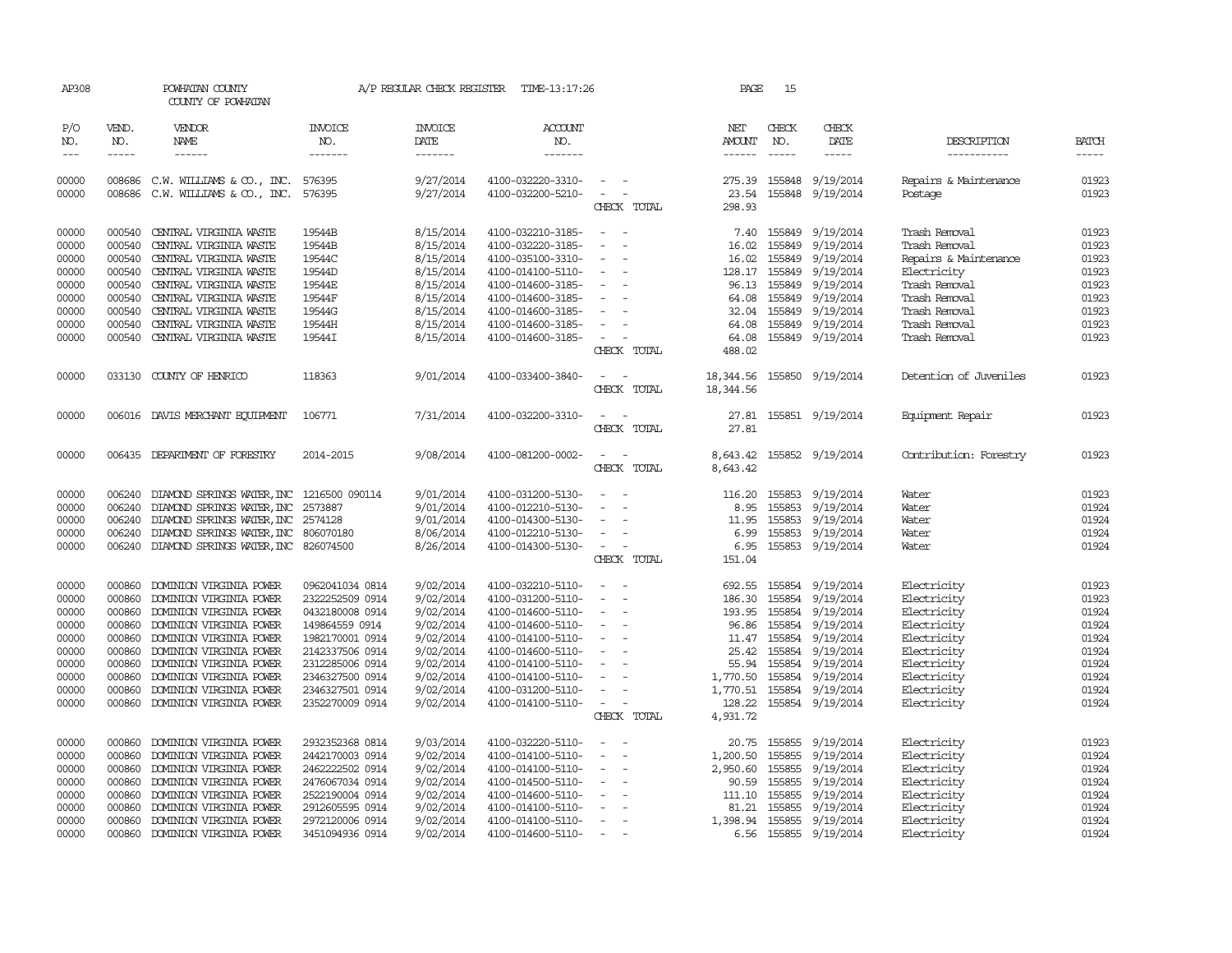| AP308                                              |                                                | POWHATAN COUNTY<br>COUNTY OF POWHATAN                                                                                                                                 |                                                                                                               | A/P REGULAR CHECK REGISTER                                                 | TIME-13:17:26                                                                                                              |                                                                                                                                               | PAGE                                                                | 16                                   |                                                                                          |                                                                                        |                                                    |
|----------------------------------------------------|------------------------------------------------|-----------------------------------------------------------------------------------------------------------------------------------------------------------------------|---------------------------------------------------------------------------------------------------------------|----------------------------------------------------------------------------|----------------------------------------------------------------------------------------------------------------------------|-----------------------------------------------------------------------------------------------------------------------------------------------|---------------------------------------------------------------------|--------------------------------------|------------------------------------------------------------------------------------------|----------------------------------------------------------------------------------------|----------------------------------------------------|
| P/O<br>NO.<br>$\frac{1}{2}$                        | VEND.<br>NO.<br>$- - - - -$                    | <b>VENDOR</b><br>NAME<br>$- - - - - -$                                                                                                                                | <b>INVOICE</b><br>NO.<br>-------                                                                              | <b>INVOICE</b><br>DATE<br>-------                                          | <b>ACCOUNT</b><br>NO.<br>-------                                                                                           |                                                                                                                                               | NET<br>AMOUNT<br>------                                             | CHECK<br>NO.<br>$\frac{1}{2}$        | CHECK<br>DATE<br>-----                                                                   | DESCRIPTION<br>-----------                                                             | <b>BATCH</b><br>$- - - - -$                        |
| 00000<br>00000                                     | 000860<br>000860                               | DOMINION VIRGINIA POWER<br>DOMINION VIRGINIA POWER                                                                                                                    | 3496131156 0914<br>3507951824 0914                                                                            | 9/02/2014<br>9/02/2014                                                     | 4100-014100-5110-<br>4100-014600-5110-                                                                                     | $\frac{1}{2} \left( \frac{1}{2} \right) \left( \frac{1}{2} \right) = \frac{1}{2} \left( \frac{1}{2} \right)$<br>$\sim$ $ \sim$<br>CHECK TOTAL | 6.56<br>14.87<br>5,881.68                                           | 155855                               | 9/19/2014<br>155855 9/19/2014                                                            | Electricity<br>Electricity                                                             | 01924<br>01924                                     |
| 00000<br>00000<br>00000<br>00000<br>00000<br>00000 | 000860<br>000860<br>000860<br>000860<br>000860 | DOMINION VIRGINIA POWER<br>DOMINION VIRGINIA POWER<br>DOMINION VIRGINIA POWER<br>DOMINION VIRGINIA POWER<br>DOMINION VIRGINIA POWER<br>000860 DOMINION VIRGINIA POWER | 9750120975 0814<br>4691491015 0914<br>4732217502 0914<br>5652237503 0914<br>6024003557 0914<br>863807277 0914 | 9/02/2014<br>9/02/2014<br>9/02/2014<br>9/02/2014<br>9/03/2014<br>9/02/2014 | 4100-032220-5110-<br>4100-014600-5110-<br>4100-014600-5110-<br>4100-014600-5110-<br>4100-014100-5110-<br>4100-014600-5110- | $\equiv$<br>CHECK TOTAL                                                                                                                       | 1,662.42<br>53.01<br>273.63<br>130.06<br>14.13<br>18.38<br>2,151.63 | 155856<br>155856<br>155856<br>155856 | 9/19/2014<br>9/19/2014<br>9/19/2014<br>9/19/2014<br>155856 9/19/2014<br>155856 9/19/2014 | Electricity<br>Electricity<br>Electricity<br>Electricity<br>Electricity<br>Electricity | 01923<br>01924<br>01924<br>01924<br>01924<br>01924 |
| 00000                                              |                                                | 008750 DOMINION VIRGINIA POWER                                                                                                                                        | 7122162501WASH                                                                                                | 8/01/2014                                                                  | 4100-053910-5643-                                                                                                          | CHECK TOTAL                                                                                                                                   | 800.00<br>800.00                                                    |                                      | 155857 9/19/2014                                                                         | PCCAA Services - Federal CSBG                                                          | 01923                                              |
| 00000                                              |                                                | 010530 ERDMAN, REBECCA                                                                                                                                                | LOST BOOK                                                                                                     | 2/26/2014                                                                  | 4100-073100-6012-                                                                                                          | $\equiv$<br>$\sim$<br>CHECK TOTAL                                                                                                             | 19.93<br>19.93                                                      |                                      | 155858 9/19/2014                                                                         | Books & Subscriptions                                                                  | 01923                                              |
| 00000                                              |                                                | 006666 FINE CREEK FIRE DEPT                                                                                                                                           | 4THQTR RENT                                                                                                   | 9/05/2014                                                                  | 4100-032200-5425-                                                                                                          | $\omega_{\rm{max}}$ and $\omega_{\rm{max}}$<br>CHECK TOTAL                                                                                    | 2,847.00<br>2,847.00                                                |                                      | 155859 9/19/2014                                                                         | Rent - Fire Companies                                                                  | 01924                                              |
| 00000<br>00000<br>00000<br>00000                   | 000338<br>000338<br>000338                     | FIRE PROTECTION EQUIP. CO<br>FIRE PROTECTION EQUIP. CO<br>FIRE PROTECTION EQUIP. CO<br>000338 FIRE PROTECTION EQUIP. CO 00060457                                      | 00056157<br>00060402<br>00060415                                                                              | 8/08/2014<br>8/08/2014<br>8/18/2014<br>8/27/2014                           | 4100-032200-6010-<br>4100-032200-3310-<br>4100-032200-3310-<br>4100-032200-6010-                                           | $\sim$<br>CHECK TOTAL                                                                                                                         | 164.98<br>49.70<br>298.55<br>211.05<br>724.28                       | 155860<br>155860<br>155860           | 9/19/2014<br>9/19/2014<br>9/19/2014<br>155860 9/19/2014                                  | Breathing Apparatus<br>Equipment Repair<br>Equipment Repair<br>Breathing Apparatus     | 01924<br>01924<br>01924<br>01924                   |
| 00000                                              |                                                | 000690 FLATROCK TIRE & AUTO                                                                                                                                           | 0008963                                                                                                       | 9/09/2014                                                                  | 4100-031200-6008-                                                                                                          | $\sim$<br>CHECK TOTAL                                                                                                                         | 64.20<br>64.20                                                      |                                      | 155861 9/19/2014                                                                         | Gas/Grease/Oil                                                                         | 01923                                              |
| 00000                                              |                                                | 006058 GOINS, SHIRLEY                                                                                                                                                 | MILEAGE REIMBUR                                                                                               | 9/11/2014                                                                  | 4100-014100-5510-                                                                                                          | CHECK TOTAL                                                                                                                                   | 12.32<br>12.32                                                      |                                      | 155862 9/19/2014                                                                         | Travel/Mileage/Parking/Tolls                                                           | 01924                                              |
| 00000                                              |                                                | 007981 LANGUAGE LINE SERVICES                                                                                                                                         | 3446953                                                                                                       | 8/31/2014                                                                  | 4100-035500-3140-                                                                                                          | $\sim$<br>$\sim$<br>CHECK TOTAL                                                                                                               | 4.80<br>4.80                                                        |                                      | 155863 9/19/2014                                                                         | Professional Services                                                                  | 01923                                              |
| 00000                                              |                                                | 009743 LEETE TIRE & AUTO CENTER,                                                                                                                                      | 140642                                                                                                        | 8/14/2014                                                                  | 4100-032200-6009-                                                                                                          | CHECK TOTAL                                                                                                                                   | 4,086.00<br>4,086.00                                                |                                      | 155864 9/19/2014                                                                         | Auto Repairs and Parts                                                                 | 01924                                              |
| 00000                                              |                                                | 006943 LIBRARY CORPORATION, THE                                                                                                                                       | 2014090192                                                                                                    | 9/15/2014                                                                  | 4100-073100-3320-                                                                                                          | $\overline{\phantom{a}}$<br>. —<br>CHECK TOTAL                                                                                                | 62.00<br>62.00                                                      |                                      | 155865 9/19/2014                                                                         | Maintenance & Service Contract                                                         | 01923                                              |
| 00000                                              |                                                | 009238 LOCAL GOVERNMENT                                                                                                                                               | FY15-136                                                                                                      | 9/01/2014                                                                  | 4100-012210-5810-                                                                                                          | $\overline{\phantom{a}}$<br>$\sim$<br>CHECK TOTAL                                                                                             | 350.00<br>350.00                                                    |                                      | 155866 9/19/2014                                                                         | Dues/Association Memberships                                                           | 01924                                              |
| 00000                                              |                                                | 000166 LUCK STONE CORP.                                                                                                                                               | 100227523                                                                                                     | 8/31/2014                                                                  | 4100-014500-3190-                                                                                                          | $\sim$<br>CHECK TOTAL                                                                                                                         | 55.61<br>55.61                                                      |                                      | 155867 9/19/2014                                                                         | Grounds Maintenance                                                                    | 01924                                              |
| 00000                                              |                                                | 006672 MACON FIRE DEPARTMENT                                                                                                                                          | <b>3RD&amp;4TH ORTRENT</b>                                                                                    | 9/05/2014                                                                  | 4100-032200-5425-                                                                                                          | CHECK TOTAL                                                                                                                                   | 4,329.00<br>4,329.00                                                |                                      | 155868 9/19/2014                                                                         | Rent - Fire Companies                                                                  | 01924                                              |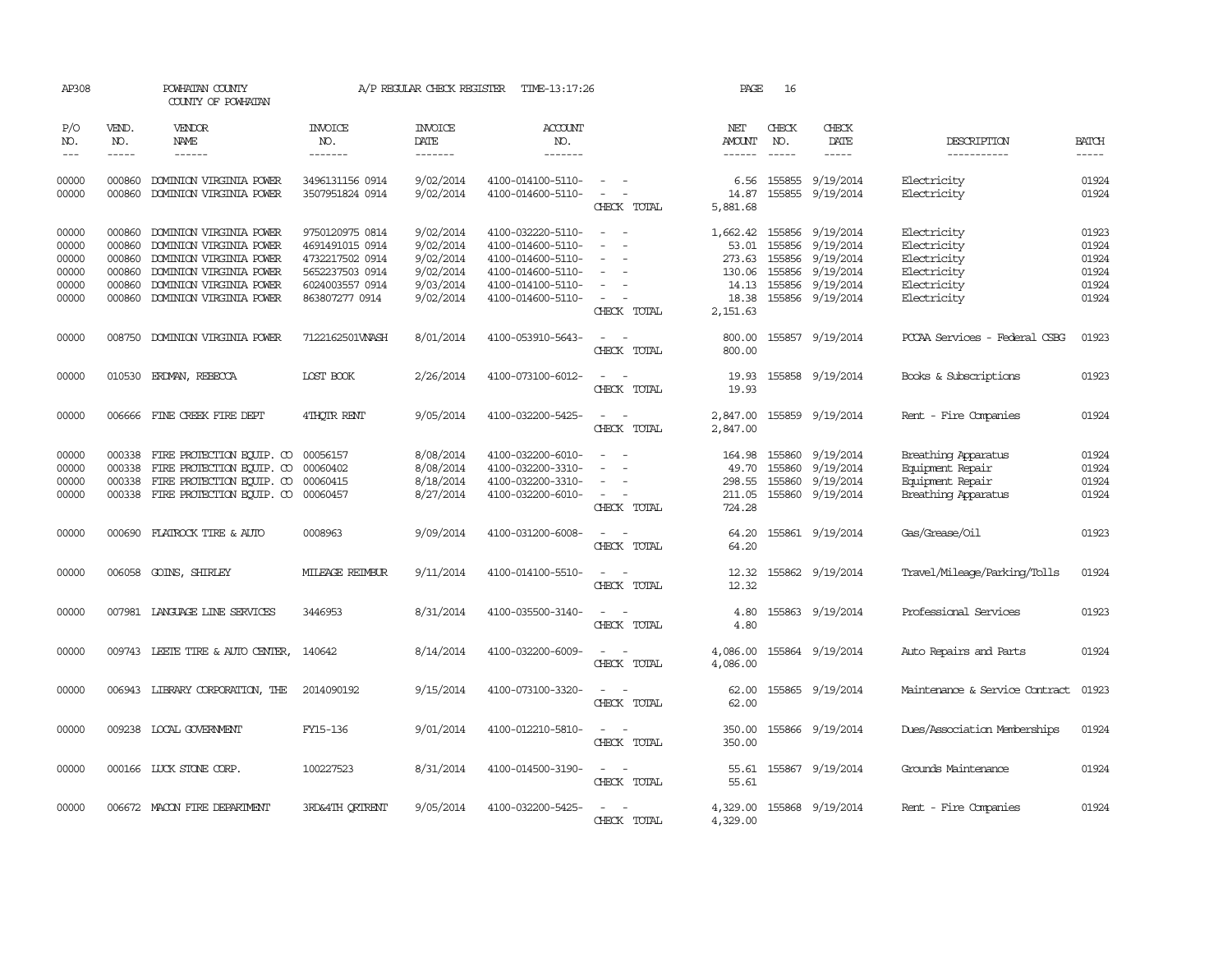| AP308                       |                             | POWHATAN COUNTY<br>COUNTY OF POWHATAN              |                                  | A/P REGULAR CHECK REGISTER        | TIME-13:17:26                          |                                                           | PAGE                           | 17                          |                            |                                                  |                       |
|-----------------------------|-----------------------------|----------------------------------------------------|----------------------------------|-----------------------------------|----------------------------------------|-----------------------------------------------------------|--------------------------------|-----------------------------|----------------------------|--------------------------------------------------|-----------------------|
| P/O<br>NO.<br>$\frac{1}{2}$ | VEND.<br>NO.<br>$- - - - -$ | VENDOR<br>NAME<br>------                           | <b>INVOICE</b><br>NO.<br>------- | <b>INVOICE</b><br>DATE<br>------- | <b>ACCOUNT</b><br>NO.<br>-------       |                                                           | NET<br>AMOUNT<br>$- - - - - -$ | CHECK<br>NO.<br>$- - - - -$ | CHECK<br>DATE<br>-----     | DESCRIPTION<br>-----------                       | <b>BATCH</b><br>----- |
| 00000                       | 006610                      | MO-JOHNS SANITATION                                | 70832                            | 9/02/2014                         | 4100-014600-3311-                      | $\overline{\phantom{a}}$<br>$\sim$                        | 103.00                         | 155869                      | 9/19/2014                  | Portable Bathrooms                               | 01924                 |
| 00000                       | 006610                      | MO-JOHNS SANITATION                                | 70833                            | 9/02/2014                         | 4100-014600-3311-                      | $\equiv$                                                  | 206.00                         | 155869                      | 9/19/2014                  | Portable Bathrooms                               | 01924                 |
| 00000                       |                             | 006610 MO-JOHNS SANITATION                         | 70834                            | 9/02/2014                         | 4100-014600-3311-                      |                                                           | 128.00                         | 155869                      | 9/19/2014                  | Portable Bathrooms                               | 01924                 |
| 00000                       | 006610                      | MO-JOHNS SANITATION                                | 70835                            | 9/02/2014                         | 4100-014600-3311-                      | $\overline{\phantom{a}}$                                  | 103.00                         | 155869                      | 9/19/2014                  | Portable Bathrooms                               | 01924                 |
| 00000                       |                             | 006610 MO-JOHNS SANITATION                         | 70836                            | 9/02/2014                         | 4100-014600-3311-                      | $\overline{\phantom{0}}$                                  | 103.00                         | 155869                      | 9/19/2014                  | Portable Bathrooms                               | 01924                 |
| 00000                       | 006610                      | MO-JOHNS SANITATION                                | 70837                            | 9/02/2014                         | 4100-014600-3311-                      |                                                           | 103.00                         | 155869                      | 9/19/2014                  | Portable Bathrooms                               | 01924                 |
| 00000                       | 006610                      | MO-JOHNS SANITATION                                | 70838                            | 9/02/2014                         | 4100-014600-3311-                      |                                                           | 103.00                         | 155869                      | 9/19/2014                  | Portable Bathrooms                               | 01924                 |
| 00000                       |                             | 006610 MO-JOHNS SANITATION                         | 70839                            | 9/02/2014                         | 4100-014600-3311-                      | $\overline{a}$                                            | 103.00                         | 155869                      | 9/19/2014                  | Portable Bathrooms                               | 01924                 |
| 00000                       |                             | 006610 MO-JOHNS SANITATION                         | 70840                            | 9/02/2014                         | 4100-014600-3311-                      |                                                           | 103.00                         | 155869                      | 9/19/2014                  | Portable Bathrooms                               | 01924                 |
| 00000                       |                             | 006610 MO-JOHNS SANITATION                         | 70841                            | 9/02/2014                         | 4100-014600-3311-                      |                                                           | 103.00                         | 155869                      | 9/19/2014                  | Portable Bathrooms                               | 01924                 |
|                             |                             |                                                    |                                  |                                   |                                        | CHECK TOTAL                                               | 1,158.00                       |                             |                            |                                                  |                       |
| 00000                       |                             | 009242 NADA APPRAISAL GUIDES                       | 284092 2014                      | 9/05/2014                         | 4100-012310-6001-                      | $\overline{\phantom{0}}$<br>CHECK TOTAL                   | 175.00<br>175.00               | 155870                      | 9/19/2014                  | Office Supplies                                  | 01924                 |
| 00000                       |                             | 007297 NAFECO, INC.                                | 749562                           | 8/25/2014                         | 4100-032200-3310-                      | $\sim$                                                    | 246.12                         |                             | 155871 9/19/2014           | Equipment Repair                                 | 01924                 |
| 00000                       |                             | 007297 NAFECO, INC.                                | 749562                           | 8/25/2014                         | 4100-032200-5210-                      |                                                           | 19.00                          |                             | 155871 9/19/2014           | Postage                                          | 01924                 |
|                             |                             |                                                    |                                  |                                   |                                        | CHECK TOTAL                                               | 265.12                         |                             |                            |                                                  |                       |
| 00000                       |                             | 009619 NAPIER REALTORS ERA                         | <b>JFRANKLIN AUG14</b>           | 8/01/2014                         | 4100-053910-5643-                      | $\sim$<br>$\overline{\phantom{a}}$<br>CHECK TOTAL         | 800.00<br>800.00               |                             | 155872 9/19/2014           | PCCAA Services - Federal CSBG                    | 01923                 |
| 00000                       | 008269                      | NEUSTAR, INC.                                      | DNS0000454289                    | 8/31/2014                         | 4100-012510-8205-                      | CHECK TOTAL                                               | 150.00<br>150.00               | 155873                      | 9/19/2014                  | Internet and Website Costs                       | 01924                 |
| 00000                       |                             | 009281 OVER DRIVE, INC.                            | 1369171451770                    | 9/08/2014                         | 4100-073100-6012-                      | CHECK TOTAL                                               | 195.64<br>195.64               |                             | 155874 9/19/2014           | Books & Subscriptions                            | 01923                 |
| 00000                       | 008079                      | PAETEC/CAVALIER BUSINESS                           | 42376250914                      | 9/10/2014                         | 4100-073100-5230-                      | CHECK TOTAL                                               | 454.63<br>454.63               |                             | 155875 9/19/2014           | Telephone Services                               | 01923                 |
| 00000                       | 007962                      | PITNEY BOWES GLOBAL                                | 3147666-SP14                     | 9/13/2014                         | 4100-012100-3320-                      |                                                           | 26.34                          | 155876                      | 9/19/2014                  | Maintenance & Service Contract                   | 01924                 |
| 00000                       | 007962                      | PITNEY BOWES GLOBAL                                | 3147666-SP14                     | 9/13/2014                         | 4100-012200-3320-                      | $\overline{\phantom{a}}$                                  | 313.30                         | 155876                      | 9/19/2014                  | Maintenance & Service Contract                   | 01924                 |
| 00000                       | 007962                      | PITNEY BOWES GLOBAL                                | 3147666-SP14                     | 9/13/2014                         | 4100-012210-3320-                      | $\sim$                                                    | 5.16                           | 155876                      | 9/19/2014                  | Maintenance/Service Contracts                    | 01924                 |
| 00000                       | 007962                      | PITNEY BOWES GLOBAL                                | 3147666-SP14                     | 9/13/2014                         | 4100-014100-3320-                      |                                                           | 2.05                           | 155876                      | 9/19/2014                  | Maintenance & Service Contract                   | 01924                 |
| 00000                       | 007962                      | PITNEY BOWES GLOBAL                                | 3147666-SP14                     | 9/13/2014                         | 4100-022100-3320-                      |                                                           | 44.63                          | 155876                      | 9/19/2014                  | Maintenance & Service Contract                   | 01924                 |
| 00000                       | 007962                      | PITNEY BOWES GLOBAL                                | 3147666-SP14                     | 9/13/2014                         | 4100-034100-3320-                      |                                                           | 33.17                          | 155876                      | 9/19/2014                  | Maintenance & Service Contract                   | 01924                 |
| 00000                       | 007962                      | PITNEY BOWES GLOBAL                                | 3147666-SP14                     | 9/13/2014                         | 4100-081100-3320-                      |                                                           | 203.72                         | 155876                      | 9/19/2014                  | Maintenance & Service Contract                   | 01924                 |
| 00000                       |                             | 007962 PITNEY BOWES GLOBAL                         | 3147666-SP14                     | 9/13/2014                         | 4100-013200-5210-                      | $\overline{a}$<br>$\overline{\phantom{a}}$<br>CHECK TOTAL | 88.88<br>717.25                | 155876                      | 9/19/2014                  | Postage                                          | 01924                 |
| 00000                       | 001250                      |                                                    |                                  | 8/21/2014                         |                                        |                                                           |                                |                             |                            |                                                  | 01924                 |
| 00000                       | 001250                      | POWHATAN AUTO & TRACTOR<br>POWHATAN AUTO & TRACTOR | 317368<br>317369                 | 8/21/2014                         | 4100-032200-6009-<br>4100-032210-6009- |                                                           | 144.58<br>9.99                 | 155877<br>155877            | 9/19/2014<br>9/19/2014     | Auto Repairs and Parts                           | 01924                 |
| 00000                       | 001250                      | POWHATAN AUTO & TRACTOR                            | 317699                           | 8/28/2014                         | 4100-032200-6009-                      | $\overline{\phantom{a}}$                                  | 71.91                          |                             | 155877 9/19/2014           | Auto Repairs and Parts<br>Auto Repairs and Parts | 01924                 |
|                             |                             |                                                    |                                  |                                   |                                        | CHECK TOTAL                                               | 226.48                         |                             |                            |                                                  |                       |
| 00000                       |                             | 006914 POWHATAN AUTO REPAIR                        | 614                              | 9/08/2014                         | 4100-034100-6009-                      | CHECK TOTAL                                               | 85.00<br>85.00                 |                             | 155878 9/19/2014           | Auto Parts/Repairs                               | 01924                 |
| 00000                       |                             | 000770 POWHATAN HEALTH DEPT                        | 1ST ORT COMINNT                  | 9/30/2014                         | 4100-051200-5699-                      | CHECK TOTAL                                               | 47,500.00                      |                             | 47,500.00 155879 9/19/2014 | State Health Department                          | 01923                 |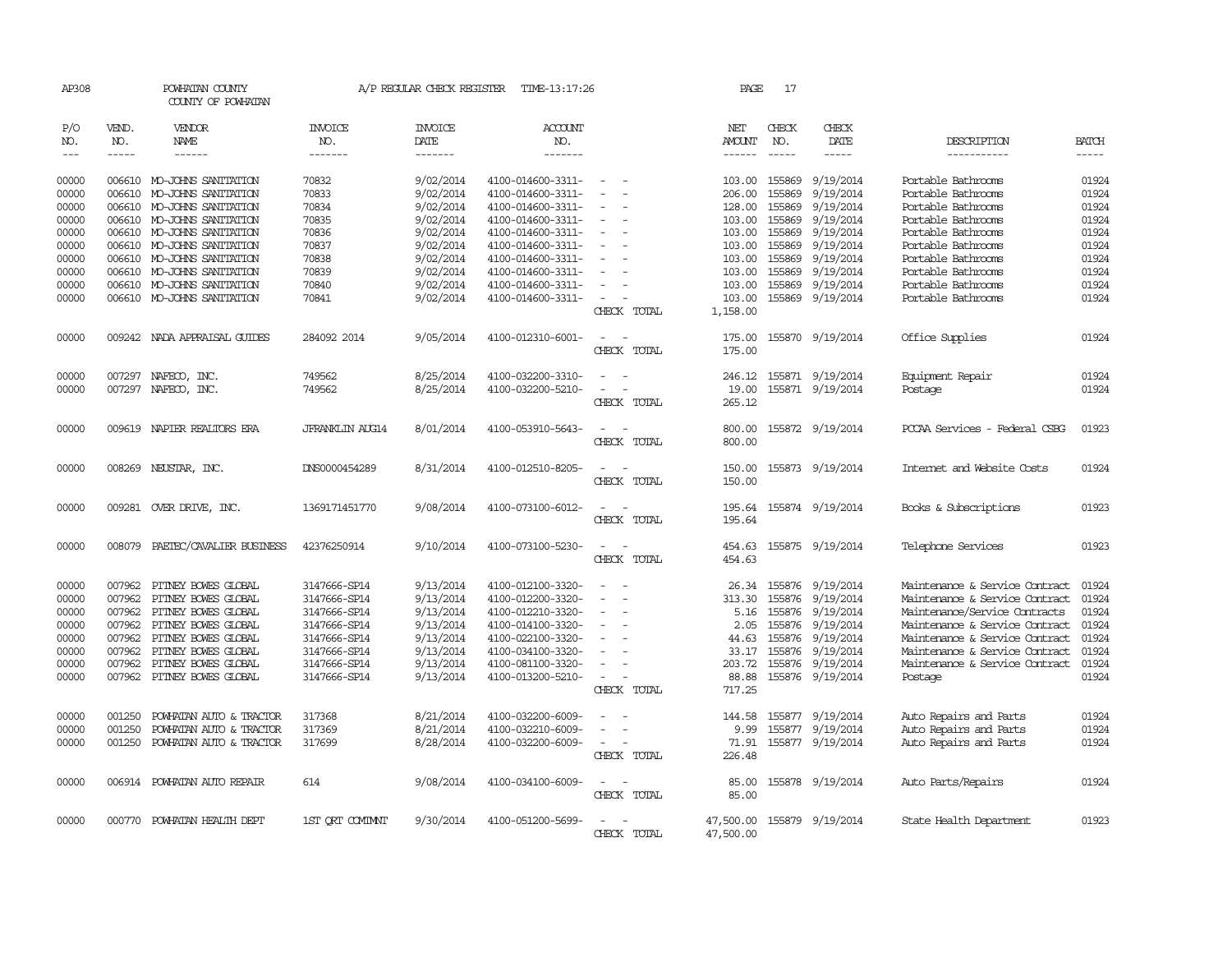| AP308      |               | POWHATAN COUNTY<br>COUNTY OF POWHATAN                                                                                                                                                                                                                                                                                                                                                                                                                                      |                       | A/P REGULAR CHECK REGISTER | TIME-13:17:26         |                                         | PAGE               | 18            |                        |                                |              |
|------------|---------------|----------------------------------------------------------------------------------------------------------------------------------------------------------------------------------------------------------------------------------------------------------------------------------------------------------------------------------------------------------------------------------------------------------------------------------------------------------------------------|-----------------------|----------------------------|-----------------------|-----------------------------------------|--------------------|---------------|------------------------|--------------------------------|--------------|
| P/O<br>NO. | VEND.<br>NO.  | VENDOR<br>NAME                                                                                                                                                                                                                                                                                                                                                                                                                                                             | <b>INVOICE</b><br>NO. | <b>INVOICE</b><br>DATE     | <b>ACCOUNT</b><br>NO. |                                         | NET<br>AMOUNT      | CHECK<br>NO.  | CHECK<br>DATE          | DESCRIPTION                    | <b>BATCH</b> |
| $---$      | $\frac{1}{2}$ | $\frac{1}{2} \left( \frac{1}{2} \right) \left( \frac{1}{2} \right) \left( \frac{1}{2} \right) \left( \frac{1}{2} \right) \left( \frac{1}{2} \right) \left( \frac{1}{2} \right) \left( \frac{1}{2} \right) \left( \frac{1}{2} \right) \left( \frac{1}{2} \right) \left( \frac{1}{2} \right) \left( \frac{1}{2} \right) \left( \frac{1}{2} \right) \left( \frac{1}{2} \right) \left( \frac{1}{2} \right) \left( \frac{1}{2} \right) \left( \frac{1}{2} \right) \left( \frac$ | -------               | --------                   | -------               |                                         | $- - - - - -$      | $\frac{1}{2}$ | $- - - - -$            | -----------                    | $- - - - -$  |
| 00000      |               | 007314 POWHATAN OVERHEAD DOORS,                                                                                                                                                                                                                                                                                                                                                                                                                                            | 06222                 | 4/25/2014                  | 4100-032210-3310-     |                                         | 411.00             | 155880        | 9/19/2014              | Repairs & Maintenance          | 01924        |
| 00000      |               | 007314 POWHATAN OVERHEAD DOORS,                                                                                                                                                                                                                                                                                                                                                                                                                                            | 06223                 | 8/13/2014                  | 4100-032220-3310-     |                                         | 85.00              | 155880        | 9/19/2014              | Repairs & Maintenance          | 01924        |
| 00000      | 007314        | POWHATAN OVERHEAD DOORS,                                                                                                                                                                                                                                                                                                                                                                                                                                                   | 06224                 | 8/25/2014                  | 4100-032220-3310-     |                                         | 435.00             | 155880        | 9/19/2014              |                                | 01924        |
|            |               |                                                                                                                                                                                                                                                                                                                                                                                                                                                                            |                       |                            |                       | $\sim$                                  |                    |               |                        | Repairs & Maintenance          |              |
| 00000      |               | 007314 POWHATAN OVERHEAD DOORS,                                                                                                                                                                                                                                                                                                                                                                                                                                            | 06224                 | 8/25/2014                  | 4100-032220-3310-     |                                         | 85.00              | 155880        | 9/19/2014              | Repairs & Maintenance          | 01924        |
| 00000      |               | 007314 POWHATAN OVERHEAD DOORS,                                                                                                                                                                                                                                                                                                                                                                                                                                            | 06225                 | 4/12/2014                  | 4100-032210-3310-     | $\overline{\phantom{a}}$<br>CHECK TOTAL | 415.00<br>1,431.00 | 155880        | 9/19/2014              | Repairs & Maintenance          | 01924        |
| 00000      | 006474        | PROGRESSIVE AUTO WORKS                                                                                                                                                                                                                                                                                                                                                                                                                                                     | 0025864               | 9/09/2014                  | 4100-031200-6009-     | $\sim$                                  | 684.70             | 155881        | 9/19/2014              | Auto Parts/Repairs             | 01923        |
| 00000      |               | 006474 PROGRESSIVE AUTO WORKS                                                                                                                                                                                                                                                                                                                                                                                                                                              | 0025865               | 9/09/2014                  | 4100-031200-6009-     |                                         | 144.39             |               | 155881 9/19/2014       | Auto Parts/Repairs             | 01923        |
|            |               |                                                                                                                                                                                                                                                                                                                                                                                                                                                                            |                       |                            |                       | CHECK TOTAL                             | 829.09             |               |                        |                                |              |
| 00000      | 000780        | <b>QUILL CORPORATION</b>                                                                                                                                                                                                                                                                                                                                                                                                                                                   | 5851063               | 9/04/2014                  | 4100-012310-6001-     |                                         | 253.77             | 155882        | 9/19/2014              | Office Supplies                | 01923        |
| 00000      | 000780        | <b>CUILL CORPORATION</b>                                                                                                                                                                                                                                                                                                                                                                                                                                                   | 5933418               | 9/08/2014                  | 4100-012310-6001-     |                                         | 11.69              | 155882        | 9/19/2014              | Office Supplies                | 01923        |
| 00000      | 000780        | <b>CUILL CORPORATION</b>                                                                                                                                                                                                                                                                                                                                                                                                                                                   | 5843919               | 9/04/2014                  | 4100-081100-6001-     | $\equiv$<br>$\overline{\phantom{a}}$    | 4.31               | 155882        | 9/19/2014              | Office Supplies                | 01924        |
| 00000      | 000780        | <b>QUILL CORPORATION</b>                                                                                                                                                                                                                                                                                                                                                                                                                                                   | 5850848               | 9/04/2014                  | 4100-081100-6001-     | $\equiv$                                | 6.93               | 155882        | 9/19/2014              | Office Supplies                | 01924        |
| 00000      | 000780        | <b>QUILL CORPORATION</b>                                                                                                                                                                                                                                                                                                                                                                                                                                                   | 5851628               | 9/04/2014                  | 4100-034100-6001-     |                                         | 15.99              | 155882        | 9/19/2014              | Office Supplies                | 01924        |
| 00000      | 000780        | <b>CUILL CORPORATION</b>                                                                                                                                                                                                                                                                                                                                                                                                                                                   | 5861268               | 9/05/2014                  | 4100-034100-6001-     | $\overline{\phantom{a}}$                | 20.99              |               | 155882 9/19/2014       | Office Supplies                | 01924        |
|            |               |                                                                                                                                                                                                                                                                                                                                                                                                                                                                            |                       |                            |                       | CHECK TOTAL                             | 313.68             |               |                        |                                |              |
| 00000      |               | 000620 R.C. GOODWYN & SONS, INC 0640963                                                                                                                                                                                                                                                                                                                                                                                                                                    |                       | 9/04/2014                  | 4100-032210-3310-     | $\sim$<br>$\sim$                        | 17.36              |               | 155883 9/19/2014       | Repairs & Maintenance          | 01923        |
|            |               |                                                                                                                                                                                                                                                                                                                                                                                                                                                                            |                       |                            |                       | CHECK TOTAL                             | 17.36              |               |                        |                                |              |
| 00000      | 006466        | RADIO COMMUNICATION OF VA 4010029181                                                                                                                                                                                                                                                                                                                                                                                                                                       |                       | 9/08/2014                  | 4100-031200-3310-     | CHECK TOTAL                             | 237.00<br>237.00   |               | 155884 9/19/2014       | Repairs & Maintenance          | 01923        |
| 00000      | 006579        | RICHMOND ALARM COMPANY                                                                                                                                                                                                                                                                                                                                                                                                                                                     | 21957                 | 9/01/2014                  | 4100-032210-3310-     | $\overline{\phantom{a}}$<br>CHECK TOTAL | 450.00<br>450.00   |               | 155885 9/19/2014       | Repairs & Maintenance          | 01924        |
| 00000      | 007942        | RICHMOND SUBURBAN                                                                                                                                                                                                                                                                                                                                                                                                                                                          | I00000592000806       | 8/06/2014                  | 4100-014400-3600-     |                                         | 85.00              | 155886        | 9/19/2014              | Advertising                    | 01924        |
| 00000      | 007942        | RICHMOND SUBURBAN                                                                                                                                                                                                                                                                                                                                                                                                                                                          | I00000616440813       | 8/13/2014                  | 4100-014400-3600-     |                                         | 135.00             | 155886        | 9/19/2014              | Advertising                    | 01924        |
| 00000      |               | 007942 RICHMOND SUBURBAN                                                                                                                                                                                                                                                                                                                                                                                                                                                   | I00000678620827       | 8/27/2014                  | 4100-014400-3600-     | $\equiv$                                | 70.00              |               | 155886 9/19/2014       | Advertising                    | 01924        |
|            |               |                                                                                                                                                                                                                                                                                                                                                                                                                                                                            |                       |                            |                       | CHECK TOTAL                             | 290.00             |               |                        |                                |              |
| 00000      |               | 009179 SIMONS TIRE & AUIO                                                                                                                                                                                                                                                                                                                                                                                                                                                  | 467583                | 9/05/2014                  | 4100-032300-6009-     | $\sim$<br>$\overline{\phantom{a}}$      | 15.00              |               | 155887 9/19/2014       | Auto Parts/Repair              | 01924        |
|            |               |                                                                                                                                                                                                                                                                                                                                                                                                                                                                            |                       |                            |                       | CHECK TOTAL                             | 15.00              |               |                        |                                |              |
| 00000      | 007310        | SOUTHEASTERN EMERGENCY                                                                                                                                                                                                                                                                                                                                                                                                                                                     | 543345                | 9/08/2014                  | 4100-032300-6013-     |                                         | 4,378.95           |               | 155888 9/19/2014       | Medical Supplies               | 01924        |
|            |               |                                                                                                                                                                                                                                                                                                                                                                                                                                                                            |                       |                            |                       | CHECK TOTAL                             | 4,378.95           |               |                        |                                |              |
| 00000      | 006594        | SOUTHSIDE ELECTRIC COOP                                                                                                                                                                                                                                                                                                                                                                                                                                                    | 540233001WHELR        | 8/25/2014                  | 4100-053910-5643-     |                                         | 179.07             | 155889        | 9/19/2014              | PCCAA Services - Federal CSBG  | 01923        |
| 00000      |               | 006594 SOUTHSIDE ELECTRIC COOP                                                                                                                                                                                                                                                                                                                                                                                                                                             | 63504005 AUG14        | 9/09/2014                  | 4100-035500-5110-     | $\sim$<br>$\sim$<br>CHECK TOTAL         | 117.16<br>296.23   |               | 155889 9/19/2014       | Electricity                    | 01923        |
|            |               |                                                                                                                                                                                                                                                                                                                                                                                                                                                                            |                       |                            |                       |                                         |                    |               |                        |                                |              |
| 00000      |               | 001940 STANDBY SYSTEMS, INC.                                                                                                                                                                                                                                                                                                                                                                                                                                               | 08141570              | 8/29/2014                  | 4100-032220-3310-     | $\sim$ $ \sim$<br>CHECK TOTAL           | 137.03<br>137.03   |               | 155890 9/19/2014       | Repairs & Maintenance          | 01923        |
| 00000      | 007450        | THOMSON REUTERS -                                                                                                                                                                                                                                                                                                                                                                                                                                                          | 830246844             | 9/01/2014                  | 4100-073100-6012-     |                                         | 363.20             |               | 155891 9/19/2014       | Books & Subscriptions          | 01923        |
| 00000      |               | 007450 THOMSON REUTERS -                                                                                                                                                                                                                                                                                                                                                                                                                                                   | 830264757             | 9/01/2014                  | 4100-031200-3320-     | $\sim$<br>$\overline{\phantom{a}}$      | 212.72             |               | 155891 9/19/2014       | Maintenance & Service Contract | 01923        |
|            |               |                                                                                                                                                                                                                                                                                                                                                                                                                                                                            |                       |                            |                       | CHECK TOTAL                             | 575.92             |               |                        |                                |              |
| 00000      | 006267        | TIMBERLAKE, II, JAMES B.                                                                                                                                                                                                                                                                                                                                                                                                                                                   | CRAV CENTRAL          | 9/11/2014                  | 4100-012310-5540-     | $\sim$                                  |                    |               | 70.00 155892 9/19/2014 | Conferences & Training         | 01924        |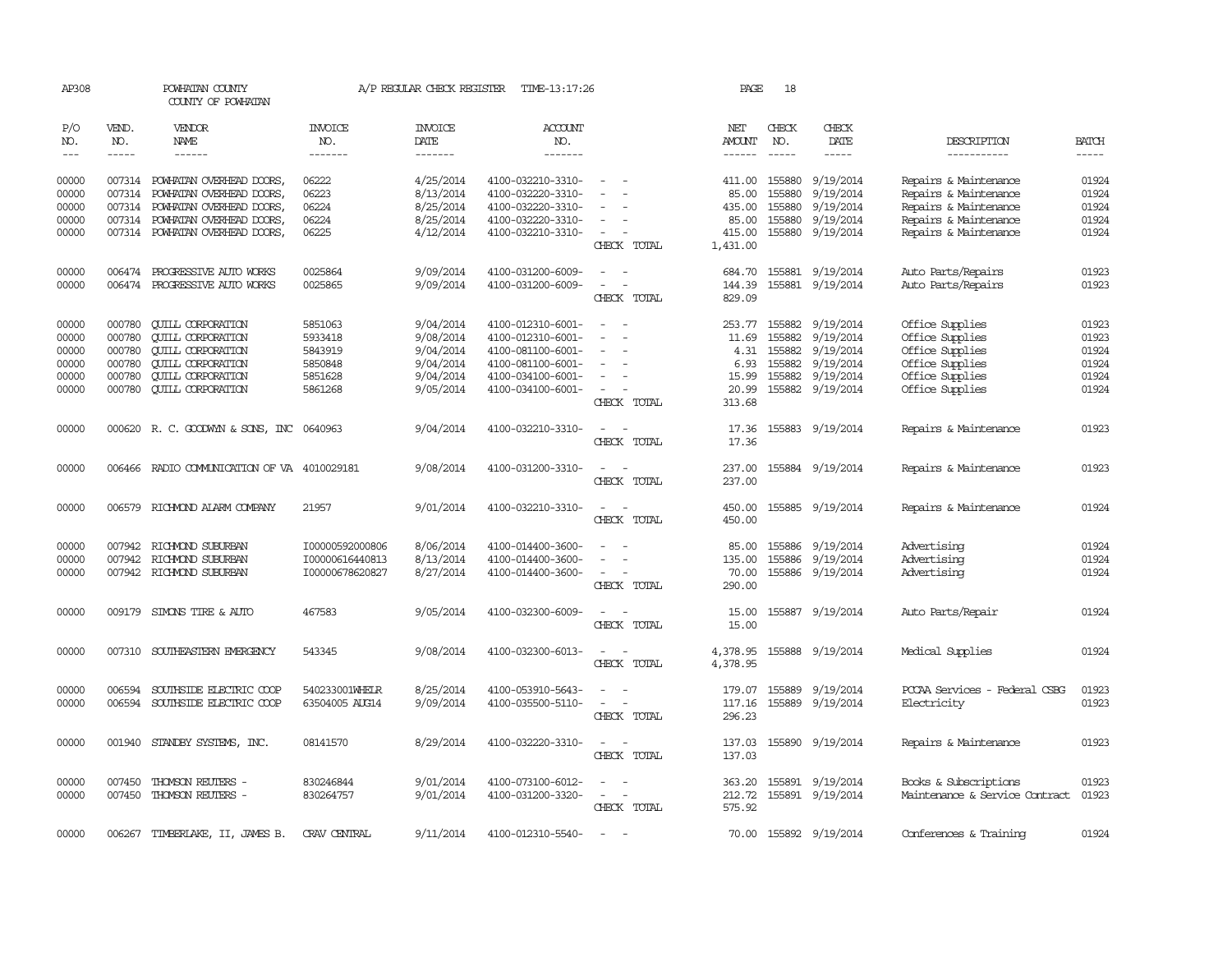| AP308                                                                                  |                                                | POWHATAN COUNTY<br>COUNTY OF POWHATAN                                                                                                                                                                                                                                                      |                                                                                                                                                                                    | A/P REGULAR CHECK REGISTER                                                                                                     | TIME-13:17:26                                                                                                                                                                                                  |                                                                     | PAGE                                                                                                       | 19                                                                                     |                                                                                                                                       |                                                                                        |                                                                                        |
|----------------------------------------------------------------------------------------|------------------------------------------------|--------------------------------------------------------------------------------------------------------------------------------------------------------------------------------------------------------------------------------------------------------------------------------------------|------------------------------------------------------------------------------------------------------------------------------------------------------------------------------------|--------------------------------------------------------------------------------------------------------------------------------|----------------------------------------------------------------------------------------------------------------------------------------------------------------------------------------------------------------|---------------------------------------------------------------------|------------------------------------------------------------------------------------------------------------|----------------------------------------------------------------------------------------|---------------------------------------------------------------------------------------------------------------------------------------|----------------------------------------------------------------------------------------|----------------------------------------------------------------------------------------|
| P/O<br>NO.<br>$---$                                                                    | VEND.<br>NO.<br>$- - - - -$                    | <b>VENDOR</b><br>NAME<br>------                                                                                                                                                                                                                                                            | <b>INVOICE</b><br>NO.<br>-------                                                                                                                                                   | <b>INVOICE</b><br>DATE<br>-------                                                                                              | ACCOUNT<br>NO.<br>-------                                                                                                                                                                                      |                                                                     | NET<br><b>AMOUNT</b><br>$- - - - - -$                                                                      | CHECK<br>NO.<br>$\frac{1}{2}$                                                          | CHECK<br>DATE<br>$- - - - -$                                                                                                          | DESCRIPTION<br>-----------                                                             | <b>BATCH</b><br>-----                                                                  |
| 00000                                                                                  |                                                | 006267 TIMBERLAKE, II, JAMES B.                                                                                                                                                                                                                                                            | <b>CRAV CENTRAL</b>                                                                                                                                                                | 9/11/2014                                                                                                                      | 4100-012310-5510-                                                                                                                                                                                              | CHECK TOTAL                                                         | 115.36                                                                                                     |                                                                                        | 45.36 155892 9/19/2014                                                                                                                | Travel/Mileage/Parking/Tolls                                                           | 01924                                                                                  |
| 00000                                                                                  |                                                | 000845 TOWN POLICE SUPPLY OF                                                                                                                                                                                                                                                               | R78443                                                                                                                                                                             | 8/20/2014                                                                                                                      | 4100-031200-6011-                                                                                                                                                                                              | $\equiv$<br>$\sim$<br>CHECK TOTAL                                   | 10.00<br>10.00                                                                                             |                                                                                        | 155893 9/19/2014                                                                                                                      | Uniforms                                                                               | 01923                                                                                  |
| 00000                                                                                  |                                                | 007905 TREASURER OF VIRGINIA                                                                                                                                                                                                                                                               | 09052014                                                                                                                                                                           | 9/05/2014                                                                                                                      | 4100-035300-3110-                                                                                                                                                                                              | $\overline{\phantom{a}}$<br>$\overline{\phantom{a}}$<br>CHECK TOTAL | 20.00<br>20.00                                                                                             |                                                                                        | 155894 9/19/2014                                                                                                                      | Professional Health Services                                                           | 01924                                                                                  |
| 00000                                                                                  |                                                | 010531 TUCKER, AMY C.                                                                                                                                                                                                                                                                      | <b>LOSTBOOK</b>                                                                                                                                                                    | 8/26/2014                                                                                                                      | 4100-073100-6012-                                                                                                                                                                                              | CHECK TOTAL                                                         | 6.95<br>6.95                                                                                               |                                                                                        | 155895 9/19/2014                                                                                                                      | Books & Subscriptions                                                                  | 01924                                                                                  |
| 00000                                                                                  | 010529                                         | VAPA                                                                                                                                                                                                                                                                                       | VAPA CONF 2014                                                                                                                                                                     | 9/15/2014                                                                                                                      | 4100-012210-5540-                                                                                                                                                                                              | CHECK TOTAL                                                         | 125.00<br>125.00                                                                                           |                                                                                        | 155896 9/19/2014                                                                                                                      | Conferences & Training                                                                 | 01924                                                                                  |
| 00000<br>00000                                                                         | 010096<br>010096                               | VERIZON<br>VERIZON                                                                                                                                                                                                                                                                         | 858721<br>858721                                                                                                                                                                   | 9/10/2014<br>9/10/2014                                                                                                         | 4100-031200-5240-<br>4100-012510-5240-                                                                                                                                                                         | CHECK TOTAL                                                         | 23.18<br>23.18<br>46.36                                                                                    | 155897                                                                                 | 155897 9/19/2014<br>9/19/2014                                                                                                         | Long Distance<br>Long Distance                                                         | 01924<br>01924                                                                         |
| 00000                                                                                  |                                                | 009079 VERIZON COMUNICATIONS                                                                                                                                                                                                                                                               | 9629004604 0914                                                                                                                                                                    | 9/01/2014                                                                                                                      | 4100-073100-5260-                                                                                                                                                                                              | $\sim$<br>CHECK TOTAL                                               | 139.99<br>139.99                                                                                           |                                                                                        | 155898 9/19/2014                                                                                                                      | Internet                                                                               | 01924                                                                                  |
| 00000<br>00000<br>00000<br>00000                                                       | 008126<br>008126<br>008126<br>008126           | VERIZON WIRELESS<br>VERIZON WIRELESS<br>VERIZON WIRELESS<br>VERIZON WIRELESS                                                                                                                                                                                                               | 9731560705<br>9731560705<br>9731560705<br>9731560705                                                                                                                               | 9/06/2014<br>9/06/2014<br>9/06/2014<br>9/06/2014                                                                               | 4100-014100-5230-<br>4100-032200-5230-<br>4100-012510-5230-<br>4100-035500-5230-                                                                                                                               | CHECK TOTAL                                                         | 20.00<br>40.01<br>40.01<br>48.61<br>148.63                                                                 | 155899<br>155899<br>155899                                                             | 9/19/2014<br>9/19/2014<br>9/19/2014<br>155899 9/19/2014                                                                               | Telephone Services<br>Telephone Services<br>Telephone Services<br>Telephone Services   | 01924<br>01924<br>01924<br>01924                                                       |
| 00000                                                                                  | 009304                                         | VIRGINIA BUSINESS SYSTEMS                                                                                                                                                                                                                                                                  | 1857708                                                                                                                                                                            | 9/08/2014                                                                                                                      | 4100-035100-3321-                                                                                                                                                                                              | CHECK TOTAL                                                         | 86.08<br>86.08                                                                                             | 155900                                                                                 | 9/19/2014                                                                                                                             | Maintenance/Service Contracts                                                          | 01924                                                                                  |
| 00000<br>00000<br>00000<br>00000<br>00000                                              | 007300<br>007300<br>007300<br>007300<br>007300 | VIRGINIA TRUCK CENTER OF<br>VIRGINIA TRUCK CENTER OF<br>VIRGINIA TRUCK CENTER OF<br>VIRGINIA TRUCK CENTER OF<br>VIRGINIA TRUCK CENTER OF                                                                                                                                                   | FINANCE CHARGE<br>129046<br>129065<br>129478<br>129513                                                                                                                             | 5/07/2014<br>4/18/2014<br>4/21/2014<br>5/06/2014<br>5/07/2014                                                                  | 4100-032200-6008-<br>4100-032200-6008-<br>4100-032200-6008-<br>4100-032200-6008-<br>4100-032200-6008-                                                                                                          | CHECK TOTAL                                                         | 118.11<br>570.86<br>459.80<br>496.36<br>754.67<br>2,399.80                                                 | 155901<br>155901                                                                       | 9/19/2014<br>9/19/2014<br>155901 9/19/2014<br>155901 9/19/2014<br>155901 9/19/2014                                                    | Gas/Grease/0il<br>Gas/Grease/Oil<br>Gas/Grease/Oil<br>Gas/Grease/Oil<br>Gas/Grease/Oil | 01924<br>01924<br>01924<br>01924<br>01924                                              |
| 00000                                                                                  |                                                | 007371 AMERICAN LIBRARY ASSOC.                                                                                                                                                                                                                                                             | 35967109                                                                                                                                                                           | 9/11/2014                                                                                                                      | 4100-073100-6014-                                                                                                                                                                                              | $\sim$<br>CHECK TOTAL                                               | 116.15<br>116.15                                                                                           |                                                                                        | 155937 9/26/2014                                                                                                                      | Library Supplies                                                                       | 01926                                                                                  |
| 00000<br>00000<br>00000<br>00000<br>00000<br>00000<br>00000<br>00000<br>00000<br>00000 | 007436<br>007436                               | 007436 AQUA VIRGINIA, INC.<br>007436 AQUA VIRGINIA, INC.<br>007436 AQUA VIRGINIA, INC.<br>007436 AQUA VIRGINIA, INC.<br>007436 AQUA VIRGINIA, INC.<br>007436 AQUA VIRGINIA, INC.<br>AQUA VIRGINIA, INC.<br>007436 AQUA VIRGINIA, INC.<br>AQUA VIRGINIA, INC.<br>007436 AQUA VIRGINIA, INC. | 0574341 SEPT 14<br>1100656 SEPT 14<br>1100657 SEPT14<br>559913 SEPT 14<br>574622 SEPT 14<br>575072 SEPT 14<br>575528 SEPT 14<br>620830 SEPT 14<br>620830A SEPT 14<br>621132 SEPT14 | 9/11/2014<br>9/11/2014<br>9/11/2014<br>9/11/2014<br>9/11/2014<br>9/11/2014<br>9/11/2014<br>9/11/2014<br>9/11/2014<br>9/11/2014 | 4100-022100-5130-<br>4100-014100-5130-<br>4100-014100-5130-<br>4100-014100-5130-<br>4100-014100-5130-<br>4100-014100-5130-<br>4100-032210-5130-<br>4100-014100-5130-<br>4100-031200-5130-<br>4100-014100-5130- | $\sim$<br>$\sim$<br>$\equiv$<br>CHECK TOTAL                         | 21.09<br>975.11<br>118.79<br>17.28<br>125.00<br>77.40<br>65.98<br>394.97<br>394.98<br>1,198.20<br>3,388.80 | 155938<br>155938<br>155938<br>155938<br>155938<br>155938<br>155938<br>155938<br>155938 | 9/26/2014<br>9/26/2014<br>9/26/2014<br>9/26/2014<br>9/26/2014<br>9/26/2014<br>9/26/2014<br>9/26/2014<br>9/26/2014<br>155938 9/26/2014 | Water<br>Water<br>Water<br>Water<br>Water<br>Water<br>Water<br>Water<br>Water<br>Water | 01925<br>01925<br>01925<br>01925<br>01925<br>01925<br>01925<br>01925<br>01925<br>01925 |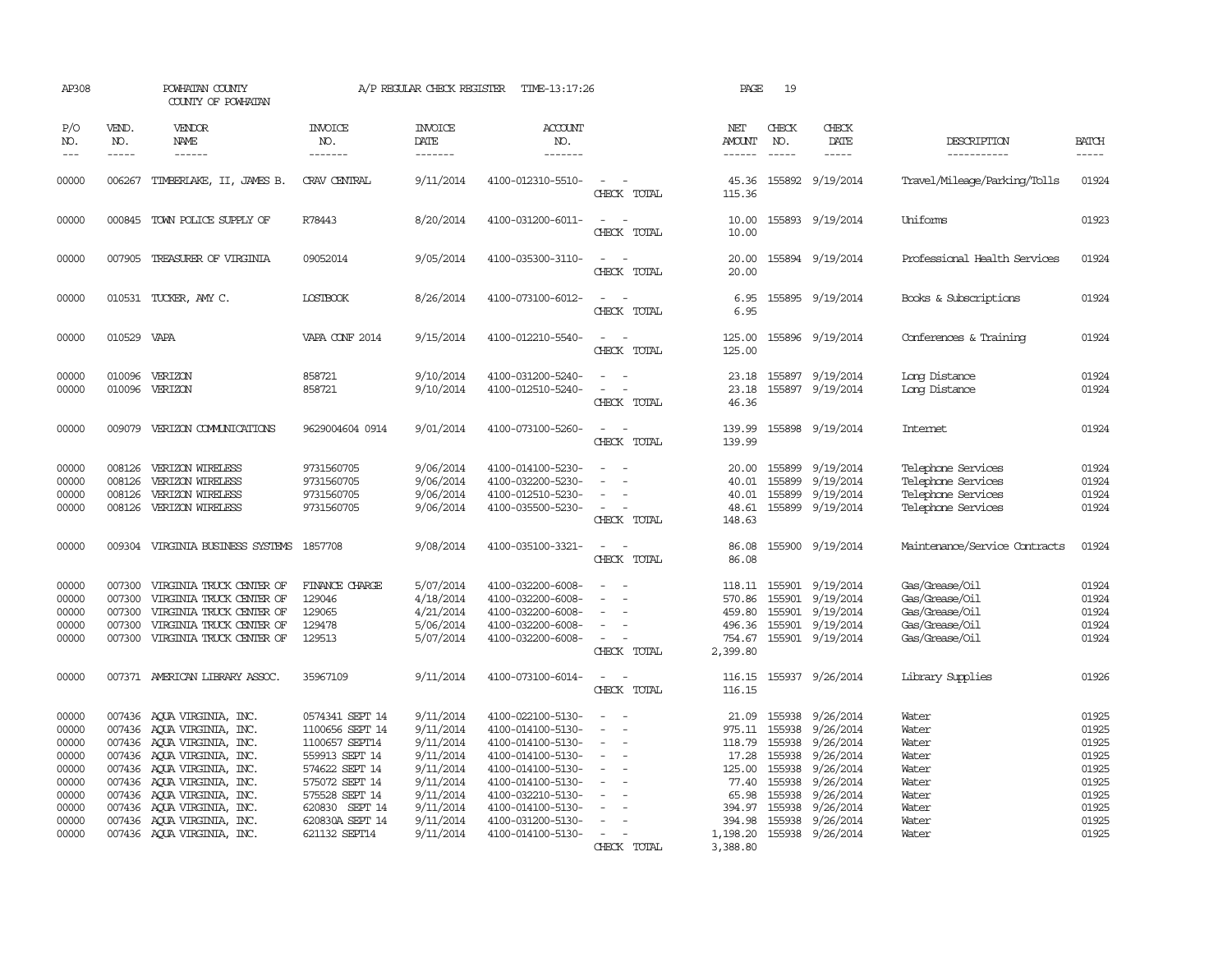| AP308                            |                            | POWHATAN COUNTY<br>COUNTY OF POWHATAN                                                                                |                                                                      | A/P REGULAR CHECK REGISTER                       | TIME-13:17:26                                                                    |                                                                                                           | PAGE                                         | 20               |                                                                     |                                                                                                                      |                                  |
|----------------------------------|----------------------------|----------------------------------------------------------------------------------------------------------------------|----------------------------------------------------------------------|--------------------------------------------------|----------------------------------------------------------------------------------|-----------------------------------------------------------------------------------------------------------|----------------------------------------------|------------------|---------------------------------------------------------------------|----------------------------------------------------------------------------------------------------------------------|----------------------------------|
| P/O<br>NO.                       | VEND.<br>NO.               | <b>VENDOR</b><br>NAME                                                                                                | <b>INVOICE</b><br>NO.                                                | <b>INVOICE</b><br>DATE                           | <b>ACCOUNT</b><br>NO.                                                            |                                                                                                           | NET<br>AMOUNT                                | CHECK<br>NO.     | CHECK<br>DATE                                                       | DESCRIPTION                                                                                                          | <b>BATCH</b>                     |
| $---$                            | $\frac{1}{2}$              | $- - - - - -$                                                                                                        | -------                                                              | -------                                          | -------                                                                          |                                                                                                           | $- - - - - -$                                | $\frac{1}{2}$    |                                                                     | -----------                                                                                                          | $- - - - -$                      |
| 00000<br>00000<br>00000<br>00000 |                            | 007436 AQUA VIRGINIA, INC.<br>007436 AQUA VIRGINIA, INC.<br>007436 AQUA VIRGINIA, INC.<br>007436 AQUA VIRGINIA, INC. | 621730 SEPT 14<br>621784 SEPT 14<br>621880 SEPT 14<br>621788 SEPT 14 | 9/11/2014<br>9/11/2014<br>9/11/2014<br>9/11/2014 | 4100-014100-5130-<br>4100-014100-5130-<br>4100-014100-5130-<br>4100-073100-5130- | $\sim$ $ \sim$<br>$\overline{\phantom{a}}$<br>$\sim$<br>$\sim$<br>CHECK TOTAL                             | 166.39 155939<br>43.61<br>16.81<br>286.60    | 155939<br>155939 | 9/26/2014<br>9/26/2014<br>9/26/2014<br>59.79 155939 9/26/2014       | Water<br>Water<br>Water<br>Water                                                                                     | 01925<br>01925<br>01925<br>01926 |
| 00000                            |                            | 009206 ATLANTIC EMERGENCY                                                                                            | ROR5220ROP                                                           | 9/08/2014                                        | 4100-032200-6009-                                                                | $\sim$ $ \sim$<br>CHECK TOTAL                                                                             | 340.06<br>340.06                             |                  | 155940 9/26/2014                                                    | Auto Repairs and Parts                                                                                               | 01925                            |
| 00000<br>00000                   |                            | 007941 BAKER & TAYLOR<br>007941 BAKER & TAYLOR                                                                       | K24676790<br>5013295814                                              | 9/12/2014<br>9/15/2014                           | 4100-073100-6012-<br>4100-073100-6012-                                           | $\sim$<br>$\sim$<br>CHECK TOTAL                                                                           | 96.56<br>103.54                              |                  | 6.98 155941 9/26/2014<br>155941 9/26/2014                           | Books & Subscriptions<br>Books & Subscriptions                                                                       | 01926<br>01926                   |
| 00000<br>00000<br>00000          | 010533<br>010533           | BANK OF NEW YORK MELLON<br>BANK OF NEW YORK MELLON<br>010533 BANK OF NEW YORK MELLON                                 | 252-1809207<br>252-1809451<br>252-1809452                            | 8/20/2014<br>8/20/2014<br>8/20/2014              | 4100-012200-3140-<br>4100-012200-3140-<br>4100-012200-3140-                      | $\overline{\phantom{0}}$<br>$\sim$<br>$\sim$<br>$\sim$ 100 $\sim$<br>CHECK TOTAL                          | 2,400.00<br>1,900.00<br>4,000.00<br>8,300.00 | 155942<br>155942 | 9/26/2014<br>9/26/2014<br>155942 9/26/2014                          | Professional Services<br>Professional Services<br>Professional Services                                              | 01925<br>01925<br>01925          |
| 00000<br>00000                   |                            | 007831 BOCZAR, CHRISTINE<br>007831 BOCZAR, CHRISTINE                                                                 | <b>SCHOOL REIMBURS</b><br>SCHOOL REIMBURS                            | 9/19/2014<br>9/19/2014                           | 4100-035100-5540-<br>4100-035100-5540-                                           | $\sim$<br>$\sim$<br>$\sim$<br>CHECK TOTAL                                                                 | 373.20<br>290.79<br>663.99                   |                  | 155943 9/26/2014<br>155943 9/26/2014                                | Conferences & Training<br>Conferences & Training                                                                     | 01926<br>01926                   |
| 00000<br>00000                   | 009984                     | BRAME SPECIALIY CO., INC.<br>009984 BRAME SPECIALITY CO., INC.                                                       | 4413702<br>4413702                                                   | 9/17/2014<br>9/17/2014                           | 4100-014600-6005-<br>4100-014100-6005-                                           | $\overline{\phantom{a}}$<br>$\sim$ $ -$<br>CHECK TOTAL                                                    | 1,644.88                                     |                  | 127.20 155944 9/26/2014<br>1,517.68 155944 9/26/2014                | Cleaning Supplies<br>Cleaning Supplies                                                                               | 01926<br>01926                   |
| 00000<br>00000<br>00000          | 000540<br>000540<br>000540 | CENTRAL VIRGINIA WASTE<br>CENTRAL VIRGINIA WASTE<br>CENTRAL VIRGINIA WASTE                                           | 19558<br>19558<br>19558                                              | 8/15/2014<br>8/15/2014<br>8/15/2014              | 4100-014300-3176-<br>4100-014300-3176-<br>4100-014300-3176-                      | $\sim$<br>$\sim$<br>$\sim$<br>$\sim$ 100 $\sim$<br>CHECK TOTAL                                            | 4,461.83                                     | 440.00 155945    | 9/26/2014<br>5,280.00 155945 9/26/2014<br>1,258.17-155945 9/26/2014 | Recycling Pulls<br>Recycling Pulls<br>Recycling Pulls                                                                | 01925<br>01925<br>01925          |
| 00000<br>00000                   | 006965<br>006965           | CINIAS CORPORATION<br>CINIAS CORPORATION                                                                             | 143424610<br>143424610                                               | 9/10/2014<br>9/10/2014                           | 4100-014300-6011-<br>4100-014100-6011-                                           | $\omega_{\rm{max}}$ and $\omega_{\rm{max}}$<br>$\omega_{\rm{max}}$ and $\omega_{\rm{max}}$<br>CHECK TOTAL | 126.91<br>235.49                             |                  | 108.58 155946 9/26/2014<br>155946 9/26/2014                         | Uniforms<br>Uniforms                                                                                                 | 01925<br>01925                   |
| 00000                            | 009889                     | CONDON, ROBERT B.                                                                                                    | 7472223                                                              | 9/08/2014                                        | 4100-021200-3150-                                                                | $\sim$ $ \sim$<br>CHECK TOTAL                                                                             | 120.00<br>120.00                             |                  | 155947 9/26/2014                                                    | Outside Counsel                                                                                                      | 01925                            |
| 00000                            |                            | 010492 COUNTRYSIDE VETERINARY                                                                                        | 29299                                                                | 8/30/2014                                        | 4100-035100-3110-                                                                | $\sim$ $ \sim$<br>CHECK TOTAL                                                                             | 566.75<br>566.75                             |                  | 155948 9/26/2014                                                    | Professional Health Services                                                                                         | 01926                            |
| 00000                            |                            | 001760 COURTOIS SIGNS, GRAPHICS,                                                                                     | 16421                                                                | 9/15/2014                                        | 4100-031200-6014-                                                                | $\sim$ $ -$<br>CHECK TOTAL                                                                                | 59.85                                        |                  | 59.85 155949 9/26/2014                                              | Other Operating Supplies                                                                                             | 01926                            |
| 00000<br>00000<br>00000          |                            | 006016 DAVIS MERCHANT EQUIPMENT<br>006016 DAVIS MERCHANT EQUIPMENT<br>006016 DAVIS MERCHANT EQUIPMENT                | 107718<br>107730<br>107836                                           | 9/15/2014<br>9/15/2014<br>9/19/2014              | 4100-014500-3319-<br>4100-014500-3319-<br>4100-014500-3319-                      | $\sim$<br>$\sim$<br>$\sim$<br>$\sim$<br>$\omega_{\rm{max}}$ and $\omega_{\rm{max}}$<br>CHECK TOTAL        | 182.64 155950<br>117.50<br>342.64            | 155950           | 9/26/2014<br>9/26/2014<br>42.50 155950 9/26/2014                    | Equipment Repairs and Maintena 01926<br>Equipment Repairs and Maintena 01926<br>Equipment Repairs and Maintena 01926 |                                  |
| 00000<br>00000                   |                            | 006240 DIAMOND SPRINGS WATER, INC 2573875<br>006240 DIAMOND SPRINGS WATER, INC 2573885                               |                                                                      | 9/01/2014<br>9/01/2014                           | 4100-014100-5130-<br>4100-014100-5130-                                           | $\overline{\phantom{a}}$                                                                                  |                                              |                  | 8.95 155951 9/26/2014<br>9.95 155951 9/26/2014                      | Water<br>Water                                                                                                       | 01925<br>01925                   |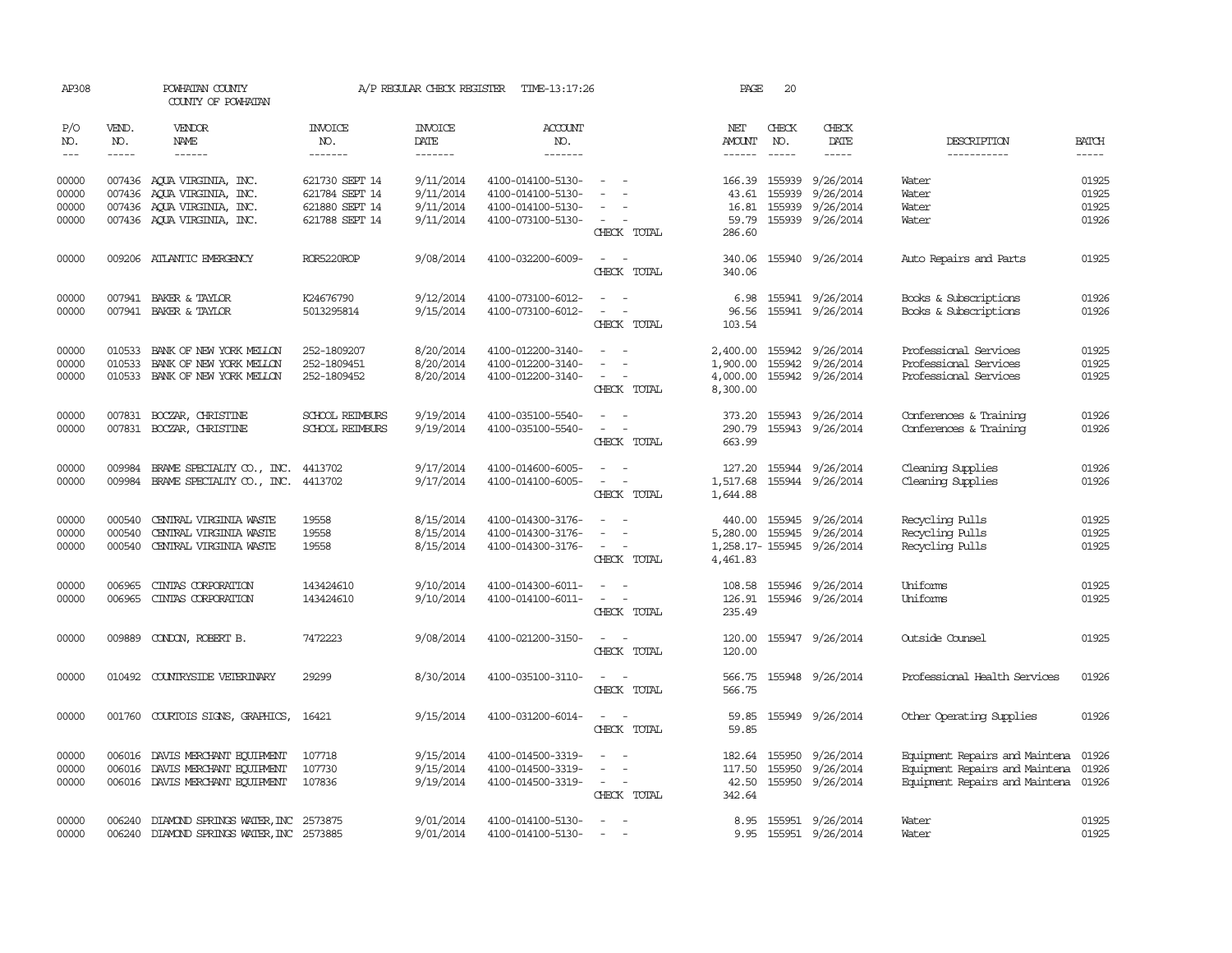| AP308                                                                                                             |                                                                                                                      | POWHATAN COUNTY<br>COUNTY OF POWHATAN                                                                                                                                                                                                                                                                                                     |                                                                                             | A/P REGULAR CHECK REGISTER                                                                                                                                            | TIME-13:17:26                                                                                                                                                                                                                                                                 |                                                                                      | PAGE                                                                                                                                                      | 21                                                                                                                   |                                                                                                                                                                              |                                                                                                                                                                                                                                                |                                                                                                                   |
|-------------------------------------------------------------------------------------------------------------------|----------------------------------------------------------------------------------------------------------------------|-------------------------------------------------------------------------------------------------------------------------------------------------------------------------------------------------------------------------------------------------------------------------------------------------------------------------------------------|---------------------------------------------------------------------------------------------|-----------------------------------------------------------------------------------------------------------------------------------------------------------------------|-------------------------------------------------------------------------------------------------------------------------------------------------------------------------------------------------------------------------------------------------------------------------------|--------------------------------------------------------------------------------------|-----------------------------------------------------------------------------------------------------------------------------------------------------------|----------------------------------------------------------------------------------------------------------------------|------------------------------------------------------------------------------------------------------------------------------------------------------------------------------|------------------------------------------------------------------------------------------------------------------------------------------------------------------------------------------------------------------------------------------------|-------------------------------------------------------------------------------------------------------------------|
| P/O<br>NO.<br>$---$                                                                                               | VEND.<br>NO.<br>$- - - - -$                                                                                          | VENDOR<br>NAME<br>------                                                                                                                                                                                                                                                                                                                  | <b>INVOICE</b><br>NO.<br>-------                                                            | <b>INVOICE</b><br>DATE<br>-------                                                                                                                                     | ACCOUNT<br>NO.<br>-------                                                                                                                                                                                                                                                     |                                                                                      | NET<br>AMOUNT<br>------                                                                                                                                   | CHECK<br>NO.<br>$\frac{1}{2}$                                                                                        | CHECK<br>DATE<br>$- - - - -$                                                                                                                                                 | DESCRIPTION<br>-----------                                                                                                                                                                                                                     | <b>BATCH</b><br>$- - - - -$                                                                                       |
| 00000                                                                                                             | 006240                                                                                                               | DIAMOND SPRINGS WATER, INC 806070110                                                                                                                                                                                                                                                                                                      |                                                                                             | 8/08/2014                                                                                                                                                             | 4100-014100-5130-                                                                                                                                                                                                                                                             | $\equiv$<br>CHECK TOTAL                                                              | 6.25<br>25.15                                                                                                                                             |                                                                                                                      | 155951 9/26/2014                                                                                                                                                             | Water                                                                                                                                                                                                                                          | 01925                                                                                                             |
| 00000                                                                                                             | 007288                                                                                                               | DOMINION ENERGY                                                                                                                                                                                                                                                                                                                           | 103740                                                                                      | 9/16/2014                                                                                                                                                             | 4100-014100-3320-                                                                                                                                                                                                                                                             | $\equiv$<br>CHECK TOTAL                                                              | 1,757.25<br>1,757.25                                                                                                                                      |                                                                                                                      | 155952 9/26/2014                                                                                                                                                             | Maintenance & Service Contract                                                                                                                                                                                                                 | 01926                                                                                                             |
| 00000                                                                                                             | 000860                                                                                                               | DOMINION VIRGINIA POWER                                                                                                                                                                                                                                                                                                                   | 2613832712 9/14                                                                             | 9/02/2014                                                                                                                                                             | 4100-022100-5110-                                                                                                                                                                                                                                                             | $\equiv$<br>CHECK TOTAL                                                              | 153.35<br>153.35                                                                                                                                          |                                                                                                                      | 155953 9/26/2014                                                                                                                                                             | Electricity                                                                                                                                                                                                                                    | 01925                                                                                                             |
| 00000                                                                                                             | 008669                                                                                                               | EMERGENCY SERVICES                                                                                                                                                                                                                                                                                                                        | SEPT 14 SUBSCR                                                                              | 9/28/2014                                                                                                                                                             | 4100-032200-6012-                                                                                                                                                                                                                                                             | CHECK TOTAL                                                                          | 800.00<br>800.00                                                                                                                                          |                                                                                                                      | 155954 9/26/2014                                                                                                                                                             | Books & Subscriptions                                                                                                                                                                                                                          | 01925                                                                                                             |
| 00000                                                                                                             |                                                                                                                      | 009296 ERIN HILL BED & BREAKFAST ST.CLAIR MIGS                                                                                                                                                                                                                                                                                            |                                                                                             | 9/18/2014                                                                                                                                                             | 4100-012100-5560-                                                                                                                                                                                                                                                             | $\equiv$<br>CHECK TOTAL                                                              | 190.00<br>190.00                                                                                                                                          |                                                                                                                      | 155955 9/26/2014                                                                                                                                                             | Employee Training                                                                                                                                                                                                                              | 01926                                                                                                             |
| 00000                                                                                                             |                                                                                                                      | 010534 FARONICS TECHNOLOGIES, INC 20141609PCPL                                                                                                                                                                                                                                                                                            |                                                                                             | 9/16/2014                                                                                                                                                             | 4100-073100-3320-                                                                                                                                                                                                                                                             | CHECK TOTAL                                                                          | 300.00<br>300.00                                                                                                                                          |                                                                                                                      | 155956 9/26/2014                                                                                                                                                             | Maintenance & Service Contract                                                                                                                                                                                                                 | 01926                                                                                                             |
| 00000                                                                                                             |                                                                                                                      | 006522 FOOD LION                                                                                                                                                                                                                                                                                                                          | 1361380970                                                                                  | 9/16/2014                                                                                                                                                             | 4100-035100-6022-                                                                                                                                                                                                                                                             | CHECK TOTAL                                                                          | 215.81<br>215.81                                                                                                                                          |                                                                                                                      | 155957 9/26/2014                                                                                                                                                             | Dog Food/Supplies                                                                                                                                                                                                                              | 01926                                                                                                             |
| 00000                                                                                                             | 006058                                                                                                               | GOINS, SHIRLEY                                                                                                                                                                                                                                                                                                                            | <b>CLEANING TOUR</b>                                                                        | 8/28/2014                                                                                                                                                             | 4100-014100-5510-                                                                                                                                                                                                                                                             | CHECK TOTAL                                                                          | 12.88<br>12.88                                                                                                                                            |                                                                                                                      | 155958 9/26/2014                                                                                                                                                             | Travel/Mileage/Parking/Tolls                                                                                                                                                                                                                   | 01926                                                                                                             |
| 00000                                                                                                             | 009280                                                                                                               | GOODMAN SPECIALIZED                                                                                                                                                                                                                                                                                                                       | 12222G                                                                                      | 9/18/2014                                                                                                                                                             | 4100-032300-6009-                                                                                                                                                                                                                                                             | $\equiv$<br>CHECK TOTAL                                                              | 1,919.94<br>1,919.94                                                                                                                                      |                                                                                                                      | 155959 9/26/2014                                                                                                                                                             | Auto Parts/Repair                                                                                                                                                                                                                              | 01925                                                                                                             |
| 00000                                                                                                             | 008400                                                                                                               | HEROES APPAREL, LLC                                                                                                                                                                                                                                                                                                                       | 32612                                                                                       | 9/15/2014                                                                                                                                                             | 4100-032200-3310-                                                                                                                                                                                                                                                             | $\equiv$<br>CHECK TOTAL                                                              | 131.50<br>131.50                                                                                                                                          |                                                                                                                      | 155960 9/26/2014                                                                                                                                                             | Equipment Repair                                                                                                                                                                                                                               | 01925                                                                                                             |
| 00000                                                                                                             | 009653                                                                                                               | HYLAND SOFTWARE, INC.                                                                                                                                                                                                                                                                                                                     | 246188                                                                                      | 8/28/2014                                                                                                                                                             | 4100-012510-3320-                                                                                                                                                                                                                                                             | $\equiv$<br>$\overline{\phantom{a}}$<br>CHECK TOTAL                                  | 4,800.00<br>4,800.00                                                                                                                                      |                                                                                                                      | 155961 9/26/2014                                                                                                                                                             | Maintenance & Service Contract                                                                                                                                                                                                                 | 01926                                                                                                             |
| 00000<br>00000<br>00000<br>00000<br>00000<br>00000<br>00000<br>00000<br>00000<br>00000<br>00000<br>00000<br>00000 | 008381<br>008381<br>008381<br>008381<br>008381<br>008381<br>008381<br>008381<br>008381<br>008381<br>008381<br>008381 | JAMES RIVER PETROLEUM<br>JAMES RIVER PETROLEUM<br>JAMES RIVER PETROLEUM<br>JAMES RIVER PETROLEUM<br>JAMES RIVER PETROLEUM<br>JAMES RIVER PETROLEUM<br>JAMES RIVER PETROLEUM<br>JAMES RIVER PETROLEUM<br>JAMES RIVER PETROLEUM<br>JAMES RIVER PETROLEUM<br>JAMES RIVER PETROLEUM<br>JAMES RIVER PETROLEUM<br>006629 LANDSCAPE SUPPLY, INC. | 67<br>67<br>67A<br>67B<br>67B<br>67C<br>67D<br>67E<br>67F<br>67H<br>67I<br>67J<br>482859-IN | 8/31/2014<br>8/31/2014<br>8/31/2014<br>8/31/2014<br>8/31/2014<br>8/31/2014<br>8/31/2014<br>8/31/2014<br>8/31/2014<br>8/31/2014<br>8/31/2014<br>8/31/2014<br>9/17/2014 | 4100-035100-6008-<br>4100-031200-6008-<br>4100-032300-6008-<br>4100-032200-5120-<br>4100-032200-6008-<br>4100-035500-6008-<br>4100-014100-6008-<br>4100-043400-6008-<br>4100-034100-6008-<br>4100-081100-6008-<br>4100-083500-6008-<br>4100-014300-6008-<br>4100-014100-3190- | $\equiv$<br>$\equiv$<br>$\equiv$<br>$\equiv$<br>CHECK TOTAL<br>$\sim$<br>CHECK TOTAL | 822.08<br>8,571.67<br>3,114.54<br>1,275.14<br>151.31<br>188.86<br>735.74<br>249.45<br>348.95<br>277.95<br>85.80<br>83.51<br>15,905.00<br>615.90<br>615.90 | 155962<br>155962<br>155962<br>155962<br>155962<br>155962<br>155962<br>155962<br>155962<br>155962<br>155962<br>155962 | 9/26/2014<br>9/26/2014<br>9/26/2014<br>9/26/2014<br>9/26/2014<br>9/26/2014<br>9/26/2014<br>9/26/2014<br>9/26/2014<br>9/26/2014<br>9/26/2014<br>9/26/2014<br>155963 9/26/2014 | Gas/Grease/Oil<br>Gas/Grease/Oil<br>Gas/Grease/Oil<br>Apparatus Fuel<br>Gas/Grease/Oil<br>Gas/Grease/Oil<br>Gas/Grease/Oil<br>Gas/Grease/Oil<br>Gas/Grease/Oil<br>Gas/Grease/Oil<br>Gas/Grease/Oil<br>Gas/Grease/Oil<br>Maintenance of Grounds | 01925<br>01925<br>01925<br>01925<br>01925<br>01925<br>01925<br>01925<br>01925<br>01925<br>01925<br>01925<br>01926 |
| 00000                                                                                                             |                                                                                                                      | 006943 LIBRARY CORPORATION, THE                                                                                                                                                                                                                                                                                                           | 58012                                                                                       | 9/17/2014                                                                                                                                                             | 4100-073100-3320-                                                                                                                                                                                                                                                             | CHECK TOTAL                                                                          | 1,174.00<br>1,174.00                                                                                                                                      |                                                                                                                      | 155964 9/26/2014                                                                                                                                                             | Maintenance & Service Contract                                                                                                                                                                                                                 | 01926                                                                                                             |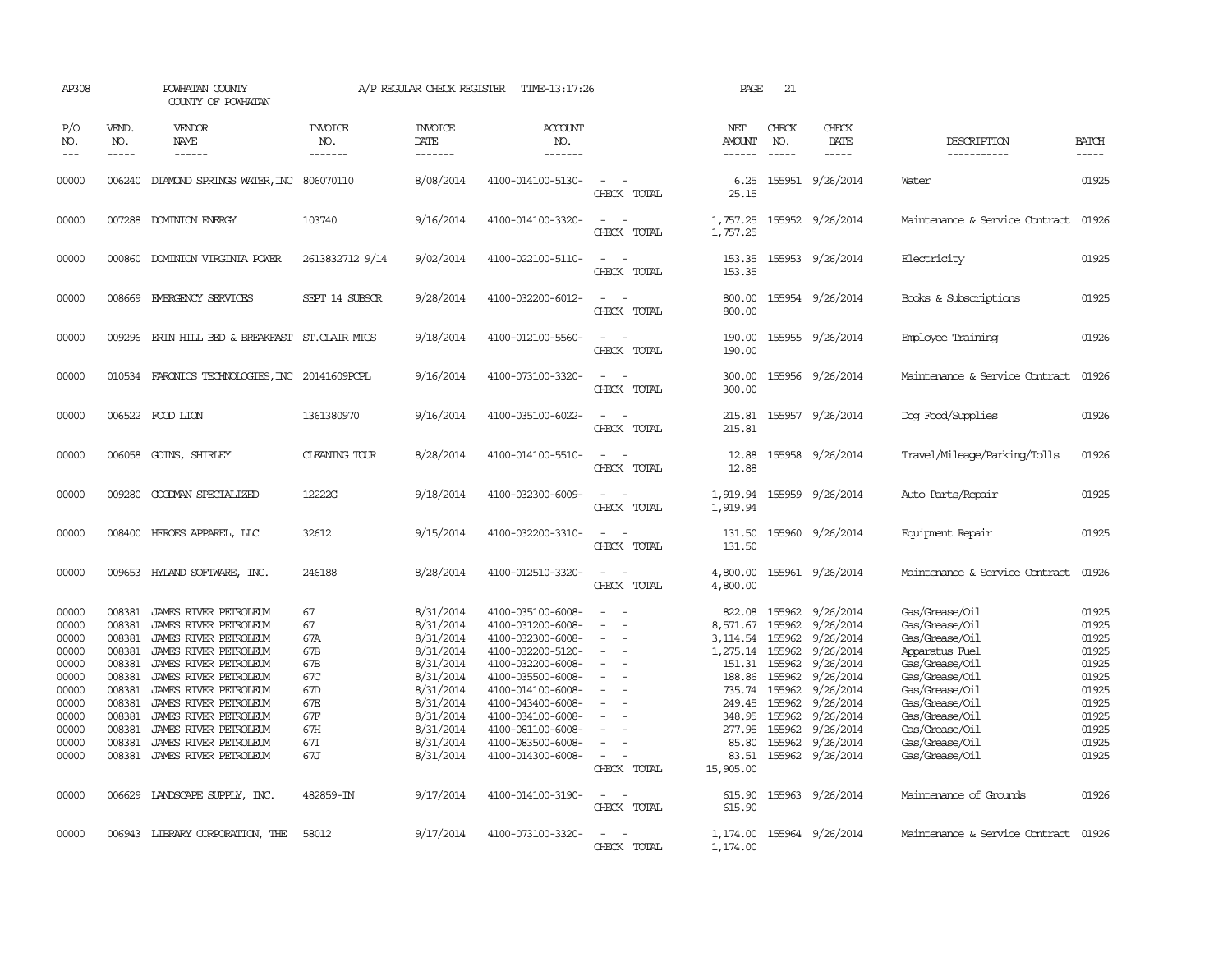| AP308                                              |                                                | POWHATAN COUNTY<br>COUNTY OF POWHATAN                                                                                                                                |                                                                | A/P REGULAR CHECK REGISTER                                                 | TIME-13:17:26                                                                                                              |                                                   | PAGE                                                            | 22                                             |                                                                                   |                                                                                                                |                                                    |
|----------------------------------------------------|------------------------------------------------|----------------------------------------------------------------------------------------------------------------------------------------------------------------------|----------------------------------------------------------------|----------------------------------------------------------------------------|----------------------------------------------------------------------------------------------------------------------------|---------------------------------------------------|-----------------------------------------------------------------|------------------------------------------------|-----------------------------------------------------------------------------------|----------------------------------------------------------------------------------------------------------------|----------------------------------------------------|
| P/O<br>NO.                                         | VEND.<br>NO.                                   | VENDOR<br>NAME                                                                                                                                                       | <b>INVOICE</b><br>NO.                                          | <b>INVOICE</b><br>DATE                                                     | <b>ACCOUNT</b><br>NO.                                                                                                      |                                                   | NET<br><b>AMOUNT</b>                                            | CHECK<br>NO.                                   | CHECK<br>DATE                                                                     | DESCRIPTION                                                                                                    | <b>BATCH</b>                                       |
| $---$                                              | $- - - - -$                                    | $- - - - - -$                                                                                                                                                        | -------                                                        | -------                                                                    | -------                                                                                                                    |                                                   | $- - - - - -$                                                   | $\frac{1}{2}$                                  | $- - - - -$                                                                       | -----------                                                                                                    | -----                                              |
| 00000                                              |                                                | 001550 M & W PRINTERS, INC.                                                                                                                                          | 90786                                                          | 8/14/2014                                                                  | 4100-012310-3500-                                                                                                          | $\sim$<br>CHECK TOTAL                             | 459.03                                                          |                                                | 459.03 155965 9/26/2014                                                           | Printing & Binding                                                                                             | 01925                                              |
| 00000                                              |                                                | 009552 MANSFIELD OIL COMPANY                                                                                                                                         | SOLCD/89861                                                    | 9/17/2014                                                                  | 4100-032200-5120-                                                                                                          | $\sim$<br>$\overline{\phantom{a}}$<br>CHECK TOTAL | 174.47<br>174.47                                                |                                                | 155966 9/26/2014                                                                  | Apparatus Fuel                                                                                                 | 01925                                              |
| 00000                                              |                                                | 006489 MCCLINTOCK SERVICE CENTER 15995                                                                                                                               |                                                                | 9/18/2014                                                                  | 4100-012510-6009-                                                                                                          | $\equiv$<br>. —<br>CHECK TOTAL                    | 16.00<br>16.00                                                  |                                                | 155967 9/26/2014                                                                  | Auto Parts / Auto Repair                                                                                       | 01925                                              |
| 00000                                              |                                                | 007700 NOLAND COMPANY                                                                                                                                                | 321513-00                                                      | 8/27/2014                                                                  | 4100-014100-3310-                                                                                                          | CHECK TOTAL                                       | 173.40<br>173.40                                                |                                                | 155968 9/26/2014                                                                  | Repairs & Maintenance                                                                                          | 01925                                              |
| 00000<br>00000                                     | 007412                                         | OFFICE MAX - A BOISE CO.<br>007412 OFFICE MAX - A BOISE CO.                                                                                                          | 937741<br>938164                                               | 9/04/2014<br>9/04/2014                                                     | 4100-021600-6001-<br>4100-021600-6001-                                                                                     | CHECK TOTAL                                       | 42.34<br>67.93<br>110.27                                        |                                                | 155969 9/26/2014<br>155969 9/26/2014                                              | Office Supplies<br>Office Supplies                                                                             | 01926<br>01926                                     |
| 00000                                              |                                                | 010436 OLD DOMINION TREE COMPANY                                                                                                                                     | 91714                                                          | 9/17/2014                                                                  | 4100-014500-3190-                                                                                                          | CHECK TOTAL                                       | 5,375.00<br>5,375.00                                            |                                                | 155970 9/26/2014                                                                  | Grounds Maintenance                                                                                            | 01926                                              |
| 00000                                              |                                                | 008031 PARRISH MOTOR COMPANY                                                                                                                                         | 5011975                                                        | 9/17/2014                                                                  | 4100-031200-6009-                                                                                                          | CHECK TOTAL                                       | 12.80<br>12.80                                                  |                                                | 155971 9/26/2014                                                                  | Auto Parts/Repairs                                                                                             | 01926                                              |
| 00000<br>00000                                     |                                                | 007431 PIPER, MARK D.<br>007431 PIPER, MARK D.                                                                                                                       | <b>AUGUST 2014</b><br><b>JULY MILEAGE</b>                      | 8/31/2014<br>7/31/2014                                                     | 4100-014100-5510-<br>4100-014100-5510-                                                                                     | - 11<br>$\sim$<br>$\equiv$<br>CHECK TOTAL         | 46.48<br>35.84<br>82.32                                         |                                                | 155972 9/26/2014<br>155972 9/26/2014                                              | Travel/Mileage/Parking/Tolls<br>Travel/Mileage/Parking/Tolls                                                   | 01925<br>01925                                     |
| 00000<br>00000                                     | 007962<br>007962                               | PITNEY BOWES GLOBAL<br>PITNEY BOWES GLOBAL                                                                                                                           | 2986834-SP14<br>7974630SP14                                    | 9/30/2014<br>9/30/2014                                                     | 4100-021200-8002-<br>4100-012410-3320-                                                                                     | $\equiv$<br>CHECK TOTAL                           | 150.00<br>624.00<br>774.00                                      |                                                | 155973 9/26/2014<br>155973 9/26/2014                                              | Copier Lease Agreement<br>Maintenance & Service Contract                                                       | 01925<br>01925                                     |
| 00000                                              | 010516                                         | PLEASANTS HARDWARE                                                                                                                                                   | 5902/6                                                         | 9/16/2014                                                                  | 4100-035100-3310-                                                                                                          | $\overline{\phantom{a}}$<br>CHECK TOTAL           | 3.87<br>3.87                                                    |                                                | 155974 9/26/2014                                                                  | Repairs & Maintenance                                                                                          | 01926                                              |
| 00000<br>00000<br>00000                            | 001250<br>001250<br>001250                     | POWHATAN AUTO & TRACTOR<br>POWHATAN AUTO & TRACTOR<br>POWHATAN AUTO & TRACTOR                                                                                        | 314886<br>315863<br>316962                                     | 8/04/2014<br>8/11/2014<br>8/19/2014                                        | 4100-014500-3319-<br>4100-014500-3319-<br>4100-014500-3319-                                                                | CHECK TOTAL                                       | 13.98<br>10.28<br>11.64<br>35.90                                |                                                | 155975 9/26/2014<br>155975 9/26/2014<br>155975 9/26/2014                          | Equipment Repairs and Maintena<br>Equipment Repairs and Maintena<br>Equipment Repairs and Maintena             | 01925<br>01925<br>01925                            |
| 00000                                              | 008213                                         | POWHATAN TODAY                                                                                                                                                       | 165904516                                                      | 9/17/2014                                                                  | 4100-081100-6012-                                                                                                          | CHECK TOTAL                                       | 31.50<br>31.50                                                  |                                                | 155976 9/26/2014                                                                  | Books & Subscriptions                                                                                          | 01926                                              |
| 00000<br>00000                                     | 006474                                         | PROGRESSIVE AUTO WORKS<br>006474 PROGRESSIVE AUTO WORKS                                                                                                              | 25877<br>25906                                                 | 9/10/2014<br>9/16/2014                                                     | 4100-031200-6009-<br>4100-035100-6009-                                                                                     | $\equiv$<br>CHECK TOTAL                           | 70.60<br>428.61<br>499.21                                       |                                                | 155977 9/26/2014<br>155977 9/26/2014                                              | Auto Parts/Repairs<br>Auto Parts/Repairs                                                                       | 01926<br>01926                                     |
| 00000<br>00000<br>00000<br>00000<br>00000<br>00000 | 000780<br>000780<br>000780<br>000780<br>000780 | <b>QUILL CORPORATION</b><br><b>QUILL CORPORATION</b><br><b>CUILL CORPORATION</b><br><b>CUILL CORPORATION</b><br><b>QUILL CORPORATION</b><br>000780 CUILL CORPORATION | 5948854<br>5952158<br>5980944<br>5616413<br>5981119<br>6033196 | 9/09/2014<br>9/09/2014<br>9/09/2014<br>8/27/2014<br>9/09/2014<br>9/11/2014 | 4100-012310-6001-<br>4100-012410-6001-<br>4100-012410-6001-<br>4100-012100-6001-<br>4100-031200-6001-<br>4100-031200-6001- | $\sim$<br>CHECK TOTAL                             | 32.38<br>122.38<br>250.95<br>21.58<br>31.74<br>112.98<br>572.01 | 155978<br>155978<br>155978<br>155978<br>155978 | 9/26/2014<br>9/26/2014<br>9/26/2014<br>9/26/2014<br>9/26/2014<br>155978 9/26/2014 | Office Supplies<br>Office Supplies<br>Office Supplies<br>Office Supplies<br>Office Supplies<br>Office Supplies | 01925<br>01925<br>01925<br>01926<br>01926<br>01926 |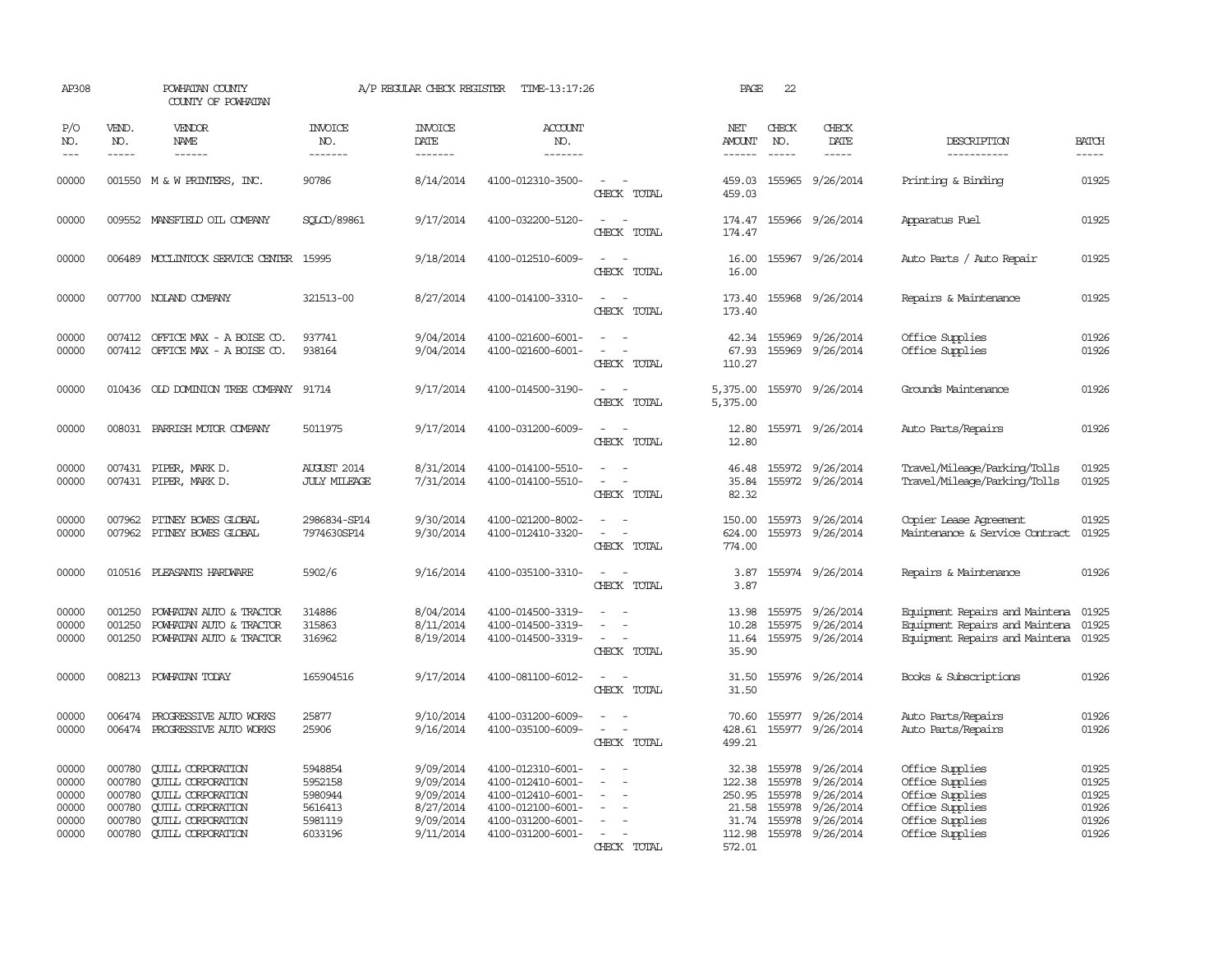| AP308          |               | POWHATAN COUNTY<br>COUNTY OF POWHATAN                         |                     | A/P REGULAR CHECK REGISTER | TIME-13:17:26                          |                                                                                                              | PAGE           | 23                     |                                                                                                                                                                                                                                                                                                                                                                                                                                                                                     |                                                |                |
|----------------|---------------|---------------------------------------------------------------|---------------------|----------------------------|----------------------------------------|--------------------------------------------------------------------------------------------------------------|----------------|------------------------|-------------------------------------------------------------------------------------------------------------------------------------------------------------------------------------------------------------------------------------------------------------------------------------------------------------------------------------------------------------------------------------------------------------------------------------------------------------------------------------|------------------------------------------------|----------------|
| P/O<br>NO.     | VEND.<br>NO.  | VENDOR<br>NAME                                                | INVOICE<br>NO.      | INVOICE<br>DATE            | ACCOUNT<br>NO.                         |                                                                                                              | NET<br>AMOUNT  | CHECK<br>NO.           | CHECK<br>DATE                                                                                                                                                                                                                                                                                                                                                                                                                                                                       | DESCRIPTION                                    | <b>BATCH</b>   |
| $- - -$        | $\frac{1}{2}$ | ------                                                        | -------             | -------                    | -------                                |                                                                                                              |                | $- - - - -$            | $\begin{tabular}{ccccc} \multicolumn{2}{c}{} & \multicolumn{2}{c}{} & \multicolumn{2}{c}{} & \multicolumn{2}{c}{} & \multicolumn{2}{c}{} & \multicolumn{2}{c}{} & \multicolumn{2}{c}{} & \multicolumn{2}{c}{} & \multicolumn{2}{c}{} & \multicolumn{2}{c}{} & \multicolumn{2}{c}{} & \multicolumn{2}{c}{} & \multicolumn{2}{c}{} & \multicolumn{2}{c}{} & \multicolumn{2}{c}{} & \multicolumn{2}{c}{} & \multicolumn{2}{c}{} & \multicolumn{2}{c}{} & \multicolumn{2}{c}{} & \mult$ | -----------                                    | $- - - - -$    |
| 00000<br>00000 | 000620        | 000620 R. C. GOODWYN & SONS, INC<br>R. C. GOODWYN & SONS, INC | 641435<br>641467    | 9/09/2014<br>9/09/2014     | 4100-014100-6004-<br>4100-014600-3310- | $\overline{\phantom{a}}$                                                                                     | 3.97           | 19.99 155979<br>155979 | 9/26/2014<br>9/26/2014                                                                                                                                                                                                                                                                                                                                                                                                                                                              | Tools and Equipment<br>Repairs and Maintenance | 01926<br>01926 |
| 00000          |               | 000620 R. C. GOODWYN & SONS, INC                              | 641526              | 9/09/2014                  | 4100-014600-3310-                      |                                                                                                              | 43.13          | 155979                 | 9/26/2014                                                                                                                                                                                                                                                                                                                                                                                                                                                                           | Repairs and Maintenance                        | 01926          |
| 00000          | 000620        | R. C. GOODWYN & SONS, INC                                     | 641571              | 9/10/2014                  | 4100-014300-3310-                      | $\sim$                                                                                                       | 21.39          | 155979                 | 9/26/2014                                                                                                                                                                                                                                                                                                                                                                                                                                                                           | Repairs & Maintenance                          | 01926          |
| 00000          |               | 000620 R. C. GOODWYN & SONS, INC                              | 641791              | 9/11/2014                  | 4100-014100-3310-                      | $\sim$                                                                                                       | 1.77           | 155979                 | 9/26/2014                                                                                                                                                                                                                                                                                                                                                                                                                                                                           | Repairs & Maintenance                          | 01926          |
| 00000          |               | 000620 R. C. GOODWYN & SONS, INC                              | 642011              | 9/12/2014                  | 4100-014600-3310-                      | $\sim$<br>$\overline{\phantom{a}}$                                                                           | 18.98          | 155979                 | 9/26/2014                                                                                                                                                                                                                                                                                                                                                                                                                                                                           | Repairs and Maintenance                        | 01926          |
|                |               |                                                               |                     |                            |                                        | CHECK TOTAL                                                                                                  | 109.23         |                        |                                                                                                                                                                                                                                                                                                                                                                                                                                                                                     |                                                |                |
| 00000          |               | 006579 RICHMOND ALARM COMPANY                                 | 24893               | 9/08/2014                  | 4100-032200-3320-                      | $\sim$<br>$\overline{\phantom{a}}$<br>CHECK TOTAL                                                            | 88.00<br>88.00 | 155980                 | 9/26/2014                                                                                                                                                                                                                                                                                                                                                                                                                                                                           | Maintenance & Service Contract                 | 01925          |
|                |               |                                                               |                     |                            |                                        |                                                                                                              |                |                        |                                                                                                                                                                                                                                                                                                                                                                                                                                                                                     |                                                |                |
| 00000          |               | 007942 RICHMOND SUBURBAN                                      | I0000055243-730     | 7/30/2014                  | 4100-012220-3140-                      | $\sim$<br>$\sim$                                                                                             | 125.00         | 155981                 | 9/26/2014                                                                                                                                                                                                                                                                                                                                                                                                                                                                           | Professional Services                          | 01925          |
| 00000          |               | 007942 RICHMOND SUBURBAN                                      | I0000055243-806     | 8/06/2014                  | 4100-012220-3140-                      | $\sim$<br>$\sim$                                                                                             | 125.00         |                        | 155981 9/26/2014                                                                                                                                                                                                                                                                                                                                                                                                                                                                    | Professional Services                          | 01925          |
|                |               |                                                               |                     |                            |                                        | CHECK TOTAL                                                                                                  | 250.00         |                        |                                                                                                                                                                                                                                                                                                                                                                                                                                                                                     |                                                |                |
| 00000          |               | 009265 RSG LANDSCAPING &                                      | 58718               | 8/29/2014                  | 4100-014600-3320-                      | $\sim$                                                                                                       | 2,412.00       |                        | 155982 9/26/2014                                                                                                                                                                                                                                                                                                                                                                                                                                                                    | Maintenance/Service Contracts                  | 01925          |
|                |               |                                                               |                     |                            |                                        | CHECK TOTAL                                                                                                  | 2,412.00       |                        |                                                                                                                                                                                                                                                                                                                                                                                                                                                                                     |                                                |                |
| 00000          |               | 007456 SCHOEFFEL, PATRICK M.                                  | WALMART-PAINT       | 9/15/2014                  | 4100-032200-3310-                      | $\sim$<br>$\sim$                                                                                             | 3.97           | 155983                 | 9/26/2014                                                                                                                                                                                                                                                                                                                                                                                                                                                                           | Equipment Repair                               | 01925          |
|                |               |                                                               |                     |                            |                                        | CHECK TOTAL                                                                                                  | 3.97           |                        |                                                                                                                                                                                                                                                                                                                                                                                                                                                                                     |                                                |                |
| 00000          |               | 006057 SHELTON, RALPH                                         | PHOTOVOLTAIC        | 9/19/2014                  | 4100-034100-5510-                      | $\sim$                                                                                                       | 98.56          |                        | 155984 9/26/2014                                                                                                                                                                                                                                                                                                                                                                                                                                                                    | Travel/Mileage/Parking/Tolls                   | 01926          |
|                |               |                                                               |                     |                            |                                        | CHECK TOTAL                                                                                                  | 98.56          |                        |                                                                                                                                                                                                                                                                                                                                                                                                                                                                                     |                                                |                |
| 00000          |               | 008661 SLATE RIVER WORKS                                      | 9102014             | 9/10/2014                  | 4100-014100-3310-                      | $\frac{1}{2} \left( \frac{1}{2} \right) \left( \frac{1}{2} \right) = \frac{1}{2} \left( \frac{1}{2} \right)$ |                |                        | 1,050.00 155985 9/26/2014                                                                                                                                                                                                                                                                                                                                                                                                                                                           | Repairs & Maintenance                          | 01925          |
|                |               |                                                               |                     |                            |                                        | CHECK TOTAL                                                                                                  | 1,050.00       |                        |                                                                                                                                                                                                                                                                                                                                                                                                                                                                                     |                                                |                |
| 00000          |               | 007310 SOUTHEASTERN EMERGENCY                                 | 54425               | 9/15/2014                  | 4100-032300-6013-                      | $\sim$<br>$\sim$                                                                                             | 9.60           |                        | 155986 9/26/2014                                                                                                                                                                                                                                                                                                                                                                                                                                                                    | Medical Supplies                               | 01925          |
|                |               |                                                               |                     |                            |                                        | CHECK TOTAL                                                                                                  | 9.60           |                        |                                                                                                                                                                                                                                                                                                                                                                                                                                                                                     |                                                |                |
| 00000          | 006594        | SOUTHSIDE ELECTRIC COOP                                       | 109122-001 9/14     | 9/16/2014                  | 4100-032300-5110-                      | $\equiv$<br>$\sim$                                                                                           | 372.40         | 155987                 | 9/26/2014                                                                                                                                                                                                                                                                                                                                                                                                                                                                           | Electricity                                    | 01925          |
| 00000          | 006594        | SOUTHSIDE ELECTRIC COOP                                       | 63509001 SEPT14     | 9/16/2014                  | 4100-073100-5110-                      | $\sim$<br>$\overline{\phantom{a}}$                                                                           | 2,179.00       | 155987                 | 9/26/2014                                                                                                                                                                                                                                                                                                                                                                                                                                                                           | Electricity                                    | 01926          |
|                |               |                                                               |                     |                            |                                        | CHECK TOTAL                                                                                                  | 2,551.40       |                        |                                                                                                                                                                                                                                                                                                                                                                                                                                                                                     |                                                |                |
| 00000          |               | 001770 STAPLES CREDIT PLAN                                    | 1151246641          | 9/05/2014                  | 4100-083500-6001-                      | $\sim$<br>$\sim$                                                                                             | 24.99          | 155988                 | 9/26/2014                                                                                                                                                                                                                                                                                                                                                                                                                                                                           | Office Supplies                                | 01925          |
| 00000          |               | 001770 STAPLES CREDIT PLAN                                    | 1151442091          | 9/05/2014                  | 4100-083500-6001-                      | $\overline{\phantom{a}}$<br>$\sim$                                                                           | 7.50           | 155988                 | 9/26/2014                                                                                                                                                                                                                                                                                                                                                                                                                                                                           | Office Supplies                                | 01925          |
|                |               |                                                               |                     |                            |                                        | CHECK TOTAL                                                                                                  | 32.49          |                        |                                                                                                                                                                                                                                                                                                                                                                                                                                                                                     |                                                |                |
| 00000          |               | 007295 STERICYLE, INC.                                        | 1005307334          | 9/08/2014                  | 4100-032200-3175-                      | $\overline{\phantom{a}}$<br>$\sim$                                                                           | 235.03         | 155989                 | 9/26/2014                                                                                                                                                                                                                                                                                                                                                                                                                                                                           | Waste Disposal                                 | 01925          |
|                |               |                                                               |                     |                            |                                        | CHECK TOTAL                                                                                                  | 235.03         |                        |                                                                                                                                                                                                                                                                                                                                                                                                                                                                                     |                                                |                |
| 00000          |               | 007326 T H ADAMS TIRE SERVICE                                 | 4798                | 9/17/2014                  | 4100-014500-3319-                      | $\sim$<br>$\sim$                                                                                             | 102.00         | 155990                 | 9/26/2014                                                                                                                                                                                                                                                                                                                                                                                                                                                                           | Equipment Repairs and Maintena                 | 01926          |
|                |               |                                                               |                     |                            |                                        | CHECK TOTAL                                                                                                  | 102.00         |                        |                                                                                                                                                                                                                                                                                                                                                                                                                                                                                     |                                                |                |
| 00000          |               | 009446 TREASURER OF VIRGINIA                                  | SHRM LEARNING       | 9/22/2014                  | 4100-012220-5540-                      | $\overline{\phantom{a}}$                                                                                     | 620.00         |                        | 155991 9/26/2014                                                                                                                                                                                                                                                                                                                                                                                                                                                                    | Travel and Education                           | 01926          |
|                |               |                                                               |                     |                            |                                        | CHECK TOTAL                                                                                                  | 620.00         |                        |                                                                                                                                                                                                                                                                                                                                                                                                                                                                                     |                                                |                |
| 00000          |               | 008256 VACUJM SYSTEMS                                         | 101255              | 9/12/2014                  | 4100-014100-6005-                      | $\sim$ $ \sim$                                                                                               | 16.00          |                        | 155992 9/26/2014                                                                                                                                                                                                                                                                                                                                                                                                                                                                    | Cleaning Supplies                              | 01925          |
|                |               |                                                               |                     |                            |                                        | CHECK TOTAL                                                                                                  | 16.00          |                        |                                                                                                                                                                                                                                                                                                                                                                                                                                                                                     |                                                |                |
| 00000          | 009762 VAZO   |                                                               | <b>DAVE DAMERON</b> | 10/03/2014                 | 4100-081100-5540-                      |                                                                                                              |                |                        | 10.50 155993 9/26/2014                                                                                                                                                                                                                                                                                                                                                                                                                                                              | Conferences & Training                         | 01925          |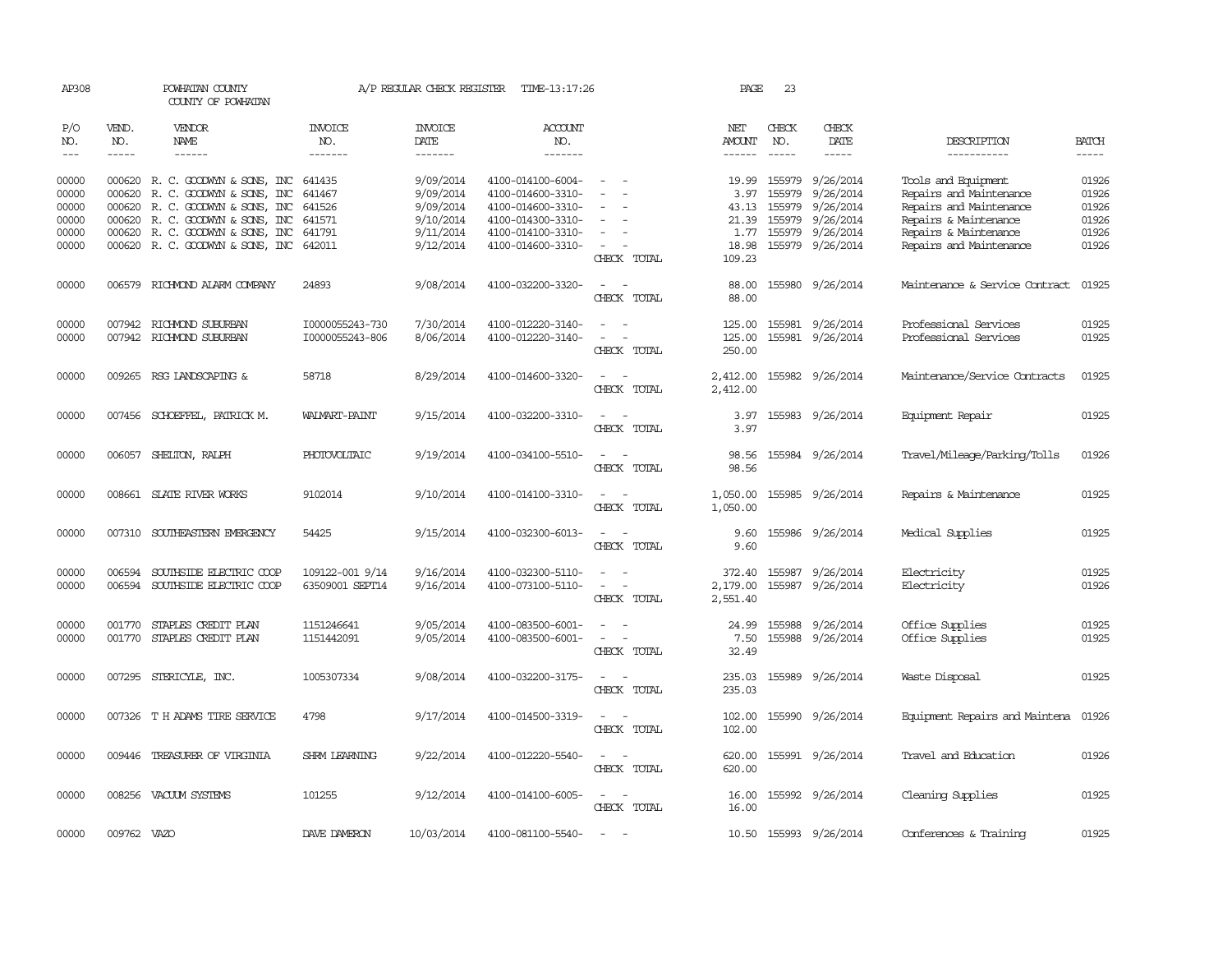| AP308               |                             | POWHATAN COUNTY<br>COUNTY OF POWHATAN        |                                    | A/P REGULAR CHECK REGISTER         | TIME-13:17:26                          |                  | PAGE                           | 24                          |                        |                                          |                       |
|---------------------|-----------------------------|----------------------------------------------|------------------------------------|------------------------------------|----------------------------------------|------------------|--------------------------------|-----------------------------|------------------------|------------------------------------------|-----------------------|
| P/O<br>NO.<br>$---$ | VEND.<br>NO.<br>$- - - - -$ | VENDOR<br>NAME<br>------                     | <b>INVOICE</b><br>NO.<br>-------   | INVOICE<br>DATE<br>$- - - - - - -$ | <b>ACCOUNT</b><br>NO.<br>-------       |                  | NET<br>AMOUNT<br>$- - - - - -$ | CHECK<br>NO.<br>$- - - - -$ | CHECK<br>DATE<br>----- | DESCRIPTION<br>-----------               | <b>BATCH</b><br>----- |
|                     |                             |                                              |                                    |                                    |                                        |                  |                                |                             |                        |                                          |                       |
| 00000               | 009762 VAZO                 |                                              | ED HOWLAND                         | 10/03/2014                         | 4100-081100-5540-                      |                  | 10.50                          | 155993                      | 9/26/2014              | Conferences & Training                   | 01925                 |
| 00000               | 009762                      | VAZO                                         | TIFFANCY STOKES                    | 10/03/2014                         | 4100-081100-5540-                      | CHECK TOTAL      | 10.50<br>31.50                 |                             | 155993 9/26/2014       | Conferences & Training                   | 01925                 |
| 00000               | 008140                      | VERIZON                                      | 8044925951 9/14                    | 9/11/2014                          | 4100-032300-5230-                      |                  | 463.72                         | 155994                      | 9/26/2014              | Telephone Services                       | 01925                 |
| 00000               | 008140                      | VERIZON                                      | 1357471455Y 928                    | 8/28/2014                          | 100-000100-0006-                       |                  | 53.17                          | 155994                      | 9/26/2014              | Due from Other Agencies                  | 01926                 |
| 00000               |                             | 008140 VERIZON                               | 1357471455Y 928                    | 8/28/2014                          | 100-000100-0006-                       |                  | 53.17                          | 155994                      | 9/26/2014              | Due from Other Agencies                  | 01926                 |
| 00000               | 008140                      | VERIZON                                      | 1357471455Y 928                    | 8/28/2014                          | 4100-012100-5230-                      |                  | 69.01                          | 155994                      | 9/26/2014              | Telephone Services                       | 01926                 |
| 00000               | 008140                      | VERIZON                                      | 1357471455Y 928                    | 8/28/2014                          | 4100-012310-5230-                      |                  | 37.18                          | 155994                      | 9/26/2014              | Telephone Services                       | 01926                 |
| 00000               | 008140                      | VERIZON                                      | 1357471455Y 928                    | 8/28/2014                          | 4100-012410-5230-                      |                  | 74.36                          | 155994                      | 9/26/2014              | Telephone Services                       | 01926                 |
| 00000               | 008140                      | VERIZON                                      | 1357471455Y 928                    | 8/28/2014                          | 4100-012510-5230-                      |                  | 153.98                         | 155994                      | 9/26/2014              | Telephone Services                       | 01926                 |
| 00000               | 008140                      | VERIZON                                      | 1357471455Y 928                    | 8/28/2014                          | 4100-014300-5230-                      |                  | 70.29                          | 155994                      | 9/26/2014              | Telephone Services                       | 01926                 |
| 00000<br>00000      | 008140                      | VERIZON<br>008140 VERIZON                    | 1357471455Y 928                    | 8/28/2014<br>8/28/2014             | 4100-021200-5230-<br>4100-022100-5230- |                  | 31.52                          | 155994<br>155994            | 9/26/2014<br>9/26/2014 | Telephone Services                       | 01926<br>01926        |
| 00000               |                             | 008140 VERIZON                               | 1357471455Y 928<br>1357471455Y 928 | 8/28/2014                          | 4100-031200-5230-                      |                  | 1.17<br>1,188.11               | 155994                      | 9/26/2014              | Telephone Services<br>Telephone Services | 01926                 |
| 00000               |                             | 008140 VERIZON                               | 1357471455Y 928                    | 8/28/2014                          | 4100-032200-5230-                      |                  | 721.93                         | 155994                      | 9/26/2014              | Telephone Services                       | 01926                 |
| 00000               | 008140                      | VERIZON                                      | 1357471455Y 928                    | 8/28/2014                          | 4100-032300-5230-                      |                  | 31.52                          | 155994                      | 9/26/2014              | Telephone Services                       | 01926                 |
| 00000               |                             | 008140 VERIZON                               | 1357471455Y 928                    | 8/28/2014                          | 4100-034100-5230-                      |                  | 37.18                          | 155994                      | 9/26/2014              | Telephone Services                       | 01926                 |
| 00000               | 008140                      | VERIZON                                      | 1357471455Y 928                    | 8/28/2014                          | 4100-035500-5230-                      |                  | 35.26                          | 155994                      | 9/26/2014              | Telephone Services                       | 01926                 |
| 00000               |                             | 008140 VERIZON                               | 1357471455Y 928                    | 8/28/2014                          | 4100-071110-5230-                      |                  | 68.70                          | 155994                      | 9/26/2014              | Telephone Services                       | 01926                 |
| 00000               | 008140                      | VERIZON                                      | 1357471455Y 928                    | 8/28/2014                          | 4100-073100-5230-                      |                  | 74.36                          | 155994                      | 9/26/2014              | Telephone Services                       | 01926                 |
| 00000               | 008140                      | VERIZON                                      | 940451841 SPT14                    | 9/11/2014                          | 4100-073100-5230-                      |                  | 40.92                          | 155994                      | 9/26/2014              | Telephone Services                       | 01926                 |
|                     |                             |                                              |                                    |                                    |                                        | CHECK TOTAL      | 3,205.55                       |                             |                        |                                          |                       |
| 00000               | 009079                      | VERIZON COMMUNICATIONS                       | 9620004525 9/14                    | 9/13/2014                          | 4100-032200-5260-                      | CHECK TOTAL      | 89.99<br>89.99                 |                             | 155995 9/26/2014       | Internet                                 | 01926                 |
| 00000               | 007300                      | VIRGINIA TRUCK CENTER OF                     | 1323352                            | 9/09/2014                          | 4100-032200-6009-                      |                  | 5,493.00                       |                             | 155996 9/26/2014       | Auto Repairs and Parts                   | 01925                 |
|                     |                             |                                              |                                    |                                    |                                        | CHECK TOTAL      | 5,493.00                       |                             |                        |                                          |                       |
| 00000               | 010407                      | WAR MEMORIAL CULTURAL                        | LETTER 8-25-14                     | 8/25/2014                          | 4100-014100-5130-                      |                  | 19.19                          |                             | 155997 9/26/2014       | Water                                    | 01926                 |
| 00000               |                             | 010407 WAR MEMORIAL CULTURAL                 | LETTER 8-25-14                     | 8/25/2014                          | 4100-014100-5110-                      |                  | 237.74                         |                             | 155997 9/26/2014       | Electricity                              | 01926                 |
|                     |                             |                                              |                                    |                                    |                                        | CHECK TOTAL      | 256.93                         |                             |                        |                                          |                       |
| 00000               |                             | 001890 X-ZACT                                | 1654                               | 9/09/2014                          | 4100-031200-6001-                      |                  | 220.00                         |                             | 155998 9/26/2014       | Office Supplies                          | 01926                 |
|                     |                             |                                              |                                    |                                    |                                        | CHECK TOTAL      | 220.00                         |                             |                        |                                          |                       |
| 00000               |                             | 001340 BUSINESS CARD                         | 08/27/2014                         | 8/27/2014                          | 4100-031200-6014-                      |                  | .00                            | 155823                      | 9/12/3014              | Other Operating Supplies                 | 01922                 |
| 00000               | 001340                      | BUSINESS CARD                                | 08/27/2014                         | 8/27/2014                          | 4100-031200-6014-                      |                  | 27.70                          | 155823                      | 9/12/3014              | Other Operating Supplies                 | 01922                 |
| 00000               |                             | 001340 BUSINESS CARD                         | 08/27/2014                         | 8/27/2014                          | 4100-031200-5210-                      |                  | 15.99                          |                             | 155823 9/12/3014       | Postage                                  | 01922                 |
| 00000               | 001340                      | <b>BUSINESS CARD</b>                         | 08/27/2014                         | 8/27/2014                          | 4100-031200-5210-                      |                  | 50.00                          | 155823                      | 9/12/3014              | Postage                                  | 01922                 |
| 00000               |                             | 001340 BUSINESS CARD                         | 08/27/2014                         | 8/27/2014                          | 4100-031200-5210-                      |                  | 55.96                          | 155823                      | 9/12/3014              | Postage                                  | 01922                 |
| 00000               | 001340                      | <b>BUSINESS CARD</b>                         | 08/27/2014                         | 8/27/2014                          | 4100-031710-5210-                      |                  | 15.99                          | 155823                      | 9/12/3014              | Postage                                  | 01922                 |
| 00000               |                             | 001340 BUSINESS CARD                         | 08/27/2014                         | 8/27/2014                          | 4100-035100-6022-                      |                  | 89.48                          | 155823                      | 9/12/3014              | Dog Food/Supplies                        | 01922                 |
| 00000               |                             | 001340 BUSINESS CARD                         | 08/27/2014                         | 8/27/2014                          | 4100-035100-6022-                      |                  | 25.90                          | 155823                      | 9/12/3014              | Dog Food/Supplies                        | 01922                 |
| 00000               |                             | 001340 BUSINESS CARD                         | 08/27/2014                         | 8/27/2014                          | 4100-035100-6022-                      |                  | 38.40                          | 155823                      | 9/12/3014              | Dog Food/Supplies                        | 01922                 |
| 00000               |                             | 001340 BUSINESS CARD                         | 08/27/2014                         | 8/27/2014                          | 4100-035100-6022-                      |                  | 48.06                          | 155823                      | 9/12/3014              | Dog Food/Supplies                        | 01922                 |
| 00000               |                             | 001340 BUSINESS CARD                         | 08/27/2014                         | 8/27/2014                          | 4100-035100-6014-                      |                  | 19.62                          | 155823                      | 9/12/3014              | Other Operating Supplies                 | 01922<br>01922        |
| 00000<br>00000      |                             | 001340 BUSINESS CARD<br>001340 BUSINESS CARD | 08/27/2014<br>08/27/2014           | 8/27/2014<br>8/27/2014             | 4100-035100-6022-<br>4100-035100-6022- |                  | 15.40<br>186.27                | 155823<br>155823            | 9/12/3014<br>9/12/3014 | Dog Food/Supplies<br>Dog Food/Supplies   | 01922                 |
| 00000               |                             | 001340 BUSINESS CARD                         | 08/27/2014                         | 8/27/2014                          | 4100-031200-5540-                      |                  | 550.00                         | 155823                      | 9/12/3014              | Conferences & Training                   | 01922                 |
|                     |                             |                                              |                                    |                                    |                                        | CHECK TOTAL      | 1,138.77                       |                             |                        |                                          |                       |
|                     |                             |                                              |                                    |                                    |                                        |                  |                                |                             |                        |                                          |                       |
|                     |                             |                                              |                                    |                                    |                                        | CHECK TYPE TOTAL | 413, 155. 15                   |                             |                        |                                          |                       |

FINAL TOTAL 413,155.15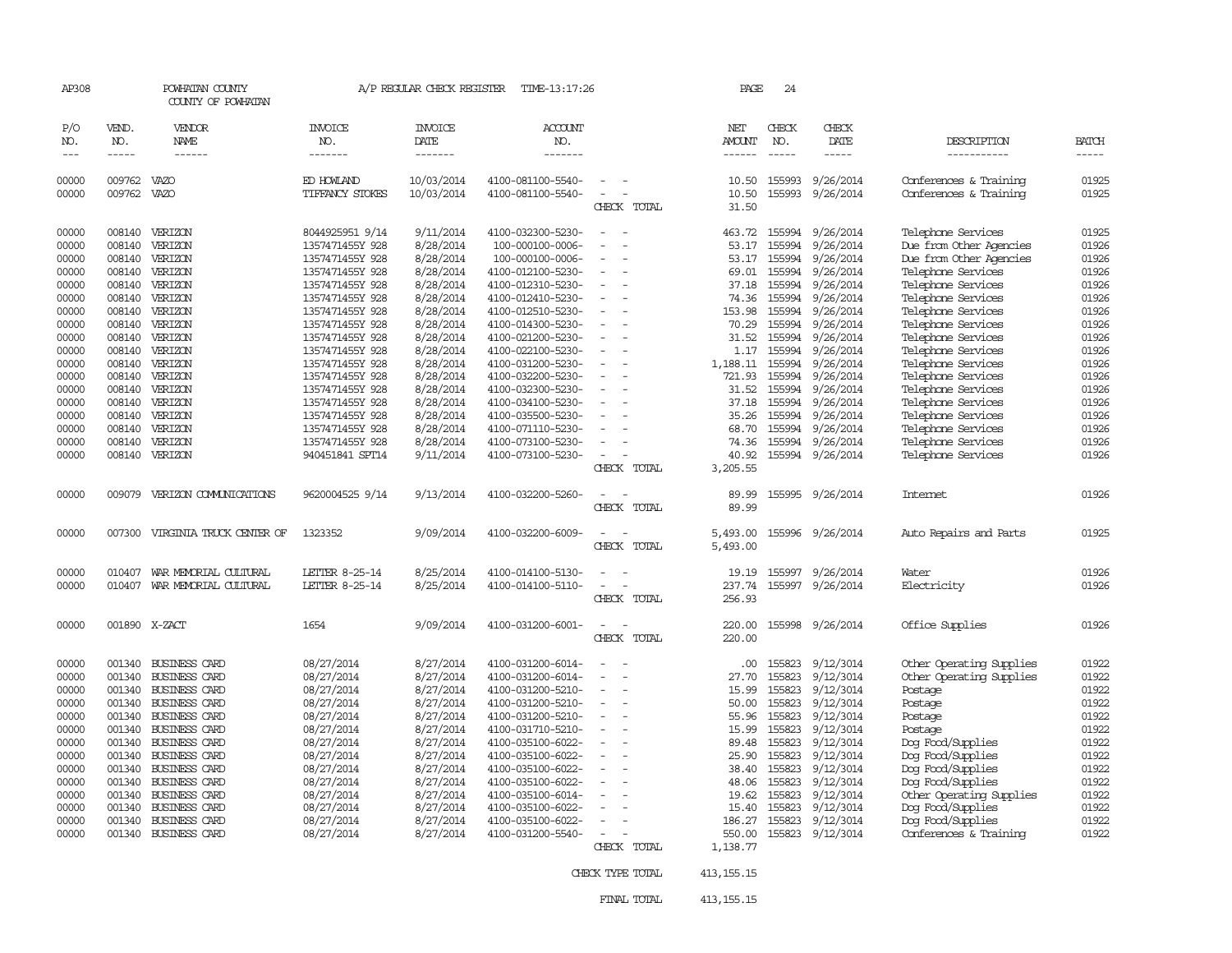| AP308                                                       |                                                                    | POWHATAN COUNTY<br>COUNTY OF POWHATAN                                                                                                                                                                                                                     |                                                                                  | A/P REGULAR CHECK REGISTER                                                              | TIME-13:18:15                                                                                                                                   |                                                                                                                             | PAGE                                                          | $\mathbf{1}$                  |                                                                                                                                          |                                                                                                                                                                             |                                                             |
|-------------------------------------------------------------|--------------------------------------------------------------------|-----------------------------------------------------------------------------------------------------------------------------------------------------------------------------------------------------------------------------------------------------------|----------------------------------------------------------------------------------|-----------------------------------------------------------------------------------------|-------------------------------------------------------------------------------------------------------------------------------------------------|-----------------------------------------------------------------------------------------------------------------------------|---------------------------------------------------------------|-------------------------------|------------------------------------------------------------------------------------------------------------------------------------------|-----------------------------------------------------------------------------------------------------------------------------------------------------------------------------|-------------------------------------------------------------|
| P/O<br>NO.<br>$---$                                         | VEND.<br>NO.                                                       | VENDOR<br>NAME                                                                                                                                                                                                                                            | <b>INVOICE</b><br>NO.<br>-------                                                 | <b>INVOICE</b><br>DATE<br>-------                                                       | <b>ACCOUNT</b><br>NO.<br>-------                                                                                                                |                                                                                                                             | NET<br><b>AMOUNT</b><br>------                                | CHECK<br>NO.<br>$\frac{1}{2}$ | CHECK<br>DATE                                                                                                                            | DESCRIPTION<br>-----------                                                                                                                                                  | <b>BATCH</b><br>-----                                       |
| 00000                                                       | 008579                                                             | POWHATAN COMMERCIAL                                                                                                                                                                                                                                       | 0085201409                                                                       | 9/04/2014                                                                               | 4501-043400-5420-                                                                                                                               | $\sim$<br>CHECK TOTAL                                                                                                       | 2,346.15<br>2,346.15                                          |                               | 155649 9/04/2014                                                                                                                         | Rent - Office Space                                                                                                                                                         | 01915                                                       |
| 00000                                                       |                                                                    | 008079 PAETEC/CAVALIER BUSINESS                                                                                                                                                                                                                           | 3802785 8222014                                                                  | 8/22/2014                                                                               | 4501-043400-5230-                                                                                                                               | CHECK TOTAL                                                                                                                 | 82.52<br>82.52                                                |                               | 155677 9/04/2014                                                                                                                         | Telephone System                                                                                                                                                            | 01914                                                       |
| 00000                                                       |                                                                    | 008294 POWHATAN COUNTY PUBLIC                                                                                                                                                                                                                             | 082014                                                                           | 9/03/2014                                                                               | 4501-043400-6001-                                                                                                                               | CHECK TOTAL                                                                                                                 | 23.46<br>23.46                                                |                               | 155681 9/04/2014                                                                                                                         | Office Supplies                                                                                                                                                             | 01914                                                       |
| 00000                                                       |                                                                    | 009944 BELTON, SR., AVERY SHABAR 991056                                                                                                                                                                                                                   |                                                                                  | 8/25/2014                                                                               | 4501-043400-3320-                                                                                                                               | $\sim$ $\sim$<br>CHECK TOTAL                                                                                                | 600.00<br>600.00                                              |                               | 155697 9/04/2014                                                                                                                         | Maintenance and Service Contra                                                                                                                                              | 01914                                                       |
| 00000                                                       |                                                                    | 007537 FERGUSON ENTERPRISES, INC 1769740                                                                                                                                                                                                                  |                                                                                  | 8/18/2014                                                                               | 4501-043400-3310-                                                                                                                               | $\sim$<br>CHECK TOTAL                                                                                                       | 263.80<br>263.80                                              |                               | 155698 9/04/2014                                                                                                                         | Repairs and Maintenance                                                                                                                                                     | 01914                                                       |
| 00000<br>00000                                              |                                                                    | 006405 HACH COMPANY<br>006405 HACH COMPANY                                                                                                                                                                                                                | 8987905<br>8990391                                                               | 8/20/2014<br>8/20/2014                                                                  | 4501-043400-6015-<br>4501-043400-6015-                                                                                                          | CHECK TOTAL                                                                                                                 | 40.30<br>695.67                                               | 155699                        | 655.37 155699 9/04/2014<br>9/04/2014                                                                                                     | Lab Supplies<br>Lab Supplies                                                                                                                                                | 01914<br>01914                                              |
| 00000                                                       |                                                                    | 007184 POLLARD WATER                                                                                                                                                                                                                                      | 1388583-IN                                                                       | 8/19/2014                                                                               | 4501-043400-6014-                                                                                                                               | CHECK TOTAL                                                                                                                 | 350.71                                                        |                               | 350.71 155700 9/04/2014                                                                                                                  | Other Operating Supplies                                                                                                                                                    | 01914                                                       |
| 00000<br>00000                                              | 006463<br>006463                                                   | TREASURER OF VIRGINIA<br>TREASURER OF VIRGINIA                                                                                                                                                                                                            | 709849<br>709857                                                                 | 9/01/2014<br>9/01/2014                                                                  | 4501-043400-6013-<br>4501-043400-6013-                                                                                                          | $\overline{\phantom{a}}$<br>CHECK TOTAL                                                                                     | 2,112.00<br>2,640.00<br>4,752.00                              |                               | 155701 9/04/2014<br>155701 9/04/2014                                                                                                     | Fees-VPDES&VPA<br>Fees-VPDES&VPA                                                                                                                                            | 01914<br>01914                                              |
| 00000                                                       |                                                                    | 006837 USA BLUE BOOK                                                                                                                                                                                                                                      | 422832                                                                           | 8/13/2014                                                                               | 4501-043400-3310-                                                                                                                               | $\frac{1}{2} \left( \frac{1}{2} \right) \left( \frac{1}{2} \right) = \frac{1}{2} \left( \frac{1}{2} \right)$<br>CHECK TOTAL | 216.72<br>216.72                                              |                               | 155702 9/04/2014                                                                                                                         | Repairs and Maintenance                                                                                                                                                     | 01914                                                       |
| 00000                                                       |                                                                    | 008126 VERIZON WIRELESS                                                                                                                                                                                                                                   | 9729612781                                                                       | 8/01/2014                                                                               | 4501-043400-5230-                                                                                                                               | $\sim$ $\sim$<br>CHECK TOTAL                                                                                                | 49.61                                                         |                               | 49.61 155703 9/04/2014                                                                                                                   | Telephone System                                                                                                                                                            | 01914                                                       |
| 00000<br>00000<br>00000<br>00000<br>00000<br>00000          | 008668<br>008668<br>008668<br>008668<br>008668                     | BANK OF AMERICA<br>BANK OF AMERICA<br>BANK OF AMERICA<br>BANK OF AMERICA<br>BANK OF AMERICA<br>008668 BANK OF AMERICA                                                                                                                                     | 09/01/2014<br>09/01/2014<br>09/01/2014<br>09/01/2014<br>09/01/2014<br>09/01/2014 | 9/01/2014<br>9/01/2014<br>9/01/2014<br>9/01/2014<br>9/01/2014<br>9/01/2014              | 4410-053910-5646-<br>4501-043400-5210-<br>4501-043400-3310-<br>4501-043400-3310-<br>4501-043400-3310-<br>4501-043400-6014-                      | $\overline{\phantom{a}}$<br>$\equiv$<br>CHECK TOTAL                                                                         | 11.60<br>26.36<br>149.20<br>618.00<br>969.11                  |                               | 155.80 155704 9/12/2014<br>155704 9/12/2014<br>155704 9/12/2014<br>155704 9/12/2014<br>8.15 155704 9/12/2014<br>155704 9/12/2014         | Special Fund Payments<br>Postage<br>Repairs and Maintenance<br>Repairs and Maintenance<br>Repairs and Maintenance<br>Other Operating Supplies                               | 01921<br>01921<br>01921<br>01921<br>01921<br>01921          |
| 10560                                                       |                                                                    | 009883 FORENSIC PSYCHOLOGY                                                                                                                                                                                                                                | 10560                                                                            | 7/17/2014                                                                               | 4116-053920-5643-                                                                                                                               | $\sim$<br>CHECK TOTAL                                                                                                       | 800.00<br>800.00                                              |                               | 155810 9/12/2014                                                                                                                         | Mental Health Initiative                                                                                                                                                    | 01920                                                       |
| 00000<br>00000<br>00000<br>00000<br>00000<br>00000<br>00000 | 009183<br>009183<br>009183<br>009183<br>009183<br>009183<br>009183 | AIR, WATER & SOIL LABORA-<br>AIR, WATER & SOIL LABORA- V14003925<br>AIR, WATER & SOIL LABORA- V14003926<br>AIR, WATER & SOIL LABORA- V14003927<br>AIR, WATER & SOIL LABORA-<br>AIR, WATER & SOIL LABORA- V14003929<br>AIR, WATER & SOIL LABORA- V14003930 | V14003924<br>V14003928                                                           | 8/31/2014<br>8/31/2014<br>8/31/2014<br>9/02/2014<br>9/02/2014<br>9/02/2014<br>9/02/2014 | 4501-043400-3140-<br>4501-043400-3140-<br>4501-043400-3140-<br>4501-043400-3140-<br>4501-043400-3140-<br>4501-043400-3140-<br>4501-043400-3140- | $\equiv$<br>$\equiv$                                                                                                        | 102.26<br>119.08<br>40.00<br>40.00<br>40.00<br>40.00<br>40.00 |                               | 155811 9/12/2014<br>155811 9/12/2014<br>155811 9/12/2014<br>155811 9/12/2014<br>155811 9/12/2014<br>155811 9/12/2014<br>155811 9/12/2014 | Professional Services<br>Professional Services<br>Professional Services<br>Professional Services<br>Professional Services<br>Professional Services<br>Professional Services | 01917<br>01917<br>01917<br>01917<br>01917<br>01917<br>01917 |
| 00000                                                       | 009183                                                             | AIR, WATER & SOIL LABORA- V14003931                                                                                                                                                                                                                       |                                                                                  | 8/31/2014                                                                               | 4501-043400-3140-                                                                                                                               |                                                                                                                             | 40.00                                                         |                               | 155811 9/12/2014                                                                                                                         | Professional Services                                                                                                                                                       | 01917                                                       |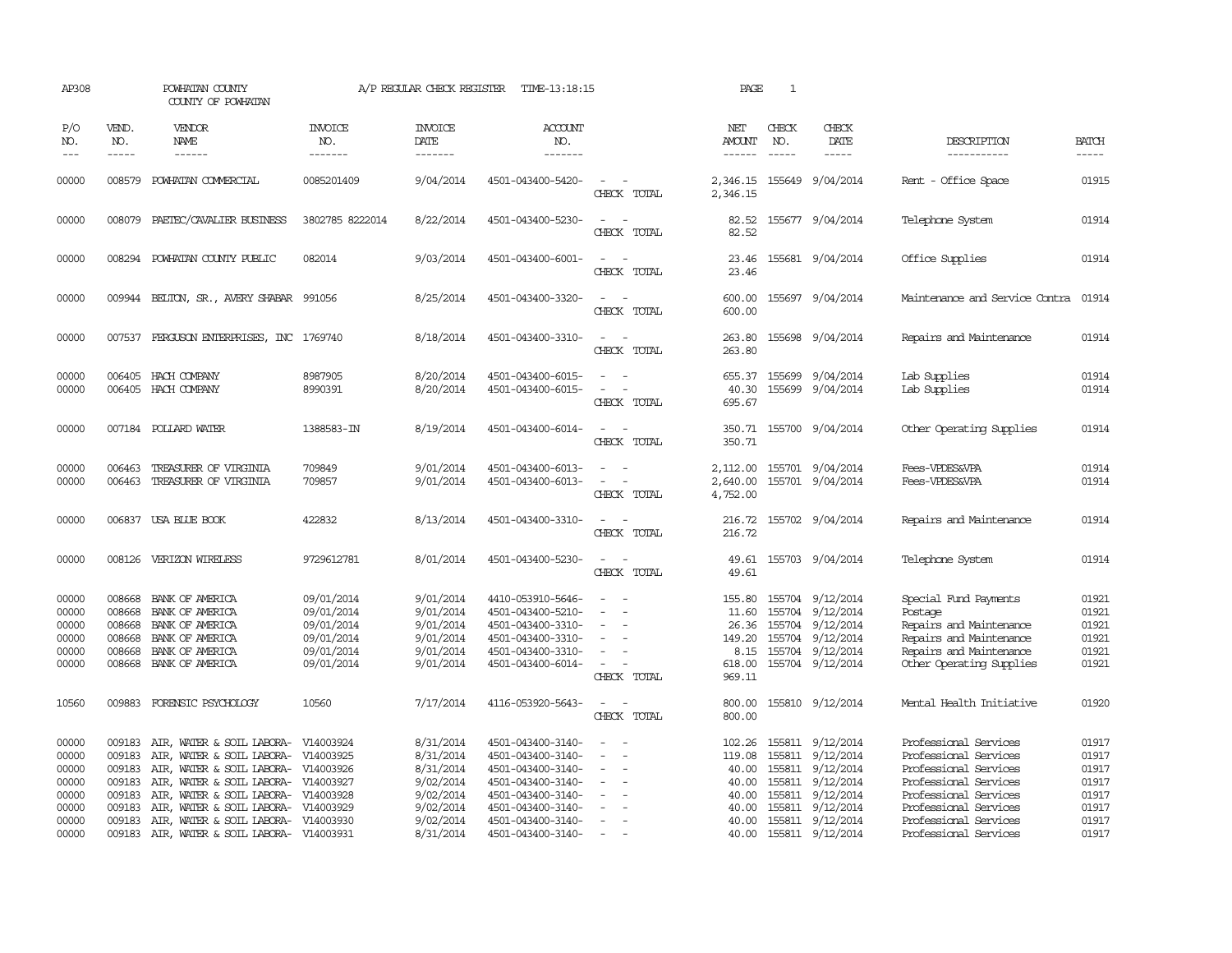| AP308               |                               | POWHATAN COUNTY<br>COUNTY OF POWHATAN                                             |                                  | A/P REGULAR CHECK REGISTER        | TIME-13:18:15                          |                                                                                | PAGE                       | 2            |                                      |                                                |                                                                                                                                                                                                                                                                                                                                                                                                                                                                         |
|---------------------|-------------------------------|-----------------------------------------------------------------------------------|----------------------------------|-----------------------------------|----------------------------------------|--------------------------------------------------------------------------------|----------------------------|--------------|--------------------------------------|------------------------------------------------|-------------------------------------------------------------------------------------------------------------------------------------------------------------------------------------------------------------------------------------------------------------------------------------------------------------------------------------------------------------------------------------------------------------------------------------------------------------------------|
| P/O<br>NO.<br>$---$ | VEND.<br>NO.<br>$\frac{1}{2}$ | VENDOR<br>NAME<br>------                                                          | <b>INVOICE</b><br>NO.<br>------- | <b>INVOICE</b><br>DATE<br>------- | ACCOUNT<br>NO.<br>-------              |                                                                                | NET<br>AMOUNT              | CHECK<br>NO. | CHECK<br>DATE<br>-----               | DESCRIPTION<br>-----------                     | <b>BATCH</b><br>$\begin{tabular}{ccccc} \multicolumn{2}{c }{\multicolumn{2}{c }{\multicolumn{2}{c }{\multicolumn{2}{c}}{\hspace{-2.2cm}}}} \multicolumn{2}{c }{\multicolumn{2}{c }{\hspace{-2.2cm}}\hline} \multicolumn{2}{c }{\hspace{-2.2cm}}\hline \multicolumn{2}{c }{\hspace{-2.2cm}}\hline \multicolumn{2}{c }{\hspace{-2.2cm}}\hline \multicolumn{2}{c }{\hspace{-2.2cm}}\hline \multicolumn{2}{c }{\hspace{-2.2cm}}\hline \multicolumn{2}{c }{\hspace{-2.2cm}}$ |
|                     |                               |                                                                                   |                                  |                                   |                                        |                                                                                |                            |              |                                      |                                                |                                                                                                                                                                                                                                                                                                                                                                                                                                                                         |
| 00000<br>00000      | 009183                        | 009183 AIR, WATER & SOIL LABORA- V14004048<br>AIR, WATER & SOIL LABORA- V14004049 |                                  | 9/05/2014<br>9/05/2014            | 4501-043400-3140-<br>4501-043400-3140- | $\omega_{\rm{max}}$ and $\omega_{\rm{max}}$<br>$\sim$<br>$\sim$<br>CHECK TOTAL | 119.08<br>102.26<br>682.68 |              | 155811 9/12/2014<br>155811 9/12/2014 | Professional Services<br>Professional Services | 01917<br>01917                                                                                                                                                                                                                                                                                                                                                                                                                                                          |
| 00000               | 009183                        | AIR, WATER & SOIL LABORA- V14004085                                               |                                  | 9/05/2014                         | 4501-043400-3140-                      | $\overline{\phantom{a}}$<br>$\sim$                                             | 40.00                      |              | 155812 9/12/2014                     | Professional Services                          | 01917                                                                                                                                                                                                                                                                                                                                                                                                                                                                   |
| 00000               | 009183                        | AIR, WATER & SOIL LABORA- V14004086                                               |                                  | 9/05/2014                         | 4501-043400-3140-                      | $\overline{\phantom{a}}$                                                       | 40.00                      |              | 155812 9/12/2014                     | Professional Services                          | 01917                                                                                                                                                                                                                                                                                                                                                                                                                                                                   |
| 00000               |                               | 009183 AIR, WATER & SOIL LABORA- 14004087                                         |                                  | 9/05/2014                         | 4501-043400-3140-                      | $\sim$<br>$\overline{\phantom{a}}$<br>CHECK TOTAL                              | 40.00<br>120.00            |              | 155812 9/12/2014                     | Professional Services                          | 01917                                                                                                                                                                                                                                                                                                                                                                                                                                                                   |
| 00000               | 000860                        | DOMINION VIRGINIA POWER                                                           | 0998223150 0914                  | 9/02/2014                         | 4501-043400-5110-                      | $\sim$<br>$\sim$                                                               |                            |              | 146.34 155813 9/12/2014              | Electricity                                    | 01917                                                                                                                                                                                                                                                                                                                                                                                                                                                                   |
| 00000               | 000860                        | DOMINION VIRGINIA POWER                                                           | 1875198911 0914                  | 9/03/2014                         | 4501-043400-5110-                      | $\overline{\phantom{a}}$<br>$\overline{\phantom{a}}$                           | 15.54                      |              | 155813 9/12/2014                     | Electricity                                    | 01917                                                                                                                                                                                                                                                                                                                                                                                                                                                                   |
| 00000               | 000860                        | DOMINION VIRGINIA POWER                                                           | 2907028530 0914                  | 9/02/2014                         | 4501-043400-5110-                      | $\overline{\phantom{a}}$                                                       | 47.36                      |              | 155813 9/12/2014                     | Electricity                                    | 01917                                                                                                                                                                                                                                                                                                                                                                                                                                                                   |
| 00000               | 000860                        | DOMINION VIRGINIA POWER                                                           | 3085476897 0914                  | 9/02/2014                         | 4501-043400-5110-                      |                                                                                |                            |              | 107.87 155813 9/12/2014              | Electricity                                    | 01917                                                                                                                                                                                                                                                                                                                                                                                                                                                                   |
| 00000               |                               | 000860 DOMINION VIRGINIA POWER                                                    | 6656300552 0914                  | 9/02/2014                         | 4501-043400-5110-                      | $\sim$<br>$\overline{\phantom{a}}$                                             | 289.22                     |              | 155813 9/12/2014                     | Electricity                                    | 01917                                                                                                                                                                                                                                                                                                                                                                                                                                                                   |
| 00000               | 000860                        | DOMINION VIRGINIA POWER                                                           | 7897055856 0914                  | 9/02/2014                         | 4501-043400-5110-                      | $\sim$                                                                         | 1,697.88                   |              | 155813 9/12/2014                     | Electricity                                    | 01917                                                                                                                                                                                                                                                                                                                                                                                                                                                                   |
| 00000               |                               | 000860 DOMINION VIRGINIA POWER                                                    | 9052426195 0914                  | 9/02/2014                         | 4501-043400-5110-                      | $ -$                                                                           | 56.89                      |              | 155813 9/12/2014                     | Electricity                                    | 01917                                                                                                                                                                                                                                                                                                                                                                                                                                                                   |
|                     |                               |                                                                                   |                                  |                                   |                                        | CHECK TOTAL                                                                    | 2,361.10                   |              |                                      |                                                |                                                                                                                                                                                                                                                                                                                                                                                                                                                                         |
| 00000               | 006213                        | GENERAL HOME SERVICES INC                                                         | 12621                            | 8/19/2014                         | 4501-043400-3320-                      |                                                                                | 95.00                      |              | 155814 9/12/2014                     | Maintenance and Service Contra                 | 01917                                                                                                                                                                                                                                                                                                                                                                                                                                                                   |
| 00000               |                               | 006213 GENERAL HOME SERVICES INC 12625                                            |                                  | 8/19/2014                         | 4501-043400-3320-                      |                                                                                | 95.00                      |              | 155814 9/12/2014                     | Maintenance and Service Contra                 | 01917                                                                                                                                                                                                                                                                                                                                                                                                                                                                   |
|                     |                               |                                                                                   |                                  |                                   |                                        | CHECK TOTAL                                                                    | 190.00                     |              |                                      |                                                |                                                                                                                                                                                                                                                                                                                                                                                                                                                                         |
| 00000               |                               | 009245 INNOVATIVE BIO                                                             | 109014                           | 9/06/2014                         | 4501-043400-3320-                      | $\overline{\phantom{a}}$<br>CHECK TOTAL                                        | 2,850.00<br>2,850.00       |              | 155815 9/12/2014                     | Maintenance and Service Contra                 | 01917                                                                                                                                                                                                                                                                                                                                                                                                                                                                   |
| 00000               |                               | 006523 PURCHASE POWER                                                             | 800090900803872                  | 9/01/2014                         | 4501-043400-5210-                      | CHECK TOTAL                                                                    | 53.79<br>53.79             |              | 155816 9/12/2014                     | Postage                                        | 01918                                                                                                                                                                                                                                                                                                                                                                                                                                                                   |
| 00000               |                               | 006722 SYDNOR HYDRO INC.                                                          | 30831                            | 9/01/2014                         | 4501-043400-3320-                      | CHECK TOTAL                                                                    | 638.00<br>638.00           |              | 155817 9/12/2014                     | Maintenance and Service Contra                 | 01918                                                                                                                                                                                                                                                                                                                                                                                                                                                                   |
| 00000               | 006679                        | TREASURER, CHESTERFIELD                                                           | 00141360-20153                   | 8/27/2014                         | 4501-043400-5112-                      | $\sim$<br>CHECK TOTAL                                                          | 36,171.49<br>36, 171.49    |              | 155818 9/12/2014                     | Chesterfield Water Bi-monthly                  | 01919                                                                                                                                                                                                                                                                                                                                                                                                                                                                   |
| 00000               |                               | 008140 VERIZON                                                                    | 00089238220381                   | 8/28/2014                         | 4501-043400-5260-                      | $\sim$<br>$\sim$                                                               | 291.85                     |              | 155819 9/12/2014                     | Internet Services                              | 01919                                                                                                                                                                                                                                                                                                                                                                                                                                                                   |
| 00000               |                               | 008140 VERIZON                                                                    | 76394910210Y814                  | 8/28/2014                         | 4501-043400-5230-                      | $\overline{\phantom{a}}$<br>$\overline{\phantom{a}}$                           | 408.41                     |              | 155819 9/12/2014                     | Telephone System                               | 01919                                                                                                                                                                                                                                                                                                                                                                                                                                                                   |
|                     |                               |                                                                                   |                                  |                                   |                                        | CHECK TOTAL                                                                    | 700.26                     |              |                                      |                                                |                                                                                                                                                                                                                                                                                                                                                                                                                                                                         |
| 00000               |                               | 008126 VERIZON WIRELESS                                                           | 9731309639                       | 9/01/2014                         | 4501-043400-5230-                      | $\overline{\phantom{a}}$<br>$\sim$<br>CHECK TOTAL                              | 49.61<br>49.61             |              | 155820 9/12/2014                     | Telephone System                               | 01919                                                                                                                                                                                                                                                                                                                                                                                                                                                                   |
| 00000               |                               | 008710 VIRGINIA BUSINESS SYSTEMS 15792824                                         |                                  | 9/01/2014                         | 4501-043400-3320-                      | $\sim$ $ \sim$<br>CHECK TOTAL                                                  | 219.45<br>219.45           |              | 155821 9/12/2014                     | Maintenance and Service Contra                 | 01919                                                                                                                                                                                                                                                                                                                                                                                                                                                                   |
| 00000               |                               | 007415 VIRGINIA UTILITY                                                           | 8140326                          | 8/31/2014                         | 4501-043400-3140-                      | $\sim$ $\sim$<br>CHECK TOTAL                                                   | 45.15                      |              | 45.15 155822 9/12/2014               | Professional Services                          | 01919                                                                                                                                                                                                                                                                                                                                                                                                                                                                   |
| 00000               |                               | 009639 EMS MANAGEMENT &                                                           | 22558                            | 8/31/2014                         | 4120-032300-5845-                      | $\sim$<br>$\sim$<br>CHECK TOTAL                                                | 2,562.41                   |              | 2,562.41 155902 9/19/2014            | EMS Transport Third Party Bill 01923           |                                                                                                                                                                                                                                                                                                                                                                                                                                                                         |
| 00000               |                               | 007325 RICHMOND OXYGEN CO.                                                        | 174950                           | 8/31/2014                         | 4120-032301-6013-                      | $\sim$                                                                         |                            |              | 31.00 155903 9/19/2014               | Medical Supplies                               | 01923                                                                                                                                                                                                                                                                                                                                                                                                                                                                   |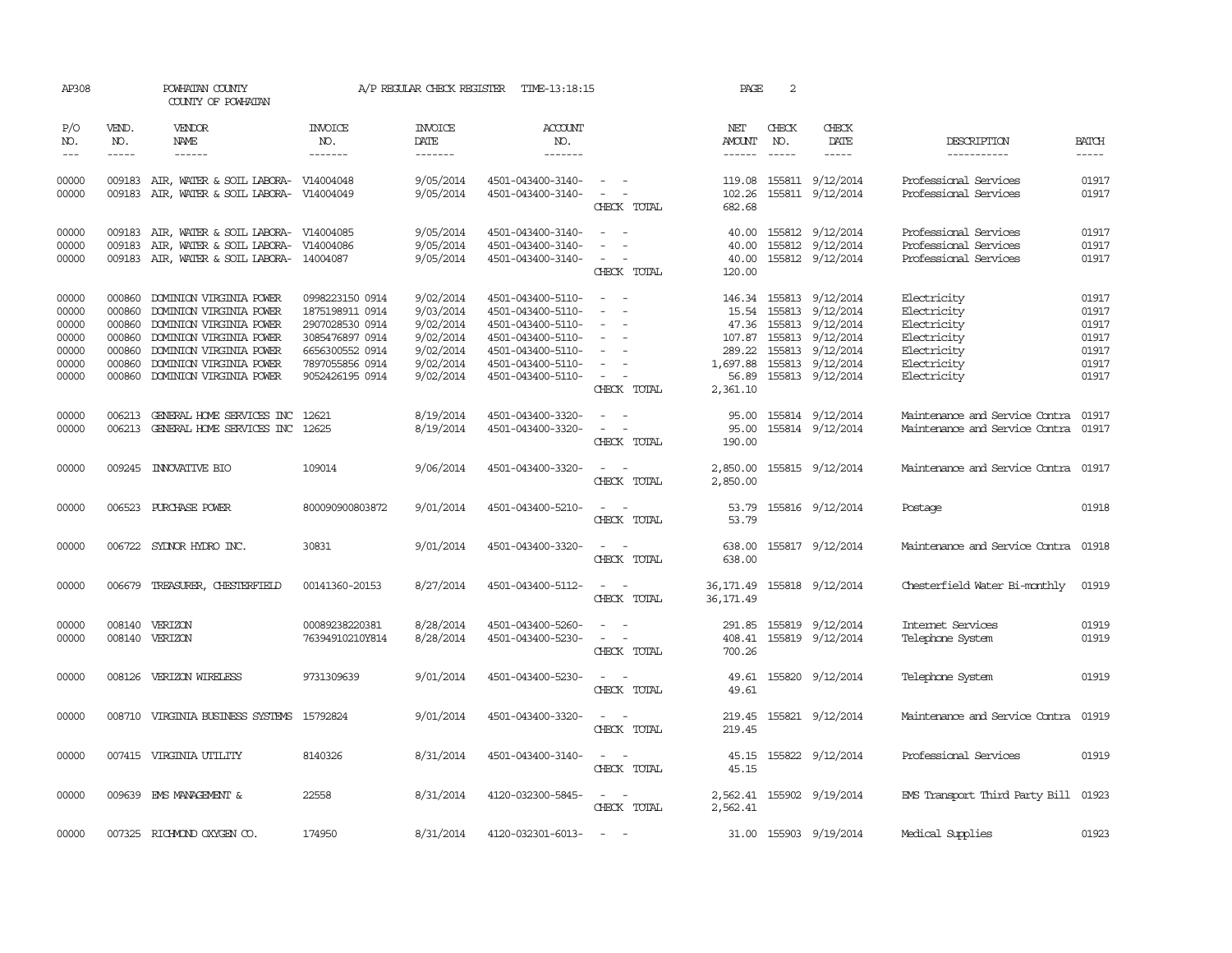| AP308                            |                            | POWHATAN COUNTY<br>COUNTY OF POWHATAN                                                                                   |                                                  | A/P REGULAR CHECK REGISTER                       | TIME-13:18:15                                                                    |                                                                                 | PAGE                                        | 3            |                                                                       |                                                                                                  |                                  |
|----------------------------------|----------------------------|-------------------------------------------------------------------------------------------------------------------------|--------------------------------------------------|--------------------------------------------------|----------------------------------------------------------------------------------|---------------------------------------------------------------------------------|---------------------------------------------|--------------|-----------------------------------------------------------------------|--------------------------------------------------------------------------------------------------|----------------------------------|
| P/O<br>NO.<br>$---$              | VEND.<br>NO.<br>-----      | <b>VENDOR</b><br>NAME<br>$- - - - - -$                                                                                  | <b>INVOICE</b><br>NO.<br>-------                 | <b>INVOICE</b><br>DATE<br>-------                | <b>ACCOUNT</b><br>NO.<br>-------                                                 |                                                                                 | NET<br>AMOUNT<br>------                     | CHECK<br>NO. | CHECK<br>DATE<br>-----                                                | DESCRIPTION<br>-----------                                                                       | <b>BATCH</b><br>-----            |
| 00000<br>00000                   |                            | 007325 RICHMOND OXYGEN CO.<br>007325 RICHMOND OXYGEN CO.                                                                | 175488<br>175489                                 | 8/31/2014<br>8/31/2014                           | 4120-032301-6013-<br>4120-032301-6013-                                           | $\sim$ $  -$<br>$\sim$ $ -$<br>CHECK TOTAL                                      | 56.00<br>47.00<br>134.00                    |              | 155903 9/19/2014<br>155903 9/19/2014                                  | Medical Supplies<br>Medical Supplies                                                             | 01923<br>01923                   |
| 00000                            |                            | 007310 SOUTHEASTERN EMERGENCY                                                                                           | 543904                                           | 9/11/2014                                        | 4120-032301-6013-                                                                | CHECK TOTAL                                                                     | 49.25<br>49.25                              |              | 155904 9/19/2014                                                      | Medical Supplies                                                                                 | 01923                            |
| 00000<br>00000<br>00000<br>00000 | 009183<br>009183<br>009183 | AIR, WATER & SOIL LABORA-<br>AIR, WATER & SOIL LABORA-<br>AIR, WATER & SOIL LABORA-<br>009183 AIR, WATER & SOIL LABORA- | V14004149<br>V14004183<br>V14004184<br>V14004213 | 9/10/2014<br>9/12/2014<br>9/12/2014<br>9/15/2014 | 4501-043400-3140-<br>4501-043400-3140-<br>4501-043400-3140-<br>4501-043400-3140- | $\overline{\phantom{a}}$<br>$\sim$<br>CHECK TOTAL                               | 314.21<br>40.00<br>40.00<br>40.00<br>434.21 | 155905       | 9/19/2014<br>155905 9/19/2014<br>155905 9/19/2014<br>155905 9/19/2014 | Professional Services<br>Professional Services<br>Professional Services<br>Professional Services | 01923<br>01923<br>01923<br>01923 |
| 00000<br>00000                   |                            | 007436 AQUA VIRGINIA, INC.<br>007436 AQUA VIRGINIA, INC.                                                                | 153459709574661<br>865687118830914               | 9/11/2014<br>9/11/2014                           | 4501-043400-5130-<br>4501-043400-5130-                                           | $\equiv$<br>$\overline{\phantom{a}}$<br>$\overline{\phantom{a}}$<br>CHECK TOTAL | 21.57<br>16.33<br>37.90                     |              | 155906 9/19/2014<br>155906 9/19/2014                                  | Water<br>Water                                                                                   | 01923<br>01923                   |
| 00000<br>00000                   |                            | 007765 COUNTY WASTE OF VIRGINIA<br>007765 COUNTY WASTE OF VIRGINIA                                                      | 457981<br>457991                                 | 8/31/2014<br>8/31/2014                           | 4501-043400-3185-<br>4501-043400-3185-                                           | $\sim$ $\sim$<br>$\sim$ 100 $\sim$<br>CHECK TOTAL                               | 70.00<br>152.64                             |              | 82.64 155907 9/19/2014<br>155907 9/19/2014                            | Trash Removal<br>Trash Removal                                                                   | 01923<br>01924                   |
| 00000<br>00000                   |                            | 010233 DEWBERRY ENGINEERS, INC.<br>010233 DEWBERRY ENGINEERS, INC.                                                      | 1121965<br>1121965                               | 8/22/2014<br>8/22/2014                           | 501-000200-0008-<br>4501-043400-3140-                                            | CHECK TOTAL                                                                     | 7,650.00<br>6,885.00                        |              | 765.00-155908 9/19/2014<br>155908 9/19/2014                           | Retainages Payable<br>Professional Services                                                      | 01923<br>01923                   |
| 00000<br>00000                   | 007537                     | FERGUSON ENTERPRISES, INC 1771382<br>007537 FERGUSON ENTERPRISES, INC 1771385                                           |                                                  | 9/05/2014<br>9/05/2014                           | 4501-043400-3310-<br>4501-043400-3310-                                           | $\sim$<br>$\sim$<br>CHECK TOTAL                                                 | 506.09<br>245.26<br>751.35                  |              | 155909 9/19/2014<br>155909 9/19/2014                                  | Repairs and Maintenance<br>Repairs and Maintenance                                               | 01923<br>01923                   |
| 00000                            |                            | 007962 PITNEY BOWES GLOBAL                                                                                              | 3147666-SP14                                     | 9/13/2014                                        | 4501-043400-3320-                                                                | $\sim$ $ \sim$<br>CHECK TOTAL                                                   | 39.70<br>39.70                              |              | 155910 9/19/2014                                                      | Maintenance and Service Contra                                                                   | 01924                            |
| 00000                            |                            | 008126 VERIZON WIRELESS                                                                                                 | 9731560705                                       | 9/06/2014                                        | 4501-043400-5230-                                                                | $\sim$ $\sim$<br>CHECK TOTAL                                                    | 20.01<br>20.01                              |              | 155911 9/19/2014                                                      | Telephone System                                                                                 | 01924                            |
| 00000                            |                            | 008140 VERIZON                                                                                                          | 1357471455Y 928                                  | 8/28/2014                                        | 4501-043400-5230-                                                                | $\sim$ $ -$<br>CHECK TOTAL                                                      | 34.93<br>34.93                              |              | 155994 9/26/2014                                                      | Telephone System                                                                                 | 01926                            |
| 00000                            |                            | 010532 TEMPERATURE CONTROL                                                                                              | 223865                                           | 9/05/2014                                        | 4301-014100-3400-                                                                | CHECK TOTAL                                                                     | 27,290.00<br>27,290.00                      |              | 155999 9/26/2014                                                      | HVAC Improvements                                                                                | 01925                            |
| 00000<br>00000                   | 009183                     | AIR, WATER & SOIL LABORA-<br>009183 AIR, WATER & SOIL LABORA-                                                           | V14004229<br>V14004230                           | 9/16/2014<br>9/16/2014                           | 4501-043400-3140-<br>4501-043400-3140-                                           | CHECK TOTAL                                                                     | 102.26<br>119.08<br>221.34                  |              | 156000 9/26/2014<br>156000 9/26/2014                                  | Professional Services<br>Professional Services                                                   | 01925<br>01925                   |
| 00000                            |                            | 007147 DRAPER ADEN ASSOCIATES                                                                                           | 2014080385                                       | 8/31/2014                                        | 4501-043400-3140-                                                                | CHECK TOTAL                                                                     | 1,600.00<br>1,600.00                        |              | 156001 9/26/2014                                                      | Professional Services                                                                            | 01926                            |
| 00000                            |                            | 006914 POWHATAN AUTO REPAIR                                                                                             | 615                                              | 9/18/2014                                        | 4501-043400-6008-                                                                | CHECK TOTAL                                                                     | 41.70<br>41.70                              |              | 156002 9/26/2014                                                      | Gas/Grease/Oil/Vehicle Repairs 01926                                                             |                                  |